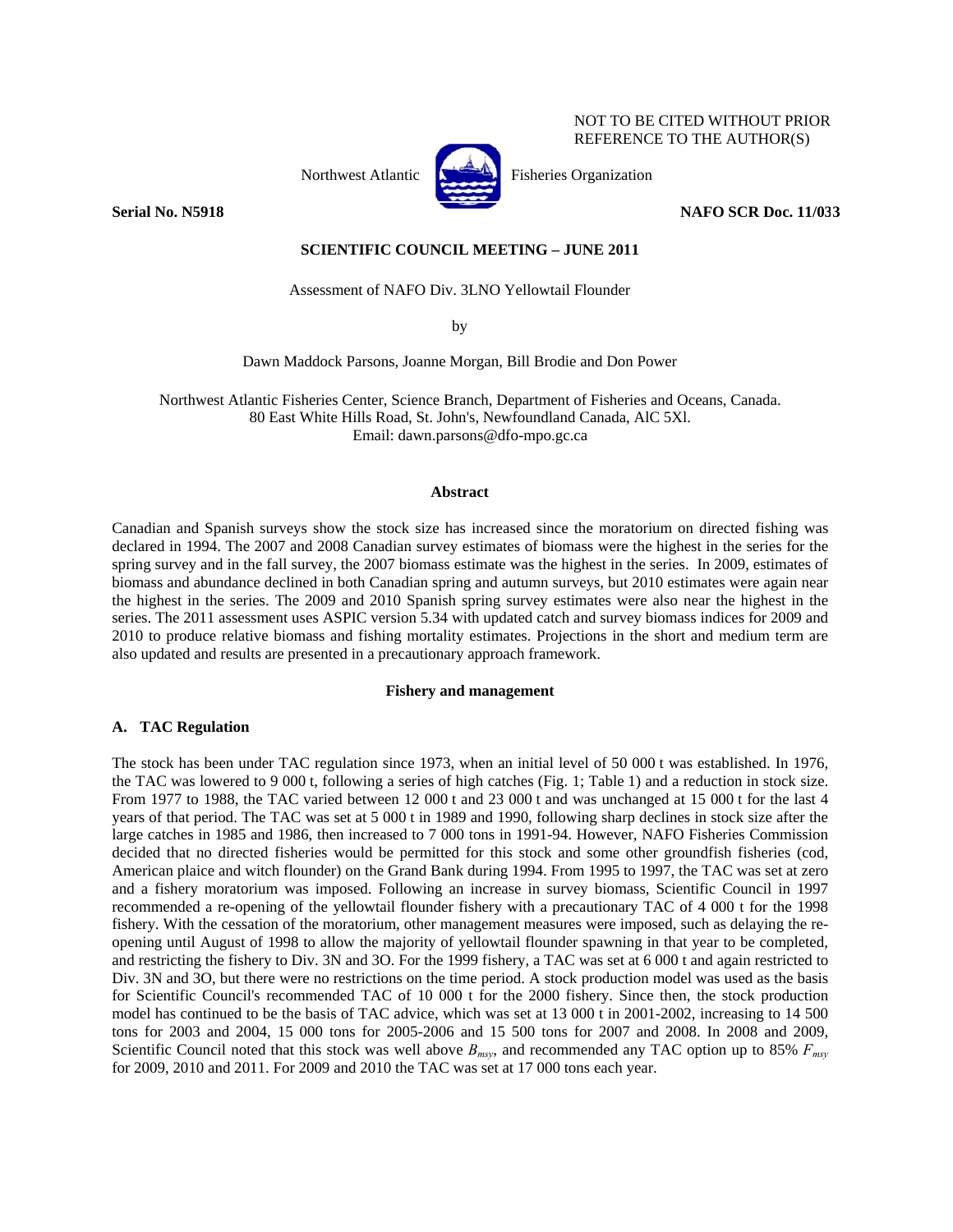# **B. Catch Trends**

The nominal catch increased from negligible amounts in the early 1960s to a peak of 39 000 t in 1972 (Table 1; Fig. 1). With the exception of 1985 and 1986, when the nominal catch was around 30 000 t, catches were in the range of 10 000 to 18 000 t from 1976 to 1993, the year before the moratorium.

During the moratorium (1994-97), catches decreased from approximately 2 000 tons in 1994 to around 300 - 800 tons per year, as by-catch in other fisheries (Table 1). Since the fishery re-opened in 1998, catches have increased from 4 400 tons to a high of 14 100 tons in 2001. Overall, catches exceeded the TACs during 1985 to 1993 and again from 1998-2001, by about 10% in the latter period (Table 1; Fig. 1). Since 2002 the catches have been below the TAC. Corporate restructuring and labour disputes, in 2006, prevented the Canadian fleet from prosecuting the Yellowtail flounder fishery, and Canadian catch was only 177 tons. The nominal catch in that year was only 930 tons, well below the TAC of 15 500 tons. In 2007, the participation in the fishery increased by Canadian fleet, but was still low at 3 673 tons, and the nominal catch was 4 617 tons. Catch increased in 2008 to 11 400 tons. Catches in 2009 and 2010 were low with only 6 200 tons and 4 200 tons, respectively, taken of the 17 000 ton TACs. Reduction in the effort by the Canadian fleet in the recent two years was the result of market conditions.

In some years, small catches of yellowtail have been reported from the Flemish Cap, NAFO Div. 3M. STACFIS previously noted that these catches were probably errors in reporting or identification, as the reported distribution of yellowtail flounder does not extend to the Flemish Cap.

Table 2 shows a breakdown of the Canadian catches by year, division and gear. With the exception of 1991-1993, when Canadian vessels pursued a mixed fishery for plaice and yellowtail flounder in Div. 3O, the majority of catches have been taken in Div. 3N. The most important gear is otter trawl. The Canadian otter trawl catch in Div. 3L of 2 760 t in 2004 was the highest in this Division since 1986 but the catches declined by about 1 000 t in Div. 3N and 1 800 t in Div. 3O from 2003 to 2004. Although the Div. 3L and 3O catches were lower in 2005 when compared to 2004, Canada's highest catch of 10 572 t came from Div. 3N and represents the highest level from this division since 1981. In 2006, catch was negligible; with only 177 tons taken mainly in 3N (1 ton was taken in 3L). Canadian catch in 3L was only 5 tons in 2007 but increased to 985 tons in 2008. In 3N and 3O catches increased from 2006, and in 2007 were 2 053 tons and 1 615 tons respectively. Catch in 3N and 3O in 2008 was 10 210 tons, closer to the average for 2000-2005. In 2009 and 2010, catch was predominantly from Div. 3N, at 3 228 tons and 5 582 tons respectively.

# **C. The 2009-2010 Fisheries by Non-Canadian Vessels** (SCS Doc. 10/ 5,6; 11/ 5, 7)

Sampling of size composition from commercial catches of yellowtail flounder in 2009 and 2010 was available from the fisheries for Greenland halibut and skate in the NRA of Div. 3NO, and in the Canadian directed fishery for yellowtail, length frequencies were available for 2009 and 2010. Available length frequencies from the Canadian and Spanish catches for 2009 and 2010 are plotted together in Figure 2. The minimum codend mesh size in the Canadian fleet is 145 mm while Spain uses a minimum of 130 mm mesh size when fishing for Greenland halibut. In 2009, the mode in the Spanish yellowtail by-catch was 28-34 cm, lower than that seen in years prior to 2006, or in fisheries by Canada and Portugal which had similar modes in the length frequencies of 36-38cm. In 2009 and 2010, skate fisheries of Portugal and Spain, where a minimum codend mesh size of 280 mm is used, there were two modes of size selected at 26 cm and 32 cm in the 2010 catch by Portugal while the mode in the 2010 catch by Spain was 36 cm.

#### **II. Research Survey Data**

#### **A. Canadian Stratified-random Surveys Spring and Fall Surveys**

Stratified-random research vessel surveys have been conducted in the spring in Divs. 3L, 3N and 3O since 1984 and in the fall since 1990. Up until 1994, the surveys were conducted using an *Engel* 145' high-rise groundfish trawl whereas the 1995-2008 surveys were carried out with a much more efficient *Campelen 1800* shrimp trawl.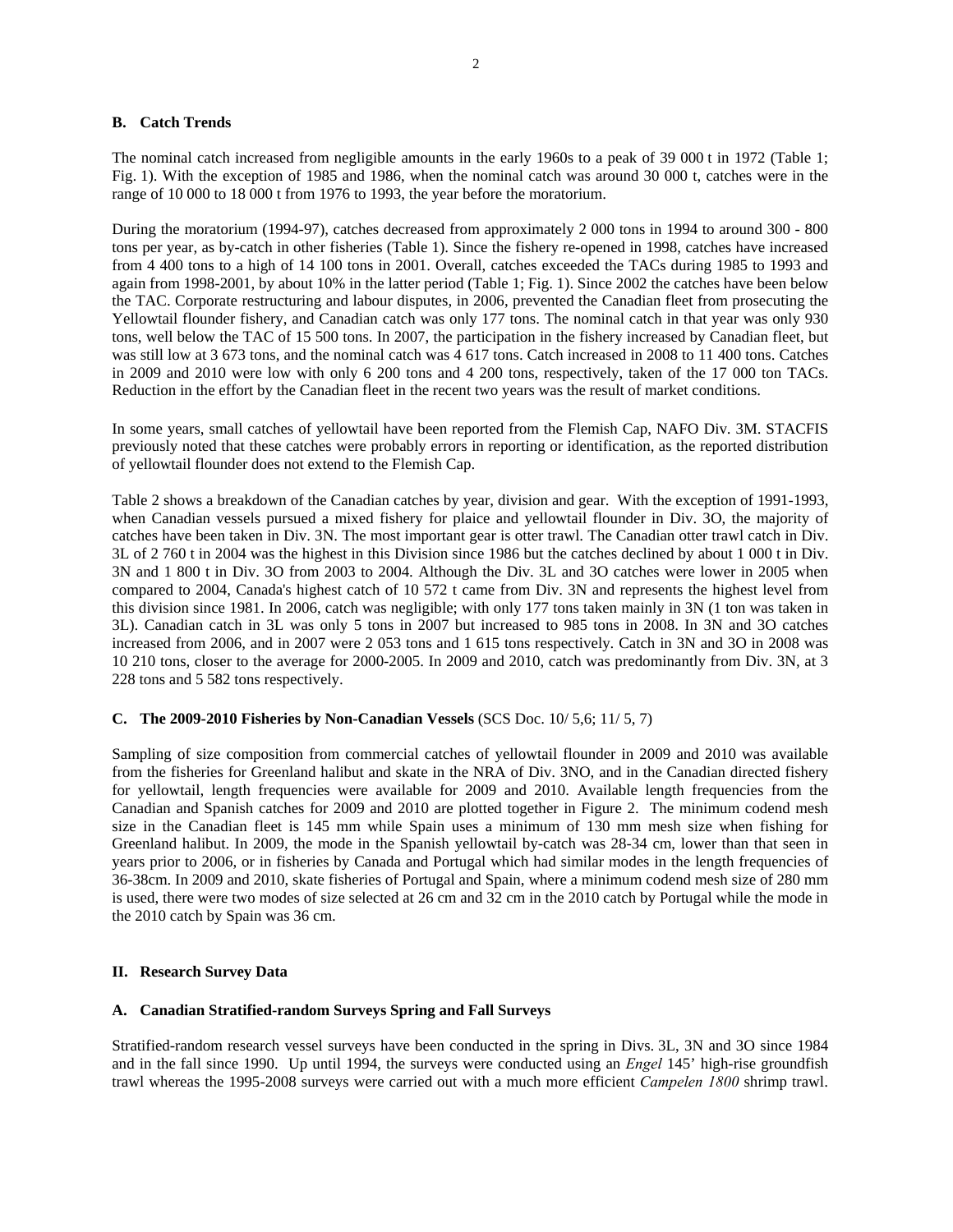All data presented here are now in *Campelen 1800* trawl catch equivalents for 1984-94 with the actual data for 1995-2010.

# *Abundance and biomass trends*

Figures 3 and 4 and Tables 3 and 4 compare the population abundance and biomass estimates of yellowtail flounder in the Canadian spring and autumn surveys. Detailed descriptions of trends in yellowtail flounder from both surveys are contained in Maddock Parsons (2011a). Survey indices show similar trends in both series, although the fall estimates were generally higher from 1992 to 2002, with the exception of 1996 and 1999. Since then, there has been no trend in biomass estimates between the surveys. The fall survey indicates that the upward trend in stock size started in 1993 while the spring survey showed the trend starting in 1995.

Figure 5 shows the result of a regression of the biomass estimates from the spring and fall time series. A linear relationship is evident with 70% of the variation being explained by the model. Two time regimes are present: 1990-1995, when the stock was at its lowest and estimates were more in agreement, and 1996-2008, when the stock was increasing and the estimates were more variable. Catchability estimates from the stock production model indicate *q's* from the Campelen surveys are around 3, and therefore swept-area stock-size is likely being overestimated in the spring and fall surveys (see Appendix 2).

#### *Size composition and growth*

Figure 6 shows the length composition of survey catches from spring and fall surveys by year for Div. 3LNO (combined sexes). Size composition in most recent years generally showed one main peak in the length frequencies in the spring surveys and multi-modal peaks in the fall surveys. More small fish were present in the survey catches beginning in the fall of 1995 onward due to the increased efficiency of the new Campelen survey gear over the old gear. Annual shifts in modes could be evidence of year classes moving through the time series.

In the spring surveys in 1996, 1997, 1999 and 2000 there were bimodal distributions seen in the data which can be tracked from year to year. For example following the first mode, in 1998 its peak is at 27.5 cm; by 1999, the peak has moved to 31.5 cm where it stays for 2000; and by 2001 it has moved to 32.5 cm. Over the next two years, the peak remained strong but doesn't appear to move because growth was probably reduced considerably (see Dwyer *et al*., 2003). At this point, it is probably made up of a number of different age classes. However since 2000 there were no bimodal peaks evident in the data (Fig. 6). Smaller peaks of fish around 18cm are evident from about 2006 or 2007-2009 and then merge into the modal peak by 2010.

In the fall surveys, multi-modal peaks are more common and unlike the spring surveys, were evident in surveys from 2001-2010 (Fig. 6). After 30-32 cm, growth slows and becomes almost negligible between years. This is consistent with the growth curves constructed using ages from thin-sectioned otoliths (Dwyer *et al*., 2003).

Figure 7A shows survey abundance less than 22 cm from Canada and Spain for the period 1995-2010 as a proxy for recruitment. At that size, yellowtail flounder are not recruited to any of the regulated fisheries. Population numbers at length for yellowtail flounder less than 22 cm (age 0-3 years) are plotted from the spring and fall Canadian surveys and total numbers caught from the spring Spanish surveys. The trends in spring and fall abundance < 22 cm are generally similar between series with the exception of the 2004 and 2005 Canadian fall surveys which had increased abundance of small fish compared to either the Canadian spring or Spanish spring surveys. In 2006-2009, however, the number of small fish in the Canadian fall survey, although higher than either of the spring surveys, is more in line with trends in the other surveys. In 2001 catches of small fish in the Canadian autumn survey were above average and can also be seen as a mode in the survey abundance at length plot (Fig. 6). Figure 7C shows that there was a relationship between 1996-2003 Canadian spring and fall estimates but no linear relationship exists between the entire time series (Fig. 7B).

# **B. Spanish Stratified-random Spring Surveys in the Regulatory Area, Div. 3NO** (*SCR Doc. 11/06*)

Beginning in 1995, Spain has conducted stratified-random surveys for groundfish in the NAFO Regulatory Area (NRA) of Div. 3NO. These surveys cover a depth range of approximately 45 to 1 300 m. In 2003, after extensive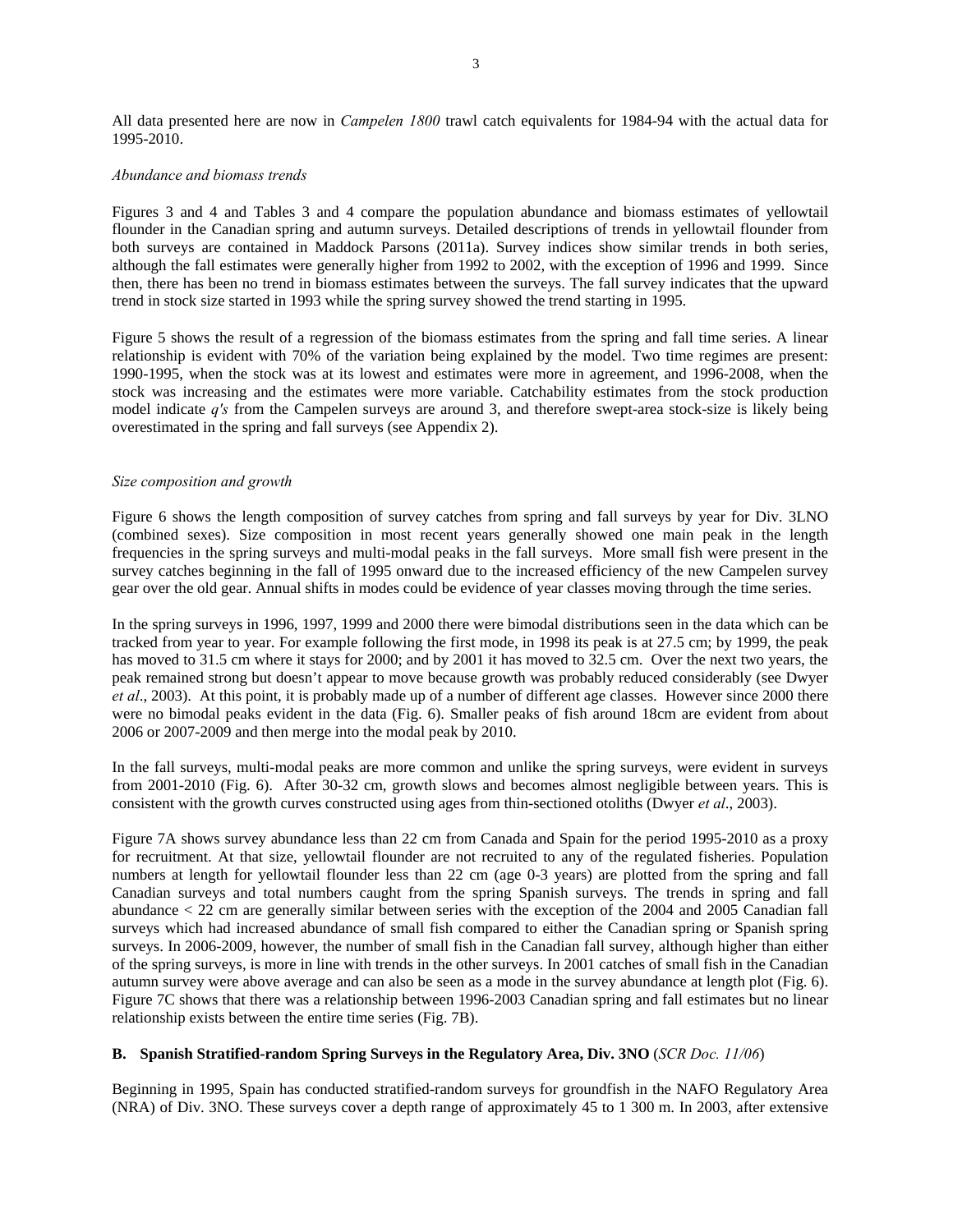comparative fishing between the vessel, C/V *Playa de Menduiňa* and Pedreira trawl with the replacement vessel, C/V *Vizconde de Eza*, using a Campelen 1800 shrimp trawl as the new survey trawl, all data have been converted to Campelen units (Paz *et al*., 2003, 2004). In 2006, an error in the estimation method was corrected and all survey estimates were re-calculated (González-Troncoso *et al*., 2006).

The biomass of yellowtail in the Div. 3NO of the NRA increased sharply up to 1999, and since then has shown a similar annual fluctuation pattern seen in the Canadian spring surveys of Div. 3LNO (Fig. 3 and 8). Most (85%) of the biomass comes from strata 360 and 376 similar to other years. Length frequencies in the 2009 Spanish survey showed a mode around 32-34 cm (Fig. 9). As in the Canadian spring surveys (Fig. 6), this survey showed a similar progression of the peak in the length frequencies from 1998 to 2003. From 2007-2010, there was is some evidence of a recruitment pulse in recent years similar to the Canadian spring survey results.

# **C. Stock Distribution** *(SCR Doc. 11/37)*

Distribution of yellowtail flounder in NAFO Divs. 3LNO are described for the Canadian spring (1984-2010) and autumn (1990-2010) survey series (Maddock Parsons, 2011b). The stock continues to occupy more northern areas, and while still more northerly than when the stock was under moratorium, the proportion of yellowtail north of 45 degree latitude had declined in the past couple of years (see Maddock Parsons 2011a).

Correlation of spatial distribution in the surveys to temperature has not been updated for this assessment.

In a previous assessment, a steady increase in the abundance of yellowtail flounder was seen to coincide with a northward expansion of the stock from 1995 up to 2005 and also coincided with increasing bottom temperatures (Walsh and Brodie, 2006). Small amounts of yellowtail were sometimes found in deepwater.

#### **D. Biological Studies**

#### *Maturity*

Maturity at size by year was estimated using Canadian spring research vessel data from 1984-2010. Estimates were produced using a probit model with a logit link function and a binomial error structure (SAS, 1989).  $L_{50}$ declined in males, by about 7 cm from around 30 cm in the mid-1980's to 23 cm in 1999. Although there have been short term fluctuations there has been little overall trend since 2000, with  $L_{50}$  averaging just under 25 cm. Female  $L_{50}$  has been generally declining since about 2002 and each of the last 8 years which have all been estimated below the long term average of 33 cm (Fig. 10). There was significant inter-annual variation in the proportion mature at length for both males and females (generalized linear models: males  $\chi^2$ =477.7, df=26, p<0.0001, females  $\chi^2$ =509, df=26, p<0.0001). In general for males, years prior to 1992 were significantly different from years since 2002. For females, all years except 2008 are significantly lower than 2010.

# *Weight at length*

Log length – log weight regressions were fit for females for each year from the Canadian spring survey data from 1990-2010. The specific length weight relationships are given in Table 5. Annual length weight relationships were unavailable prior to 1990 so for those years a relationship produced using data from 1990-1993 is given. There seems to have been a slight down ward trend in weight at length since 1996. This can be best seen in the largest size range plotted, the 50.5 cm grouping. For this size group weight has declined by about 0.15 kg since 1996 (Fig. 11).

#### *Female SSB*

Estimates of female proportion mature at length, population numbers at length, and annual length weight relationships were used to produce an index of female SSB from the spring survey. Female SSB declined from 1984 to 1992 (Fig. 12). Since 1995 it has increased substantially. The average index over the 1996-1998 period was 66 000 t, similar to levels in the mid-1980's. There was a large increase in the index in 1999 consistent with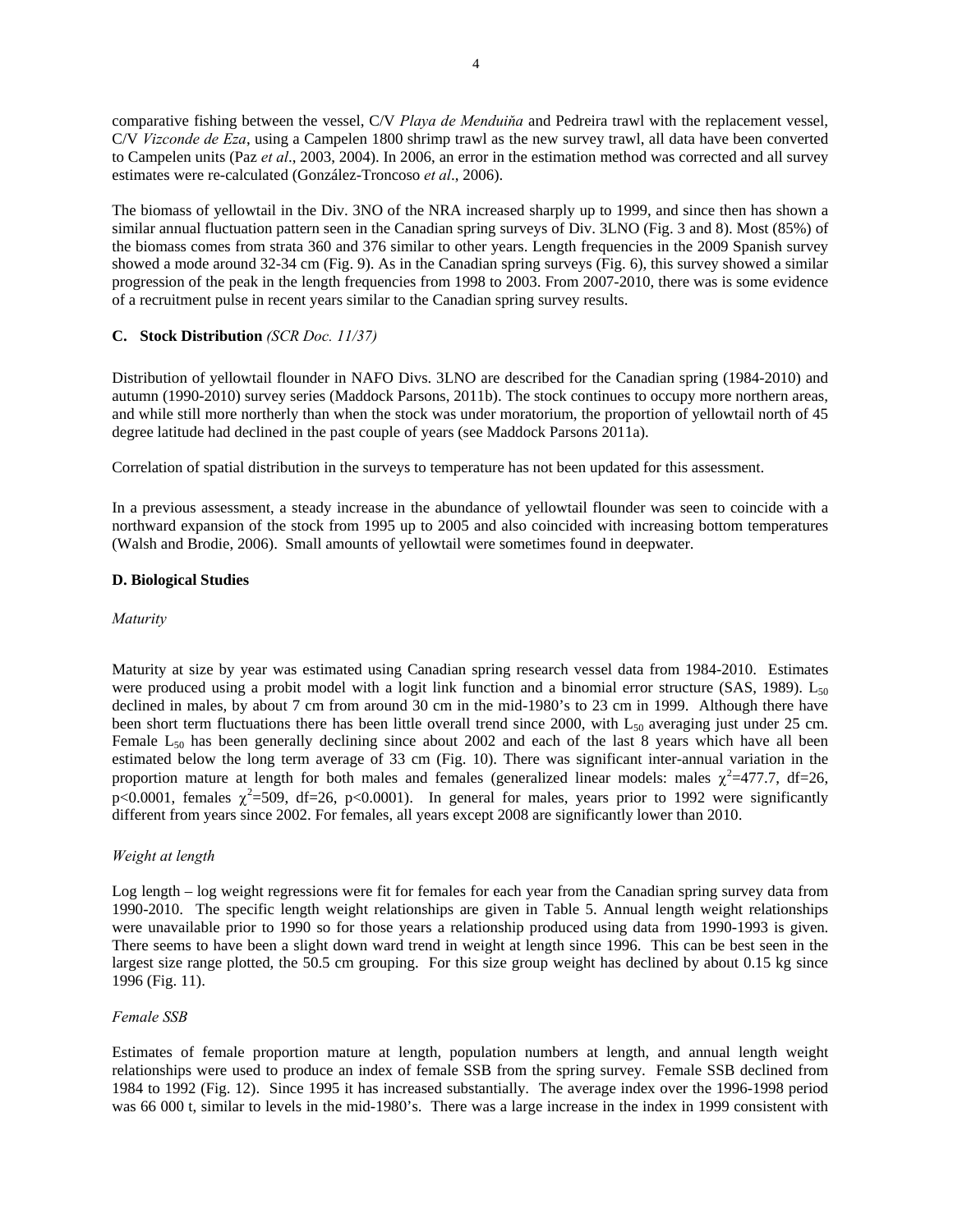the large increase in the overall survey abundance index for that year. Overall the SSB index has been increasing since 1995. The 2005 to 2010 average is 194 000 t, substantially higher than that of the mid-1980's. In general the female SSB index mirrors the trend in the total survey biomass index.

# **E. ASPIC Model Comparisons**

In the 2008 assessment of this stock (SCR 08/45), both the version change of the stock production model incorporating covariance (ASPIC; Prager 1994, 1995, 2005) and input of various sources of data were investigated as applied to yellowtail flounder in NAFO Divs. 3LNO. The agreed assessment in 2008 used ASPIC version 5.24, and the survey indices listed in Table 5. There was an updated version of ASPIC available for the 2009 assessment (version 5.33) that has some minor improvements to the estimation calculations, and comparison runs of the 2008 assessment formulation were undertaken to confirm that results in the new version are unchanged from version 5.24. Two other model specifications were also considered; the starting guess for *B1/K* (a parameter that is estimated, but requires a starting guess in the model input) and the Monte Carlo (MC) search which is used during fitting to help when a repeatable solution is otherwise difficult to find.

In the switch to the new version in 2008, the starting guess for *B1/K* was left at 2, but likely should have been set to 1 (biomass at the start of the series was thought to be around *K* (Walsh and Brodie, 2003)). As well, the assessment of this stock in 2006 (and held over in the 2008 assessment) utilized the MC search feature of ASPIC, but it is recommended to leave this search off unless it is definitely needed. A third comparison run was done, then, using the 2008 formulation, the starting guess for *B1/K*=1 and no MC search. Other than differences in the output describing the beginning of the time series (which is generally more sensitive to model formulation, and is affected by the starting estimate for *B1/K*), there were no differences in the trends of relative biomass and relative fishing mortality and model results and diagnostics were very similar between the comparison runs. In 2011 there was yet another version of ASPIC available and a run comparing the results of the 2009 model formulation in the previous version (5.33) and the newest version (5.34) confirmed that the new version of ASPIC was nearly identical in output (Table 9). Results of the ASPIC version comparison (v5.33 vs 5.34) suggested that the penalty option for B1/K should be switched off, as estimation in the early part of the time series has been known to be poorly understood by the model and if the penalty term was assessed, slightly worse model fit resulted. For the 2011 assessment, then, the penalty term was disabled.

#### **E. Assessment Results**

# *CPUE analysis*

A multiplicative model (Gavaris, 1980) was used to analyze the catch and effort data for this stock as in assessments prior to the moratorium (Brodie et al. 1994), and in recent years (Maddock Parsons 2008; 2009). Logbook data from the Can (N) fleet identifying yellowtail as the directed species from 1965 to 1993, along with 1998-2005 and 2007-2010 data

were utilized to derive a standardized catch rate series. This logbook data provides the longest series available because data from NAFO Statistical Bulletins exist only from 1974 onward in a format that identifies yellowtail as a main (directed fishery) species. The Can (N) fleet has taken the majority of the catch over the time period from this stock and provided the only source of CPUE data, particularly the late 1970's and also since 1998. The data from 2006 was not included in the standardization because only 177 tons were taken by the Can(N) fleet trawlers due to labour problems within the industry.

Ln (CPUE) was the dependent variable in the model. Independent variables (category types) were: (1) a combination country-gear-tonnage-class category type (CGT), (2) NAFO Division, (3) month and (4) Year. Consistent with previous catch rate standardizations (e.g. Maddock Parsons 2008), individual observations with catch less than 10 tons or effort less than 10 hours were eliminated prior to analysis. Subsequently, within each independent variable, categories with arbitrarily less than five observations were also eliminated, with the exception of the variable "year", which is the purpose of the standardization. The percentage of otter trawl catch with reported hours fished effort utilized in the analysis, after the selection criteria were applied, ranged from 33% in 1966 to 100% in 2005, and averaged 68% since 1965. The advantage of running the Gavaris model is that the derived index is retransformed into the original units of fishing effort and can be computed for any chosen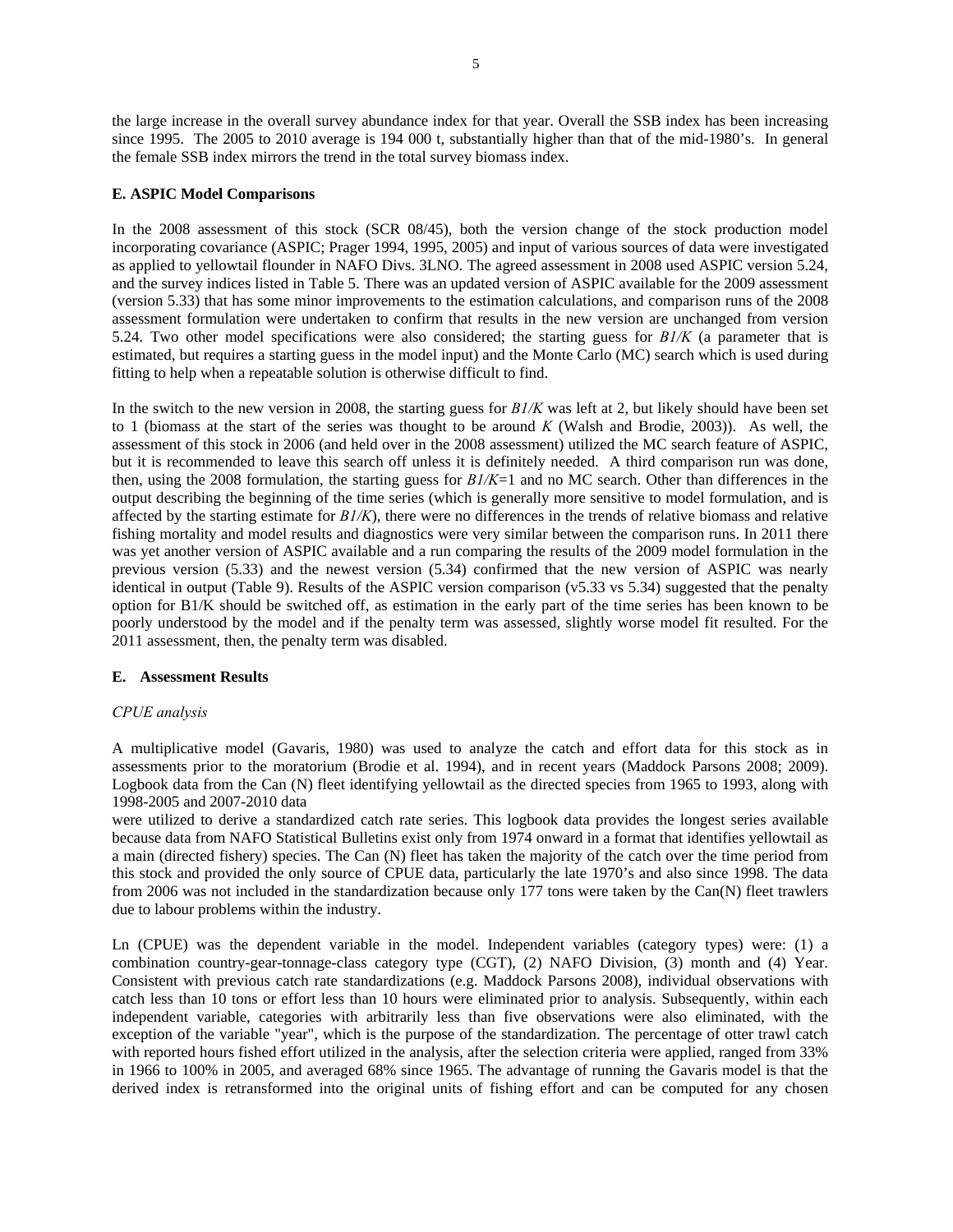combination of the main factors. Plots of residuals from a preliminary run indicated data with higher levels of catch and effort tended to be less variable, therefore a weighted regression was conducted.

Tables 6 and 7 show the ANOVA and regression results of the CPUE analysis and Fig 13 shows the standardized series from 1965 to 2010. In Fig. 13A, the catch per unit of effort declined steadily from 1965 to 1976 then increased marginally to a relatively stable level from 1980 to 1985. The index again declined to the lowest level in the series in 1991. The catch rate in 1998, after more than four and a half years of moratorium, was at a level comparable to the late 1960's then remained stable to 2002 followed by an increase to the highest on record in 2008. Catch rate declined marginally in 2009 and remained at the same level in 2010. Monthly coefficients (Table 6) indicated that CPUE was highest during the fall period (September – October) and the best catch rates are in 3N. Data from the Canadian fleet indicate that by-catch of American plaice has been problematic in this fishery since the moratorium but no attempt has been made to account for this factor in the CPUE analyses.

Standardizations of the data separately for Div. 3N and Div. 3O (Fig. 13B) showed that, overall, the historical trends were the same, although the catch rate is generally lower in Div. 3O than in Div. 3N. Large fluctuations tend to occur more frequently in Div. 3O, primarily before 1985. In the period since the resumption of the directed fishery in 1998 catch rates showed opposite trends within each division between 1998 and 2001 and again in 2004 and 2007. Nevertheless, both series indicate recent catch rates are amongst the highest in the time series.

As noted previously, e.g. Brodie et al. (2004), the fluctuations in the combined index from 1990 to 1993 was due primarily to the switch in effort of the fleet to Div. 3O. A substantial part of the effort labeled 'directed' for one species or the other in this Division was actually effort directed at a mixed fishery for American plaice and yellowtail flounder during 1991-1993. Given this major shift in the fishery from the 1965-90 to 1991-93, some caution must be used in comparison of catch rates between these periods. Nonetheless, it is reasonable to interpret the 1991-1993 values for CPUE as another indication that the stock was low at that time. Since the resumption of the fishery in 1998, there has been a by-catch restriction of 5% for both American plaice and cod which directly affected the fishing pattern of the Canadian fleet. The vessels spent additional time searching for good catches of yellowtail with low by-catches of both restricted species, which they found mainly in the central and northern areas of Div. 3N. Avoidance of yellowtail too small for filleting machines (less than about 35 cm) has also been a factor in the fishery in recent years. The by-catch limits were increased to 13% in 2009 and to 15% in 2010. Once again, caution should be used in comparing post-moratorium catch rates with other fishery periods. However, the overall CPUE has increased since 1998, under the constraint of 5% by-catch limitations for most years, and suggests that the stock size has increased to a relatively high level, in agreement with survey indices (Maddock Parsons 2011; Gonzalez-Troncoso et al. 2011).

#### *Surplus production model (ASPIC)*

A non-equilibrium surplus production model incorporating covariates (ASPIC; Prager, 1994, 1995, 2005) was applied to nominal catch and survey biomass indices, as was done in the 2002, 2004, 2006, 2008 and 2009 assessments of this stock (Walsh *et al*., 2002; 2004;2006; Maddock Parsons *et al*., 2008; 2009). The Schaefer production model used assumes logistic population growth, in which the change in stock biomass over time  $(dB_t/dt)$  is a quadratic function of biomass (B):

$$
d\mathbf{B}_t/d\mathbf{t} = \mathbf{r} \mathbf{B}_t - (r/K)\mathbf{B}_t^2
$$

where *r* is the intrinsic rate of population growth, and *K* is carrying capacity. For a fished stock, the rate of change is also a function of catch biomass (C):

$$
d\mathbf{B}_t/d\mathbf{t} = r\mathbf{B}_t - (r/K)\mathbf{B}_t^2 - \mathbf{C}_t
$$

Biological reference points can be calculated from the production model parameters:

$$
MSY = K r / 4; B_{msy} = K / 2; F_{msy} = r / 2
$$

Initial biomass (expressed as the ratio:  $B1/K$ ), *K*, *MSY*, and catchability coefficients for each biomass index  $(q_i)$ were estimated using non-linear least squares of survey residuals. Once a model formulation is accepted, a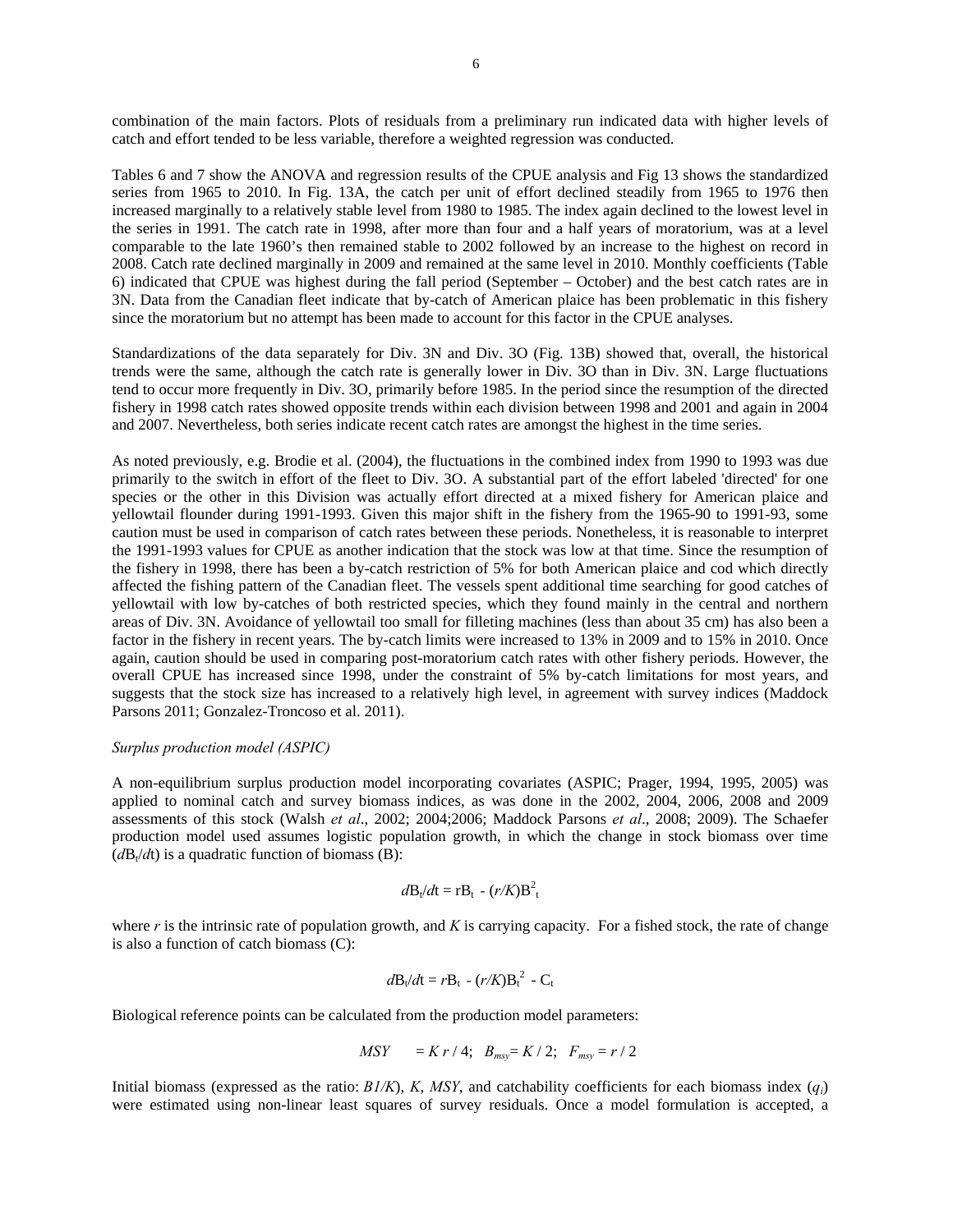bootstrapped run can be made, in which survey residuals are randomly re-sampled 500 times to derive biascorrected probability distributions for parameter estimates. In the model run presented it was assumed that the catch in 2011 would equal the TAC of 17 000 t, although catches in 2002-2005 and 2007-2010 were estimated to be less than the TACs. In 2006, corporate restructuring and a labour dispute in the industry resulted in a near absence of yellowtail catch by the Canadian fleet. In 2007, catches increased marginally, while in 2008 catches were more normal, at 11 400 tons. In 2009 and 2010, however, catches were lower once more, partly due to market conditions.

Because of differences in catchability among the various indices, relative (to *MSY* values) indices of biomass and fishing mortality rate were used instead of absolute values. Fishing mortality refers to yield (catch) /biomass ratio. *Input data/model formulation*

The survey indices and catch series that were used in the production model are included in Table 8. The catch and indices (scaled to the mean of each series) are shown in Figure 14.

The 2011 accepted model formulation was an update of the 2009 assessment formulation (adding the 2010 catch and indices; TAC in 2011 of 17 000 tons) with the exception of turning off the b1/K penalty term. See Appendix 1 for the header data which outlines the input to the ASPIC model. The 2011 assessment used the indices outlined in table 8 in ASPIC version 5.34.

For the accepted model in 2011, then, correlations among biomass indices varied (see Appendix 2). Of the five pair-wise correlations among the biomass indices included in the production analysis, all were high (>0.7). This excludes a sixth possible comparison involving only 2 data points (Russian *vs*. Canadian fall).

The model fit the data relatively well (Table 9; Figs. 15 and 16). The majority of variance in survey indices was explained by the model, but fit varied among indices  $(r^2$  ranged from 0.55 to 0.85). Residuals appeared to be randomly distributed for most of the survey indices (see Figure 16 and Appendix 2). The Spanish survey series, however, which covers only a portion of the stock area, showed negative residuals in the first 3 years followed by positive residuals. This indicates that the series increased faster than the model estimates in the latter period. In recent years, residuals have been smaller, and in 2010, the residual was near zero.

ASPIC model estimates of relative biomass  $(B_t/B_{msv})$  and fishing mortality rates  $(F_t/F_{msv})$  are more precisely estimated than absolute values (Prager, 1995). Therefore the estimates of annual biomass (as of Jan 1) and fishing mortality rates were presented in relative terms.

The model results were very similar in trend to recent previous assessments, but parameter estimates were slightly higher. The model suggested that a maximum sustainable yield (*MSY*) of 8 910 (80% CL = 17 650, 19 540) tons can be produced when the total stock biomass  $(B_{msy})$  is 74 160 (80% CL=69 560, 86 320) tons and the fishing mortality rate  $(F_{msv})$  is 0.26 (80% CL = 0.22, 0.28) (Table 10; Appendix 2). Estimates of relative biomass and fishing mortality rates are given in Table 11 and shown in Fig. 17. Biomass showed a continuous decline from the late 1960s to the mid-1970s, stabilized through the mid-1980s, before declining further until about 1994, when the moratorium was imposed. The analysis showed that relative biomass  $(B_t/B_{msy})$  was below the level at which *MSY* can be produced from 1974 to 1998, and at its minimum in 1994 the ratio was about 0.20, which is below the suggested *Blim* reference point of 30% *Bmsy* proposed by the SC Study Group on Limit Reference Points (NAFO 2004, SCS Doc. 04/12). Since 1994, the stock increased rapidly to a point where  $B_t/B_{msy}$  >1.0, and at the beginning of 2012, assuming a catch of 17 000 t in 2011, the relative bias corrected biomass  $B_t/B_{msy}$  is estimated to be 1.63  $(80\% \text{ CL} = 1.59, 1.65).$ 

The relative fishing mortality rate  $(F_t/F_{msy})$  was high during most of the historical fishery (Fig 17), in particular during the mid to late 1980s to the early 1990s when landings were often double the TAC (Fig.1). Since the fishery re-opened in 1998, the fishing mortality rate gradually increased to the advised level of 2/3*Fmsy,* but since 2006 the bias corrected *F*-ratios were considerably lower than  $2/3F_{msv}$ . If the TAC of 17 000 tons is taken in 2011, the bias corrected *F*-ratio was calculated to be 0.54 (80% CL = 0.51, 0.59). Since the moratorium in 1994, the estimated yield from the stock had been below surplus production levels, until 2008 when the catch slightly exceeded the estimated surplus production. The stock is considered to be within the safe zone as defined in the Scientific Council Precautionary Approach Framework (NAFO, 2004).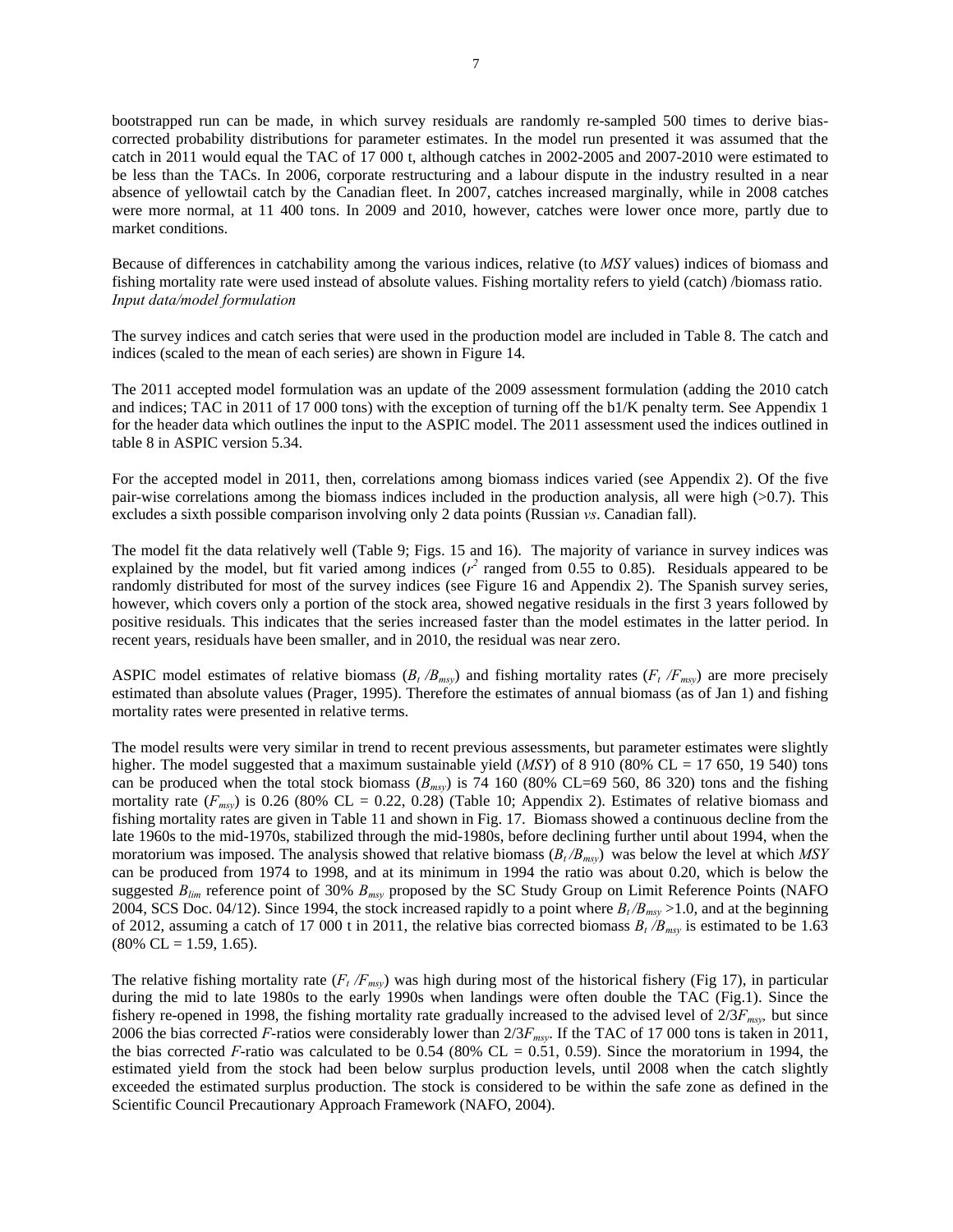#### *Retrospective analysis*

The surplus production model for the 2011 assessment was run with the same formulation, dropping out 5 years of data, one year at a time (2011-2007). The model parameter estimates and goodness of fit results are given in Table 12 and the relative biomass and fishing mortality estimates are plotted in Figure 18. There is very little retrospective pattern in the 2011 production model.

#### *Projections*

The accepted formulation for the 2011 assessment was used as the basis for projections in the short and medium term with 2011 catch=TAC (17 000 t). A second 2011 catch scenario was also considered. The accepted model formulation (with TAC of 17 000 assumed taken in 2011) was projected, as was a scenario of catch in 2011 equal to the average of 2008-2010 (8 979 t). Model results for the ASPIC run used to project this scenario were nearly identical to the 2011 catch=TAC (17 000t) run and are included in Table 9. Medium-term projections for both 2011 catch scenarios were carried out by extending the ASPIC bootstrap results forward to the year 2016 under assumptions of constant fishing mortality at *F2010*, 2/3 *Fmsy*, 0.75 *Fmsy,* 0.85 *Fmsy*, and *Fmsy*. Catch and biomass decrease slightly in the projections at 2/3  $F_{\text{msy}}$ , 0.75 and 0.85  $F_{\text{msy}}$  (Table 13). At all levels of  $F_{\text{msy}}$  considered, and for both catch scenarios examined, medium term projections indicated that the probability of the biomass in 2012 and 2013 being below  $B_{\text{msy}}$  is negligible. Plots of projection results are shown in Figure 19.

#### *Precautionary Approach Framework*

The surplus production model outputs indicate that the stock is presently above  $B_{msy}$  and *F* is below  $F_{msy}$  (Fig. 20). 30% *Bmsy* is considered a suitable limit reference point (*Blim*) for stocks where a production model is used. At present, the risk of the stock being below  $B_{lim} = 30\% B_{max}$  is approximately zero. The stock is, therefore, in the safe zone as defined in the NAFO Precautionary Approach Framework.

#### **Summary**

Yellowtail flounder on the Grand Bank declined in the late 1980s and early 1990s to its lowest observed level in 1994 (about 20% *Bmsy*) following several years of excessive catch. The stock was under a directed-fishery moratorium from January 1, 1994 until Aug 1, 1998. The stock increased rapidly during and following the closure, as strong year classes produced in the early to mid-1990s (albeit at low SSB levels), benefited from 4+ years of reduced fishing mortality. Catches increased from about 4 400 tons in 1998 to around 15 000 tons 2004 and 2005, but was very low in 2006 (due to corporate restructuring/labour dispute in the Canadian industry) and again well below the TAC in 2007, 2009 and 2010. Catches were nearer the recent average (2000-2005) in 2008 at 11 400 tons. Stock size estimates remain high, above  $B_{msv}$ . Fishing mortality is estimated to be below  $2/3$   $F_{msv}$ , and well below the limit reference point  $(F_{LIM} = F_{msy})$ , and at levels of *F* between 2/3  $F_{msy}$  and 85%  $F_{msy}$ , the stock is not projected to decrease below *BLIM* in the medium term (to 2016).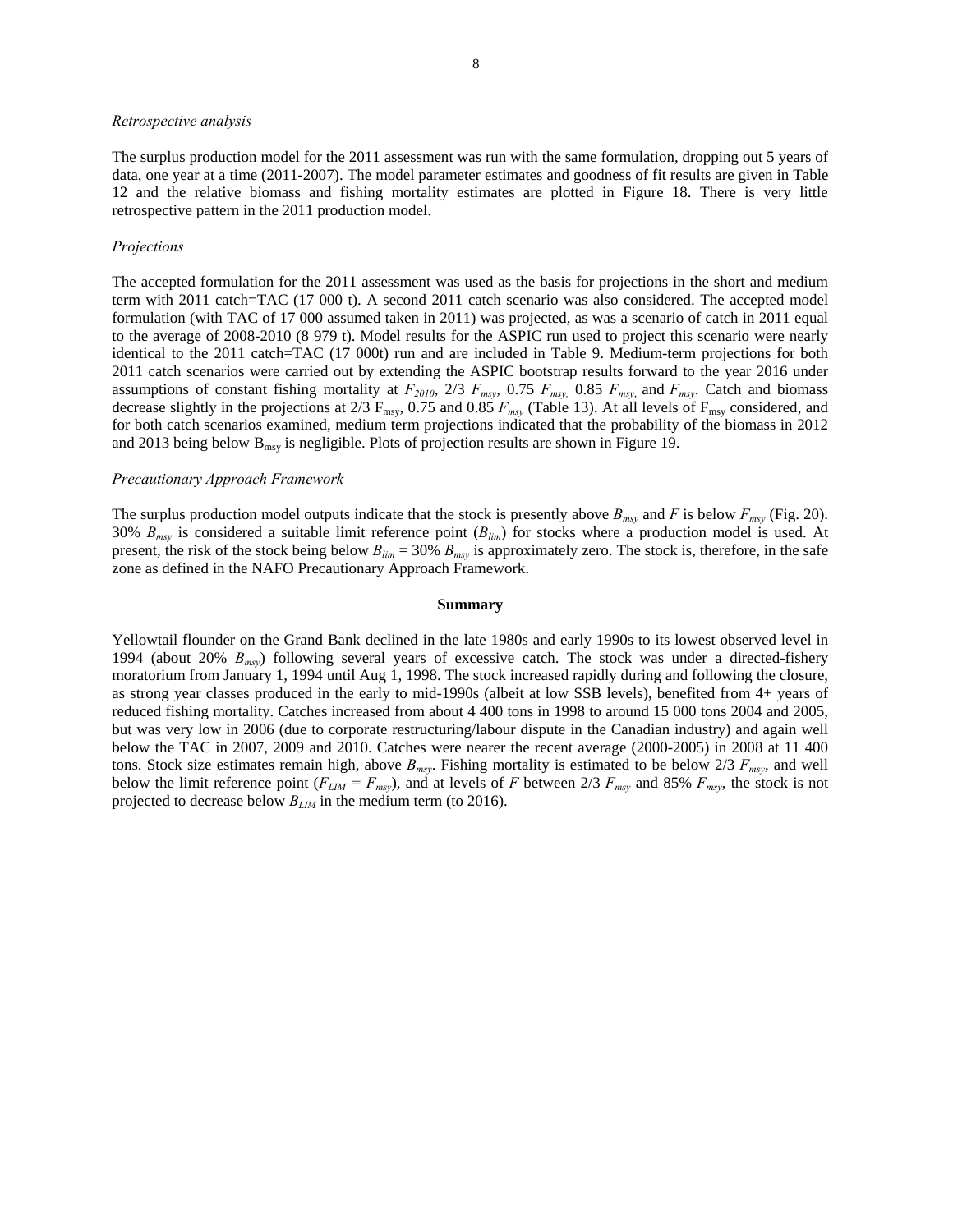#### **References**

- DWYER, K. S., S. J. WALSH, and S. E. CAMPANA. 2003. Age determination and validation of Grand Bank yellowtail flounder (*Limanda ferruginea*). *ICES J. Mar. Sci*., **60**: 1123-1138.
- GONZÁLEZ-TRONCOSO, D., C. GONZÁLEZ, AND X. PAZ. 2011. Yellowtail flounder, redfish (Sebastes spp) and Witch flounder indices from the Spanish Survey conducted in Divisions 3NO of the NAFO Regulatory Area. *NAFO SCR Doc*., No. 6, Serial No. N5886, 42 p.
- GONZÁLEZ-TRONCOSO, D., C. GONZÁLEZ, and X. PAZ. 2006. Atlantic cod and yellowtail flounder Indices from the Spanish survey conducted in Divisions 3NO of the NAFO Regulatory Area. *NAFO SCR Doc*., No. 13, Serial No. N5228, 26 p.
- MADDOCK PARSONS, D. 2011a. Divisions 3LNO Yellowtail Flounder (*Limanda ferruginea*) in the 2009 and 2010 Canadian Stratified Bottom Trawl Survey. *NAFO SCR Doc*., No. 34 , Serial No. N5919 , 30p.
- MADDOCK PARSONS, D. 2011b. Witch Flounder, American Plaice, and Yellowtail Flounder in Canadian Spring and Autumn Surveys: Time Series Stock Distribution Maps. *NAFO SCR Doc*., No. 37, Serial No. N5922 , 91 p
- MADDOCK PARSONS, D. 2009a. 3LNO Yellowtail Flounder (*Limanda ferruginea)* in the 2008 Canadian Stratified Bottom Trawl Survey. *NAFO SCR Doc*., No. 31, Serial No. N5666, 28 p
- MADDOCK PARSONS, D. 2009b. Divisions 3LNO Yellowtail Flounder: Updated Survey and Catch Information for 2009 used in a Stock Production Model Incorporating Covariates (ASPIC). . *NAFO SCR Doc*., No. 32, Serial No. N5667, 42 p
- MADDOCK PARSONS, D. and B. BRODIE. 2008. Distribution and Abundance of Yellowtail Flounder (*Limanda ferruginea*) on the Grand Bank, NAFO Divisions 3LNO, from Canadian Bottom Trawl Survey Estimates from 1984-2007. *NAFO SCR Doc*., No. 44, Serial No. N5546, 36 p.
- NAFO. 2004. Report of the NAFO Study Group on Limit Reference Points. Lorient, France, 15-20 April, 2004. *NAFO SCS Doc*., No. 12, Serial No. N4980, 72 p.
- PRAGER, M. H. 1994. A suite of extensions to a nonequilibrium surplus-production model. *Fish. Bull*., **92**: 374- 389.
- PRAGER, M. H. 1995. Users manual for ASPIC: a stock-production model incorporating covariates. *SEFSC Miami Lab Doc*., No. MIA-92/93-55
- PRAGER, M. H. 2005. Users manual for ASPIC: a stock-production model incorporating covariates (ver. 5) and auxillary programs. *Beaufort Lab. Doc*., No. BL-2004-01.
- WALSH, S. J., W. B. BRODIE, M. J. MORGAN, D. POWER, K. S. DWYER, and C. DARBY. 2002. Stock assessment and management of the Grand Bank yellowtail flounder stock. *NAFO SCR Doc*., No. 71, Serial No. N4684, 54 p.
- WALSH, S. J, and W. B. BRODIE. 2003. Sensitivity analysis of survey biomass indices used to tuned ASPIC production model for Grand Bank yellowtail flounder. *NAFO SCR Doc*., No. 61, Serial No. N4880, 23 p.
- WALSH, S. J., M. F. VEITCH, W. B. BRODIE, and K. S. DWYER. 2004. Canadian bottom trawl survey estimates of the distribution and abundance of yellowtail flounder (*Limanda ferruginea*) on the Grand Bank, in NAFO Divisions 3LNO, from 1984-2003. *NAFO SCR Doc*., No. 36, Serial No. N4986, 50 p.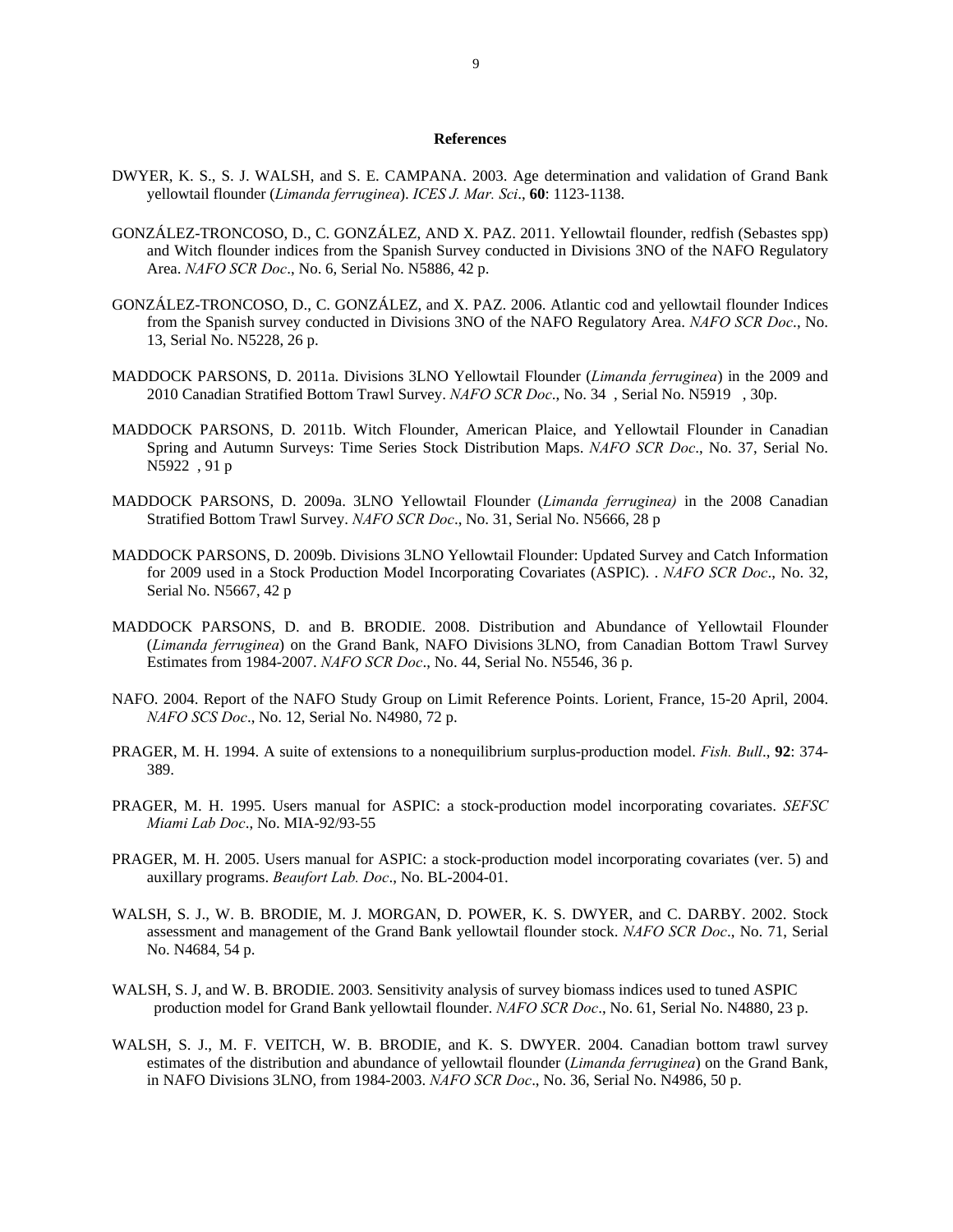- WALSH, S. J., and W. B. BRODIE. 2006. Exploring relationships between bottom temperatures and spatial and temporal patterns in the Canadian fishery for yellowtail flounder on the Grand Bank . *NAFO SCR Doc*., No. 26, Serial No. N5245, 15 p.
- WALSH, S. J., M. F. Veitch, W. B. Brodie, AND E. COLBOURNE. 2006. DISTRIBUTION AND ABUNDANCE OF YELLOWTAIL flounder (*Limanda ferruginea*) on the Grand Bank, NAFO Divisions 3LNO, from Canadian bottom trawl survey estimates from 1984-2006. *NAFO SCR Doc*., No. 41, Serial No. N5264, 50 p.
- WALSH, S. J., M. J. MORGAN, G. HAN, and J. CRAIG. 2006. Progress toward modeling tagging data to investigate spatial and temporal changes in habitat utilization of yellowtail flounder on the Grand Bank. *NAFO SCR Doc*., No. 29, Serial No. N5248, 30 p.
- WALSH, S. J. 2007. Sensitivity Analysis and Alternate Model Formulation of Survey Biomass Indices used to Tuned ASPIC Surplus Production Model for Grand Bank Yellowtail Flounder. *NAFO SCR Doc*., No. 57, Serial No. N5409, 47 p.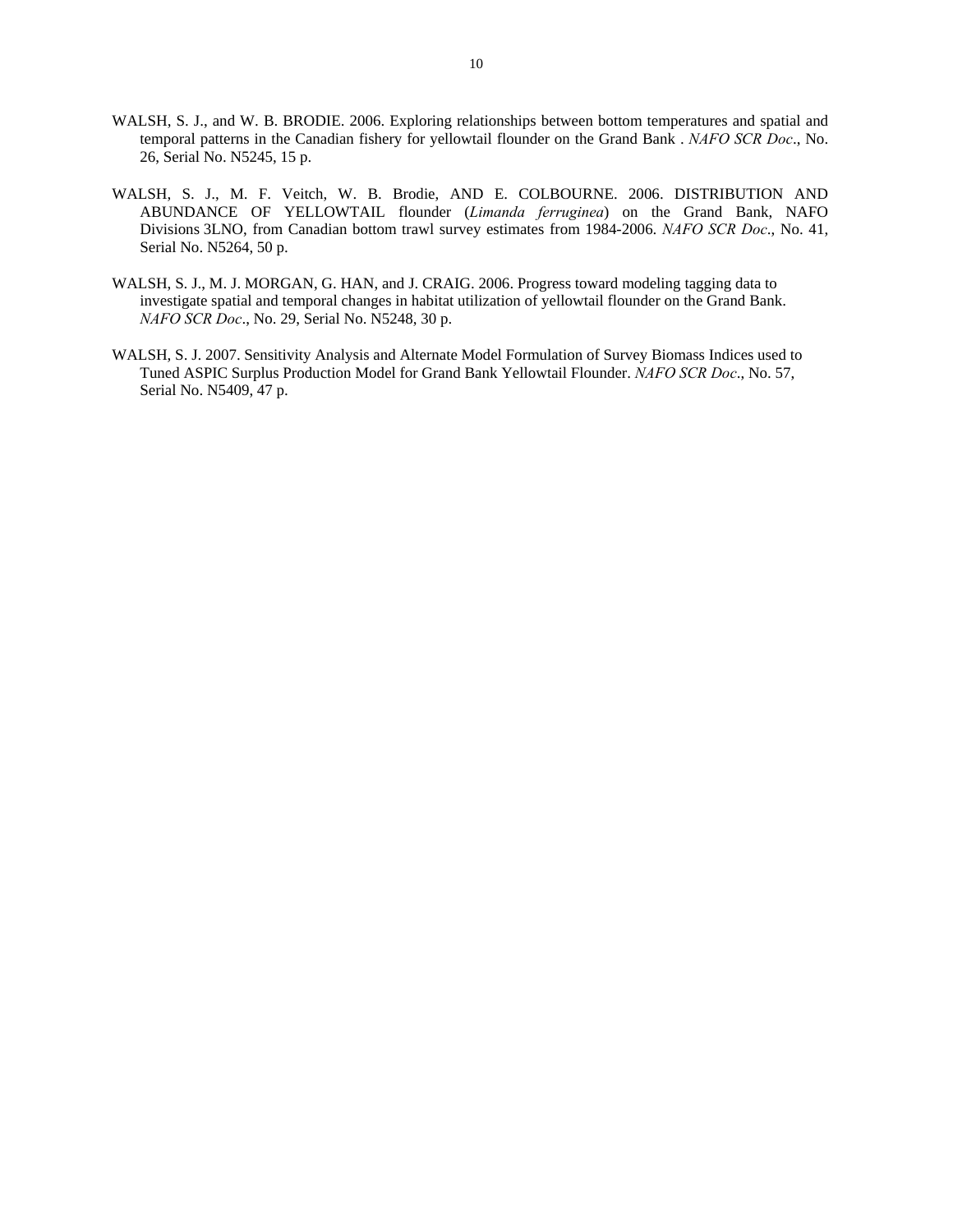| Year              | Canada         |            | France USSR/Rus. | S.Korea <sup>a</sup>     | Other <sup>b</sup>       | Total          | <b>TAC</b>        |
|-------------------|----------------|------------|------------------|--------------------------|--------------------------|----------------|-------------------|
|                   |                |            |                  |                          |                          |                |                   |
| 1960              | 7              |            |                  |                          |                          | 7              |                   |
| 1961              | 100            |            |                  |                          |                          | 100            |                   |
| 1962              | 67             |            |                  |                          |                          | 67             |                   |
| 1963              | 138            |            | 380              |                          |                          | 518            |                   |
| 1964              | 126            |            | 21               |                          |                          | 147            |                   |
| 1965              | 3075           |            | 55               |                          | $\overline{\phantom{0}}$ | 3130           |                   |
| 1966              | 4185           |            | 2,834            |                          | 7                        | 7026           |                   |
| 1967              | 2122           |            | 6,736            |                          | 20                       | 8878           |                   |
| 1968              | 4180           | 14         | 9146             |                          | $\overline{\phantom{a}}$ | 13340          |                   |
| 1969              | 10494          | 1          | 5,207            |                          | 6                        | 15708          |                   |
| 1970              | 22814          | 17         | 3,426            | $\overline{a}$           | 169                      | 26426          |                   |
| 1971              | 24206          | 49         | 13087            |                          | $\blacksquare$           | 37342          |                   |
| 1972<br>1973      | 26939<br>28492 | 358<br>368 | 11929<br>3,545   |                          | 33<br>410                | 39259<br>32815 | 50000             |
| 1974              | 17053          | 60         | 6,952            |                          | 248                      | 24313          | 40000             |
| 1975              | 18458          | 15         | 4,076            |                          | 345                      | 22894          | 35000             |
| 1976              | 7910           | 31         | 57               |                          | 59                       | 8057           | 9000              |
| 1977              | 11295          | 245        | 97               |                          | 1                        | 11638          | 12000             |
| 1978              | 15091          | 375        |                  |                          | $\frac{1}{2}$            | 15466          | 15000             |
| 1979              | 18116          | 202        |                  |                          | 33                       | 18351          | 18000             |
| 1980              | 12011          | 366        |                  |                          | $\overline{\phantom{a}}$ | 12377          | 18000             |
| 1981              | 14122          | 558        |                  |                          | $\blacksquare$           | 14680          | 21000             |
| 1982              | 11479          | 110        |                  | 1,073                    | 657                      | 13319          | 23000             |
| 1983              | 9085           | 165        |                  | 1,223                    | $\overline{\phantom{0}}$ | 10473          | 19000             |
| 1984              | 12437          | 89         |                  | 2,373                    | 1836 $b$                 | 16735          | 17000             |
| 1985              | 13440          | ÷          |                  | 4,278                    | 11245 b                  | 28963          | 15000             |
| 1986              | 14168          | 77         |                  | 2,049                    | 13882 b                  | 30176          | 15000             |
| 1987              | 13420          | 51         |                  | 125                      | 2718                     | 16314          | 15000             |
| 1988              | 10607          |            |                  | 1,383                    | 4166 b                   | 16158          | 15000             |
| 1989              | 5009           | 139        |                  | 3,508                    | 1551                     | 10207          | 5000              |
| 1990              | 4966           |            |                  | 5903                     | 3117                     | 13986          | 5000              |
| 1991              | 6589           |            |                  | 4156                     | 5458                     | 16203          | 7000              |
| 1992              | 6814           |            |                  | 3825                     | 123                      | 10762          | 7000              |
| 1993              | 6747           |            |                  | $\overline{\phantom{0}}$ | 6868                     | 13615          | 7000              |
| 1994              |                |            |                  |                          | 2069                     | 2069           | 7000 <sup>d</sup> |
| 1995              | $\overline{2}$ |            |                  |                          | 65                       | 67             | $0d$              |
| 1996              |                |            |                  |                          | 232                      | 232            | $0d$              |
| 1997              | 1              |            |                  |                          | 657                      | 658            | 0 <sup>d</sup>    |
|                   |                |            |                  |                          |                          |                |                   |
| 1998              | 3739           |            |                  |                          | 647                      | 4386           | 4000              |
| 1999              | 5746           |            | 96               |                          | 1052 b                   | 6894           | 6000              |
| 2000 <sup>c</sup> | 9463           |            | 212              |                          | 1486                     | 11161          | 10000             |
| 2001 $^{\circ}$   | 12238          |            | 148              |                          | 1759                     | 14145          | 13000             |
| 2002 <sup>c</sup> | 9959           |            | 103              |                          | 636                      | 10698          | 13000             |
| 2003 $^{\circ}$   | 12708          |            | 184              |                          | 914 $e$                  | 13806          | 14500             |
| 2004              | 12575          |            | 158              |                          | 621                      | 13354          | 14500             |
| 2005              | 13140          | 299        | 8                |                          | 486                      | 13933          | 15000             |
| 2006              | 177            |            | $\mathbf 1$      |                          | 752                      | 930            | 15000             |
| 2007              | 3673           |            | 76               |                          | 874                      | 4623           | 15500             |
| 2008              | 10217          | 384        | 143              |                          | 659                      | 11403          | 15500             |
| 2009              | 5416           | 87         | 3                |                          | 662                      | 6168           | 17000             |
| 2010              | 8057           | 580        | 101              |                          | 628                      | 9366           | 17000             |

Table 1. Nominal catches by country and TACs (tons) of yellowtail in NAFO Divisions 3LNO.

<sup>a</sup> South Korean catches ceased after 1992

**b** includes catches estimated from Canadian surveillance reports

<sup>c</sup> provisional

<sup>d</sup> no directed fishery permitted

<sup>e</sup> Includes catches averaged from a range of estimates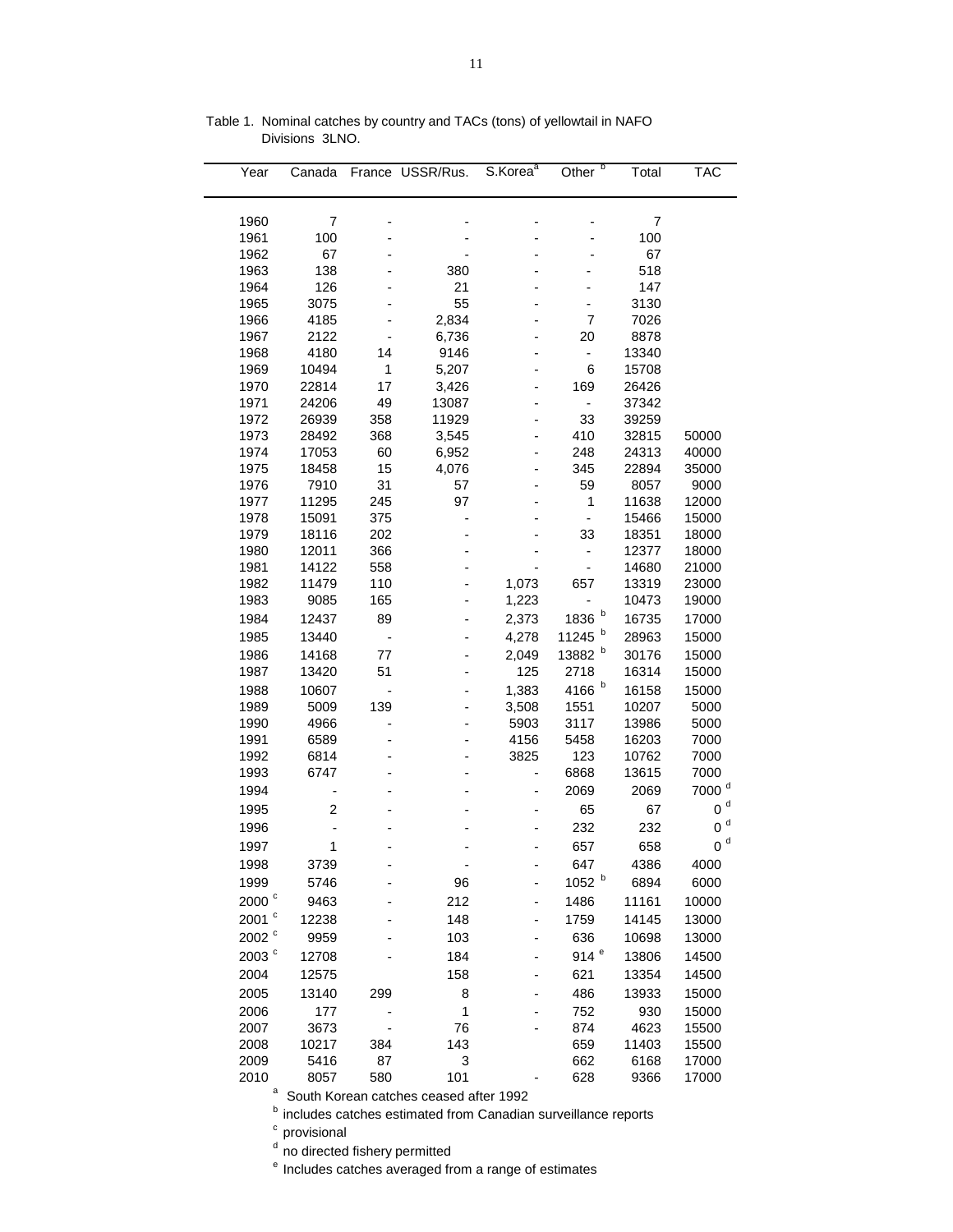Table 2. Canadian catches (tons) of yellowtail flounder by division, from 1973 to 2010. Data from 2003-10 are from preliminary Canadian ZIF statistics and maybe slightly different from STATLANT data.

|             |             | <b>OTTER TRAWL</b> |             |       |                    |
|-------------|-------------|--------------------|-------------|-------|--------------------|
| <b>YEAR</b> | 3L          | 3N                 | 30          | 3LNO  | <b>OTHER GEARS</b> |
| 1973        | 4188        | 21470              | 2827        | 28475 | 17                 |
| 1974        | 1107        | 14757              | 1119        | 16983 | 70                 |
| 1975        | 2315        | 13289              | 2852        | 18456 | $\overline{c}$     |
| 1976        | 448         | 4978               | 2478        | 7904  | 6                  |
| 1977        | 2546        | 7166               | 1583        | 11295 | $\pmb{0}$          |
| 1978        | 2537        | 10705              | 1793        | 15035 | 56                 |
| 1979        | 2575        | 14359              | 1100        | 18034 | 82                 |
| 1980        | 1892        | 9501               | 578         | 11971 | 40                 |
| 1981        | 2345        | 11245              | 515         | 14105 | 17                 |
| 1982        | 2305        | 7554               | 1607        | 11466 | 13                 |
| 1983        | 2552        | 5737               | 770         | 9059  | 26                 |
| 1984        | 5264        | 6847               | 318         | 12429 | 8                  |
| 1985        | 3404        | 9098               | 829         | 13331 | 9                  |
| 1986        | 2933        | 10196              | 1004        | 14133 | 35                 |
| 1987        | 1584        | 10248              | 1529        | 13361 | 59                 |
| 1988        | 1813        | 7146               | 1475        | 10434 | 173                |
| 1989        | 844         | 2407               | 1506        | 4757  | 252                |
| 1990        | 1263        | 2725               | 668         | 4656  | 310                |
| 1991        | 798         | 2943               | 2284        | 6025  | 564                |
| 1992        | 95          | 1266               | 4633        | 5994  | 820                |
| 1993        | $\pmb{0}$   | 2062               | 3903        | 5965  | 782                |
| 1994        | 0           | 0                  | 0           | 0     | 0                  |
| 1995        | 0           | 0                  | 0           | 0     | $\overline{c}$     |
| 1996        | $\mathbf 0$ | 0                  | 0           | 0     | 0                  |
| 1997        | $\mathbf 0$ | $\mathbf{1}$       | $\mathbf 0$ | 1     | $\pmb{0}$          |
| 1998        | 0           | 2968               | 742         | 3710  | 29                 |
| 1999        | $\mathbf 0$ | 5636               | 107         | 5743  | 3                  |
| 2000        | 1409        | 7733               | 278         | 9420  | 43                 |
| 2001        | 183         | 8709               | 3216        | 12108 | 130                |
| 2002        | 22          | 7707               | 2035        | 9764  | 195                |
| 2003        | 28          | 8186               | 4482        | 12696 | $\mathbf{1}$       |
| 2004        | 2760        | 7205               | 2609        | 12574 | 3                  |
| 2005        | 284         | 10572              | 2283        | 13139 | 1                  |
| 2006        |             | 176                |             | 176   | $\mathbf{1}$       |
| 2007        | 5           | 2053               | 1615        | 3672  | 1                  |
| 2008        | 985         | 6976               | 2249        | 10210 | 6                  |
| 2009        | 224         | 3228               | 1958        | 5410  | $\mathbf 0$        |
| 2010        | 114         | 5,582              | 2,358       | 8,054 | $\mathbf 0$        |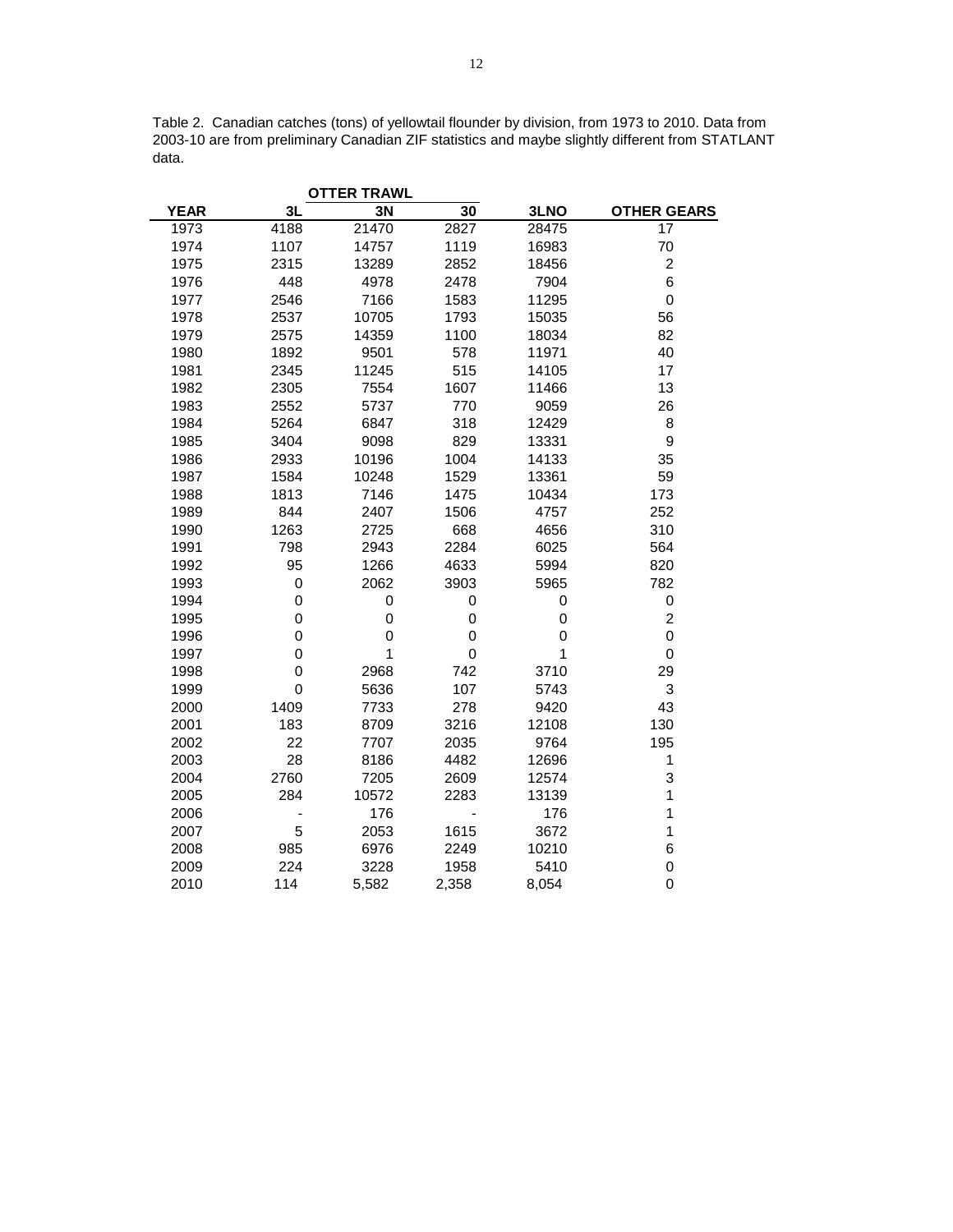|      | Divisions 3LNO from 1984-2010 |                             |       |        |      |                            |      |       |      |                       |       |       |                                |       |      |      |
|------|-------------------------------|-----------------------------|-------|--------|------|----------------------------|------|-------|------|-----------------------|-------|-------|--------------------------------|-------|------|------|
|      |                               | Spring Abundance (millions) |       |        |      | Spring Biomass ('000 tons) |      |       |      | Spring mean # per tow |       |       | Spring mean wt (kg)<br>per tow |       |      |      |
|      | 3L                            | 3N                          | 30    | 3LNO   | 3L   | 3N                         | 30   | 3LNO  | 3L   | 3N                    | 30    | 3LNO  | 3L                             | 3N    | 30   | 3LNO |
| 1984 | 45.4                          | 435.3                       | 63.5  | 544.2  | 21.9 | 167.7                      | 28.2 | 217.7 | 22.1 | 189.7                 | 25.8  | 79.9  | 10.7                           | 73.1  | 11.4 | 32.0 |
| 1985 | 49.9                          | 240.1                       | 84.1  | 374.1  | 21.1 | 88.2                       | 37.5 | 146.8 | 9.4  | 104.6                 | 34.2  | 37.1  | 4.0                            | 38.4  | 15.2 | 14.6 |
| 1986 | 26.9                          | 229.5                       | 70.1  | 326.5  | 12.6 | 95.1                       | 30.5 | 138.2 | 5.3  | 100.0                 | 28.5  | 33.3  | 2.5                            | 41.5  | 12.4 | 14.1 |
| 1987 | 12.3                          | 291.0                       | 90.9  | 394.2  | 5.8  | 77.5                       | 41.2 | 124.6 | 2.4  | 128.1                 | 36.9  | 40.2  | 1.1                            | 34.1  | 16.7 | 12.7 |
| 1988 | 8.1                           | 135.3                       | 59.7  | 203.1  | 3.7  | 51.4                       | 25.8 | 81.0  | 1.6  | 58.9                  | 24.2  | 20.7  | 0.7                            | 22.4  | 10.5 | 8.2  |
| 1989 | 7.9                           | 478.3                       | 46.7  | 532.9  | 4.0  | 78.3                       | 21.5 | 103.8 | 1.6  | 208.4                 | 18.9  | 54.3  | 0.8                            | 34.1  | 8.7  | 10.6 |
| 1990 | 4.7                           | 305.5                       | 57.3  | 367.4  | 2.2  | 75.7                       | 25.1 | 103.1 | 0.9  | 133.1                 | 23.9  | 37.7  | 0.4                            | 33.0  | 10.5 | 10.6 |
| 1991 | 2.2                           | 268.1                       | 50.0  | 320.3  | 1.1  | 69.1                       | 23.3 | 93.4  | 0.4  | 111.7                 | 19.7  | 32.5  | 0.2                            | 28.8  | 9.2  | 9.5  |
| 1992 | 0.3                           | 189.2                       | 28.0  | 217.4  | 0.2  | 49.6                       | 11.6 | 61.4  | 0.1  | 79.3                  | 11.0  | 21.2  | 0.0                            | 20.8  | 4.6  | 6.0  |
| 1993 | 0.2                           | 145.0                       | 101.1 | 246.3  | 0.1  | 50.8                       | 42.4 | 93.3  | 0.0  | 60.4                  | 39.8  | 24.0  | 0.0                            | 21.1  | 16.7 | 9.1  |
| 1994 | 0.1                           | 126.4                       | 21.9  | 148.4  | 0.0  | 46.3                       | 9.2  | 55.6  | 0.0  | 51.5                  | 8.5   | 14.1  | 0.0                            | 18.9  | 3.6  | 5.3  |
| 1995 | 0.0                           | 158.8                       | 28.5  | 187.4  | 0.0  | 57.9                       | 12.7 | 70.6  | 0.0  | 66.1                  | 11.2  | 18.2  | 0.0                            | 24.1  | 5.0  | 6.9  |
| 1996 | 2.5                           | 475.3                       | 161.7 | 639.4  | 1.1  | 103.9                      | 70.6 | 175.6 | 0.5  | 198.0                 | 63.3  | 62.1  | 0.2                            | 43.3  | 27.6 | 17.1 |
| 1997 | 1.2                           | 554.9                       | 139.4 | 695.5  | 0.5  | 121.3                      | 53.2 | 174.9 | 0.2  | 233.2                 | 54.6  | 67.7  | 0.1                            | 51.0  | 20.8 | 17.0 |
| 1998 | 1.6                           | 577.2                       | 154.5 | 733.3  | 0.5  | 143.7                      | 58.0 | 202.2 | 0.3  | 240.4                 | 60.5  | 69.9  | 0.1                            | 59.8  | 22.7 | 19.3 |
| 1999 | 55.4                          | 965.4                       | 269.1 | 1289.9 | 28.5 | 238.5                      | 98.7 | 365.7 | 9.6  | 402.1                 | 105.4 | 120.4 | 5.0                            | 99.3  | 38.7 | 34.1 |
| 2000 | 40.7                          | 695.3                       | 186.5 | 922.5  | 17.5 | 197.3                      | 72.1 | 287.0 | 7.6  | 289.6                 | 73.1  | 89.6  | 3.3                            | 82.2  | 28.3 | 27.9 |
| 2001 | 11.5                          | 1119.9                      | 197.2 | 1328.5 | 4.4  | 297.9                      | 63.6 | 366.0 | 2.1  | 466.4                 | 77.3  | 126.6 | 0.8                            | 124.1 | 24.9 | 34.9 |
| 2002 | 1.6                           | 528.3                       | 161.0 | 690.9  | 0.6  | 147.3                      | 51.6 | 199.5 | 0.3  | 220.0                 | 63.1  | 66.5  | 0.1                            | 61.4  | 20.2 | 19.2 |
| 2003 | 92.0                          | 914.9                       | 243.2 | 1250.1 | 34.3 | 280.2                      | 72.0 | 386.5 | 16.9 | 381.0                 | 95.3  | 120.2 | 6.3                            | 116.7 | 28.2 | 37.2 |
| 2004 | 38.7                          | 690.1                       | 237.9 | 966.7  | 15.3 | 216.7                      | 75.8 | 307.9 | 7.0  | 287.4                 | 93.2  | 92.0  | 2.8                            | 90.3  | 29.7 | 29.3 |
| 2005 | 115.6                         | 822.0                       | 227.1 | 1164.8 | 43.6 | 263.7                      | 81.5 | 388.8 | 21.7 | 342.4                 | 89.0  | 113.2 | 8.2                            | 109.8 | 31.9 | 37.8 |
| 2006 | 251.5                         | 1035.0                      | 295.9 | 1582.4 | 85.7 | 319.1                      | 99.1 | 503.8 | 47.1 | 660.7                 | 169.8 | 183.0 | 16.0                           | 203.7 | 56.9 | 58.3 |
| 2007 | 177.5                         | 953.5                       | 309.7 | 1440.7 | 60.9 | 292.8                      | 89.3 | 443.0 | 33.3 | 397.1                 | 121.4 | 140.0 | 11.4                           | 121.9 | 35.0 | 43.0 |
| 2008 | 115.3                         | 1114.6                      | 250.6 | 1480.4 | 43.2 | 330.4                      | 83.3 | 456.9 | 21.6 | 464.2                 | 98.2  | 143.8 | 8.1                            | 137.6 | 32.6 | 44.4 |
| 2009 | 47.0                          | 751.6                       | 117.9 | 916.4  | 13.2 | 213.5                      | 44.4 | 271.2 | 8.8  | 313.0                 | 46.2  | 89.0  | 2.5                            | 88.9  | 17.4 | 26.3 |
| 2010 | 110.3                         | 950.9                       | 272.2 | 1333.3 | 28.6 | 276.9                      | 89.2 | 394.7 | 21.0 | 396.0                 | 106.7 | 130.8 | 5.5                            | 115.3 | 35.0 | 38.7 |

Table 3. Estimates of abundance (millions), biomass ('000 tons), mean number and weight (kg) per tow for Spring surveys in NAFO

Table 4. Estimates of abundance (millions), biomass ('000 tons), mean number and weight (kg) per tow for Fall surveys in NAFO Divisions 3LNO from 1990-2010.

|      |            | Fall Abundance (millions) |       |        |      | <b>Fall Biomass</b> |      | Fall mean # per tow<br>('000 tons) |      |       | Fall mean wt (kg) |       |     | per tow |      |      |
|------|------------|---------------------------|-------|--------|------|---------------------|------|------------------------------------|------|-------|-------------------|-------|-----|---------|------|------|
|      | 3L         | 3N                        | 30    | 3LNO   | 3L   | 3N                  | 30   | 3LNO                               | 3L   | 3N    | 30                | 3LNO  | 3L  | 3N      | 30   | 3LNO |
| 1990 | 4.4        | 148.5                     | 39.5  | 192.5  | 2.1  | 46.5                | 17.3 | 65.8                               | 0.8  | 65.9  | 16.1              | 19.3  | 0.4 | 20.6    | 7.0  | 6.6  |
| 1991 | 2.1        | 212.3                     | 82.7  | 297.1  | 1.0  | 50.9                | 30.5 | 82.4                               | 0.4  | 92.1  | 33.1              | 29.3  | 0.2 | 22.1    | 12.2 | 8.1  |
| 1992 | 2.0        | 158.0                     | 55.8  | 215.9  | 0.9  | 44.1                | 19.4 | 64.5                               | 0.4  | 86.4  | 22.7              | 22.4  | 0.2 | 24.1    | 7.9  | 6.7  |
| 1993 | 2.6        | 327.7                     | 41.6  | 371.9  | 1.1  | 94.2                | 17.5 | 112.8                              | 0.5  | 137.7 | 16.4              | 37.4  | 0.2 | 39.6    | 6.9  | 11.3 |
| 1994 | 0.1        | 259.3                     | 28.5  | 287.9  | 0.0  | 95.5                | 10.9 | 106.4                              | 0.0  | 108.0 | 11.2              | 28.0  | 0.0 | 39.8    | 4.3  | 10.3 |
| 1995 | 3.6        | 509.0                     | 79.6  | 592.2  | 1.2  | 102.8               | 25.7 | 129.8                              | 0.7  | 212.0 | 31.2              | 57.2  | 0.2 | 42.8    | 10.1 | 12.5 |
| 1996 | 6.7        | 516.3                     | 56.2  | 579.1  | 2.2  | 113.2               | 18.9 | 134.3                              | 1.1  | 215.0 | 22.7              | 51.6  | 0.4 | 47.1    | 7.6  | 12.0 |
| 1997 | 6.1        | 616.2                     | 159.2 | 781.5  | 1.3  | 164.2               | 57.5 | 222.9                              | 1.0  | 256.7 | 62.7              | 69.1  | 0.2 | 68.4    | 22.7 | 19.7 |
| 1998 | 13.1       | 632.1                     | 183.0 | 828.2  | 5.2  | 173.6               | 52.8 | 231.6                              | 2.1  | 241.2 | 69.0              | 71.1  | 0.8 | 66.3    | 19.9 | 19.9 |
| 1999 | 20.6       | 743.1                     | 176.5 | 940.3  | 9.6  | 193.0               | 48.4 | 250.9                              | 3.5  | 312.4 | 71.4              | 87.8  | 1.6 | 81.1    | 19.6 | 23.4 |
| 2000 | 37.9       | 860.3                     | 254.1 | 1152.3 | 12.5 | 252.8               | 69.7 | 335.0                              | 6.1  | 320.3 | 91.5              | 98.8  | 2.0 | 94.1    | 25.1 | 28.7 |
| 2001 | 74.5       | 1314.7                    | 262.7 | 1651.9 | 25.5 | 368.9               | 81.4 | 475.8                              | 11.7 | 489.5 | 95.3              | 139.8 | 4.0 | 137.3   | 29.5 | 40.3 |
| 2002 | 33.1       | 971.3                     | 170.4 | 1174.8 | 13.6 | 272.7               | 53.5 | 339.7                              | 5.2  | 361.7 | 61.4              | 99.3  | 2.1 | 101.5   | 19.3 | 28.7 |
| 2003 | 58.9       | 869.6                     | 334.1 | 1262.6 | 18.6 | 252.0               | 97.7 | 368.3                              | 9.2  | 364.8 | 127.1             | 110.9 | 2.9 | 105.7   | 37.2 | 32.3 |
| 2004 | 63.4       | 1158.6                    | 209.1 | 1431.0 | 22.2 | 291.6               | 60.9 | 374.7                              | 13.4 | 485.5 | 81.9              | 147.8 | 4.7 | 122.2   | 23.9 | 38.7 |
| 2005 | 38.8       | 1146.7                    | 190.8 | 1376.3 | 14.1 | 261.5               | 67.1 | 342.7                              | 6.6  | 446.1 | 68.7              | 122.7 | 2.4 | 101.7   | 24.2 | 30.6 |
| 2006 | 61.9       | 814.1                     | 172.5 | 1048.5 | 21.2 | 232.3               | 52.0 | 305.5                              | 10.2 | 339.1 | 68.1              | 95.4  | 3.5 | 96.7    | 20.5 | 27.8 |
| 2007 | 91.0       | 1414.2                    | 252.0 | 1757.2 | 28.0 | 377.8               | 76.5 | 482.4                              | 15.3 | 526.6 | 90.8              | 154.0 | 4.7 | 140.7   | 27.6 | 42.3 |
| 2008 | 81.9       | 787.1                     | 300.2 | 1169.2 | 27.8 | 214.8               | 79.4 | 322.0                              | 15.3 | 327.8 | 117.6             | 113.6 | 5.2 | 89.5    | 31.1 | 31.3 |
| 2009 | 45.1       | 709.9                     | 145.0 | 900.0  | 16.5 | 180.7               | 40.7 | 237.8                              | 7.6  | 282.7 | 52.6              | 80.2  | 2.8 | 72.0    | 14.7 | 21.2 |
|      | 2010 135.7 | 1335.9                    | 184.7 | 1656.3 | 35.9 | 336.4               | 44.9 | 417.2                              | 22.0 | 558.5 | 72.4              | 149.1 | 5.8 | 140.6   | 17.6 | 37.5 |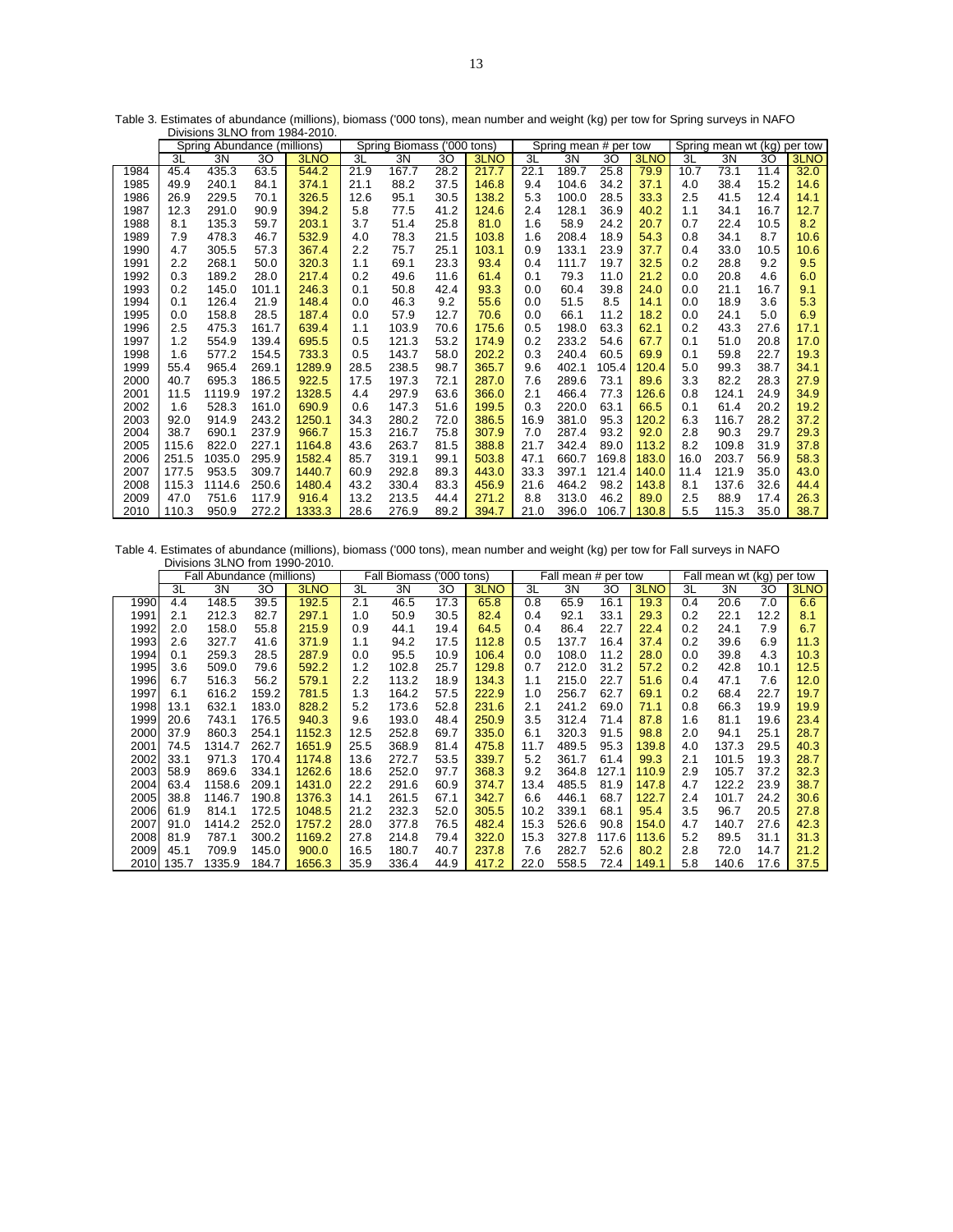| Year          | a    | b       |  |  |
|---------------|------|---------|--|--|
| prior to 1990 | 3.1  | $-5.19$ |  |  |
| 1990          | 3.19 | $-5.33$ |  |  |
| 1991          | 3.05 | $-5.12$ |  |  |
| 1992          | 3.02 | $-5.06$ |  |  |
| 1993          | 3.11 | $-5.2$  |  |  |
| 1994          | 3.09 | $-5.19$ |  |  |
| 1995          | 3.1  | $-5.2$  |  |  |
| 1996          | 3.09 | $-5.15$ |  |  |
| 1997          | 3.09 | $-5.17$ |  |  |
| 1998          | 3.05 | $-5.11$ |  |  |
| 1999          | 3.15 | $-5.27$ |  |  |
| 2000          | 3.17 | $-5.32$ |  |  |
| 2001          | 3.09 | $-5.2$  |  |  |
| 2002          | 3.08 | $-5.2$  |  |  |
| 2003          | 3.09 | $-5.22$ |  |  |
| 2004          | 3.12 | $-5.24$ |  |  |
| 2005          | 3.17 | $-5.32$ |  |  |
| 2006          | 3.09 | $-5.21$ |  |  |
| 2007          | 3.25 | $-5.46$ |  |  |
| 2008          | 3.22 | $-5.42$ |  |  |
| 2009          | 3.14 | $-5.3$  |  |  |
| 2010          | 3.1  | $-5.23$ |  |  |

Table 5. Length weight relationships used to produce an index of female SSB from the spring survey. The relationships are of the form  $log(weight)=(a*log(length))+b)$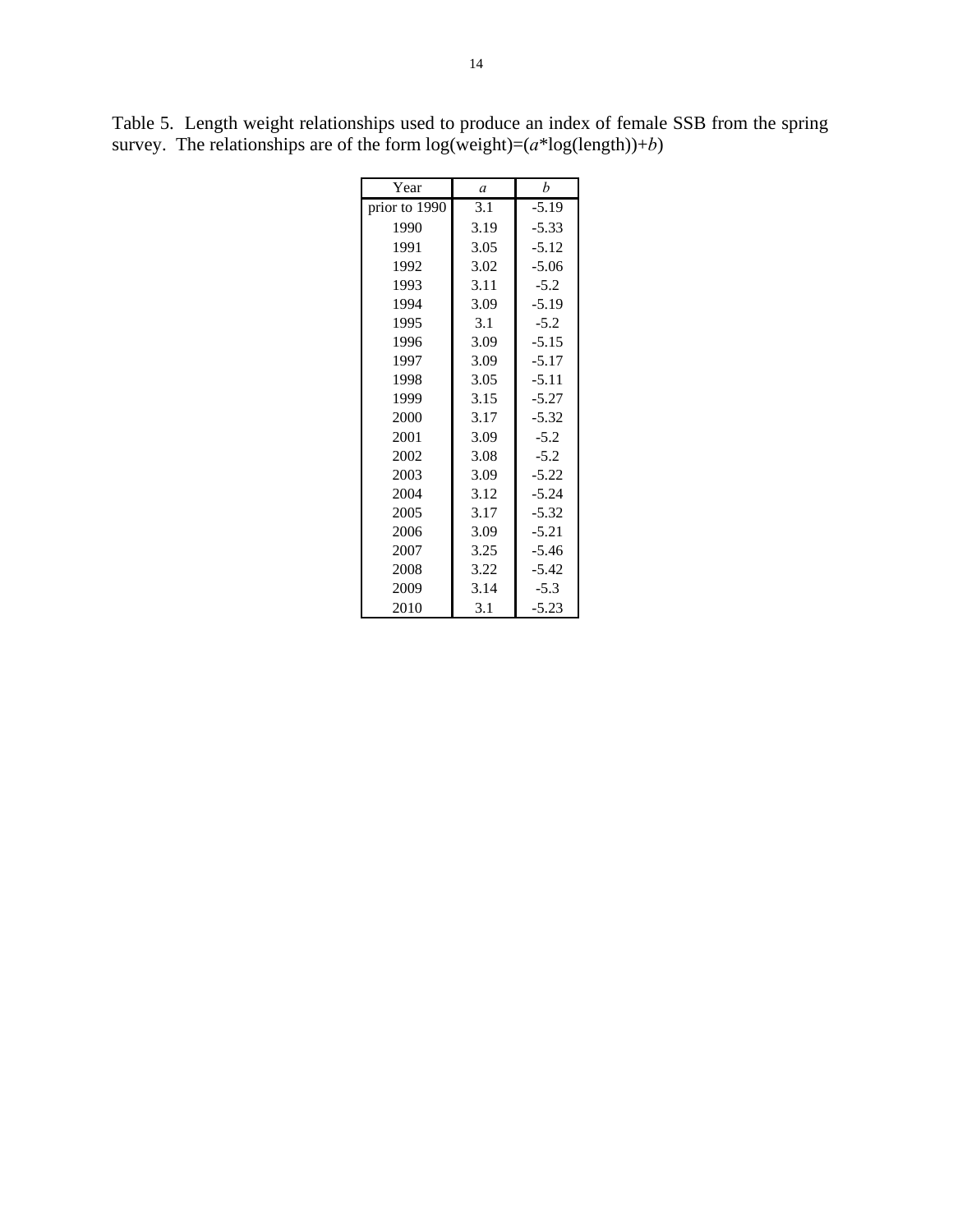Table 6. ANOVA results and regression coefficients from a multiplicative model utilized to derive a standardized catch rate series for Yellowtail flounder in NAFO Div. 3LNO (2010 based on preliminary data).

> REGRESSION OF MULTIPLICATIVE MODEL MULTIPLE R............. 0.792 MULTIPLE R SQUARED..... 0.628 --------------------------------------------- ANALYSIS OF VARIANCE --------------------------------------------- SOURCE OF SUMS OF MEAN VARIATION DF SQUARES SQUARE F-VALUE --------- -- ------- ------ ------- INTERCEPT 1 3.88E1 3.88E1 REGRESSION 56 1.27E1 2.26E-1 32.044 Cntry|Gear|TC 3 7.87E-1 2.62E-1 37.200 Division 2 8.65E-1 4.33E-1 61.307 Month 11 3.76E-1 3.42E-2 4.843 Year 40 8.57E0 2.14E-1 30.346

 RESIDUALS 1064 7.51E0 7.06E-3 TOTAL 1121 5.90E1

\_\_\_\_\_\_\_\_\_\_\_\_\_\_\_\_\_\_\_\_\_\_\_\_\_\_\_\_\_\_\_\_\_\_\_\_\_\_\_\_\_\_\_\_\_\_\_\_\_

| <b>REGRESSION COEFFICIENTS</b>                  | <b>REGRESSION COEFFICIENTS</b>                             |
|-------------------------------------------------|------------------------------------------------------------|
| VAR REG.<br>STD. NO.                            | VAR REG.<br>STD. NO.                                       |
| CATEGORY CODE # COEF ERR OBS                    | CATEGORY CODE # COEF<br>ERR OBS                            |
| Cntry Gear TC (1) 3125 INT 0.088 0.114 1121     | 83 34 -0.555 0.127<br>24                                   |
| Division (2) 34                                 | 84 35 -0.597 0.127<br>28                                   |
| Month (3) 10                                    | 36 -0.546 0.125<br>85<br>30                                |
| Year (4) 65                                     | 86 37 -0.895 0.125<br>30                                   |
| $(1)$ 3114 1 -0.299 0.033 162                   | 87 38 -0.829 0.126<br>30                                   |
| 3124 2 -0.223 0.033 153                         | 39 -0.907 0.128<br>88<br>26                                |
| 3 -0.071 0.039 104<br>3126                      | 89 40 -0.941 0.137<br>17                                   |
| (2) 32 4 -0.202 0.027 219                       | 90 41 -0.779 0.138<br>16                                   |
| 5 -0.236 0.024 278<br>35                        | 42 -1.400 0.130<br>91<br>24                                |
| 6 -0.089 0.070<br>(3)<br>$\overline{1}$<br>- 27 | 92 43 -1.220 0.134<br>21                                   |
| 2 7 -0.199 0.064<br>33                          | 93 44 -0.901 0.131<br>23                                   |
| 8 -0.155 0.055<br>45<br>3                       | 98 45 -0.266 0.145<br>11                                   |
| 9 -0.173 0.046<br>78<br>4                       | 99 46 -0.204 0.142<br>12                                   |
| 10 -0.108 0.039 146<br>5                        | 100 47 -0.109 0.129<br>24                                  |
| 11 -0.151 0.039 150<br>6                        | 101 48 -0.314 0.128<br>20                                  |
| 7 12 -0.193 0.041 134                           | 102 49 -0.379 0.130<br>19                                  |
| 13 -0.097 0.042 129<br>8                        | 103 50 -0.183 0.123<br>34                                  |
| 14 0.013 0.042 117<br>9                         | 104 51 -0.012 0.124<br>30                                  |
| 11 15 -0.087 0.044<br>85                        | 105 52 0.076 0.123<br>32                                   |
| 12 16 -0.023 0.048<br>67                        | 107 53 0.042 0.135<br>17                                   |
| $(4)$ 66 17 -0.052 0.144<br>11                  | 108 54 0.146 0.123<br>35                                   |
| 67 18 -0.118 0.153<br>12                        | 109 55 -0.001 0.125<br>27                                  |
| 68 19 -0.262 0.142<br>14                        | 110 56 0.028 0.126<br>-27                                  |
| 69 20 -0.430 0.134<br>20                        |                                                            |
| 70 21 -0.420 0.120<br>42                        | LEGEND FOR AVOVA RESULTS:                                  |
| 22 -0.450 0.118<br>71<br>41                     | CGT CODES: 3114 = Can(NFLD) TC 4 Side Trawler              |
| 72 23 -0.557 0.119<br>45                        | $\mathbf{u}$<br>$3124 =$<br><b>TC 4 Stern Trawler</b><br>× |
| 73 24 -0.428 0.118<br>50                        | TC <sub>5</sub><br>$3125 =$<br>H<br>Ľ                      |
| 74 25 -0.851 0.121<br>37                        | TC <sub>6</sub><br>$3126 =$                                |
| 75 26 -0.862 0.120<br>38                        |                                                            |
| 76 27 -0.918 0.130<br>26                        | DIVISION CODES: $32 = 3L$ , $34 = 3N$ , $35 = 3O$          |
| 77 28 -0.783 0.122<br>38                        |                                                            |
| 78 29 -0.739 0.119<br>51                        |                                                            |
| 79 30 -0.723 0.119<br>47                        |                                                            |
| 31 -0.612 0.124<br>80<br>30                     |                                                            |
| 81 32 -0.616 0.125<br>30                        |                                                            |
| 82 33 -0.713 0.128<br>24                        |                                                            |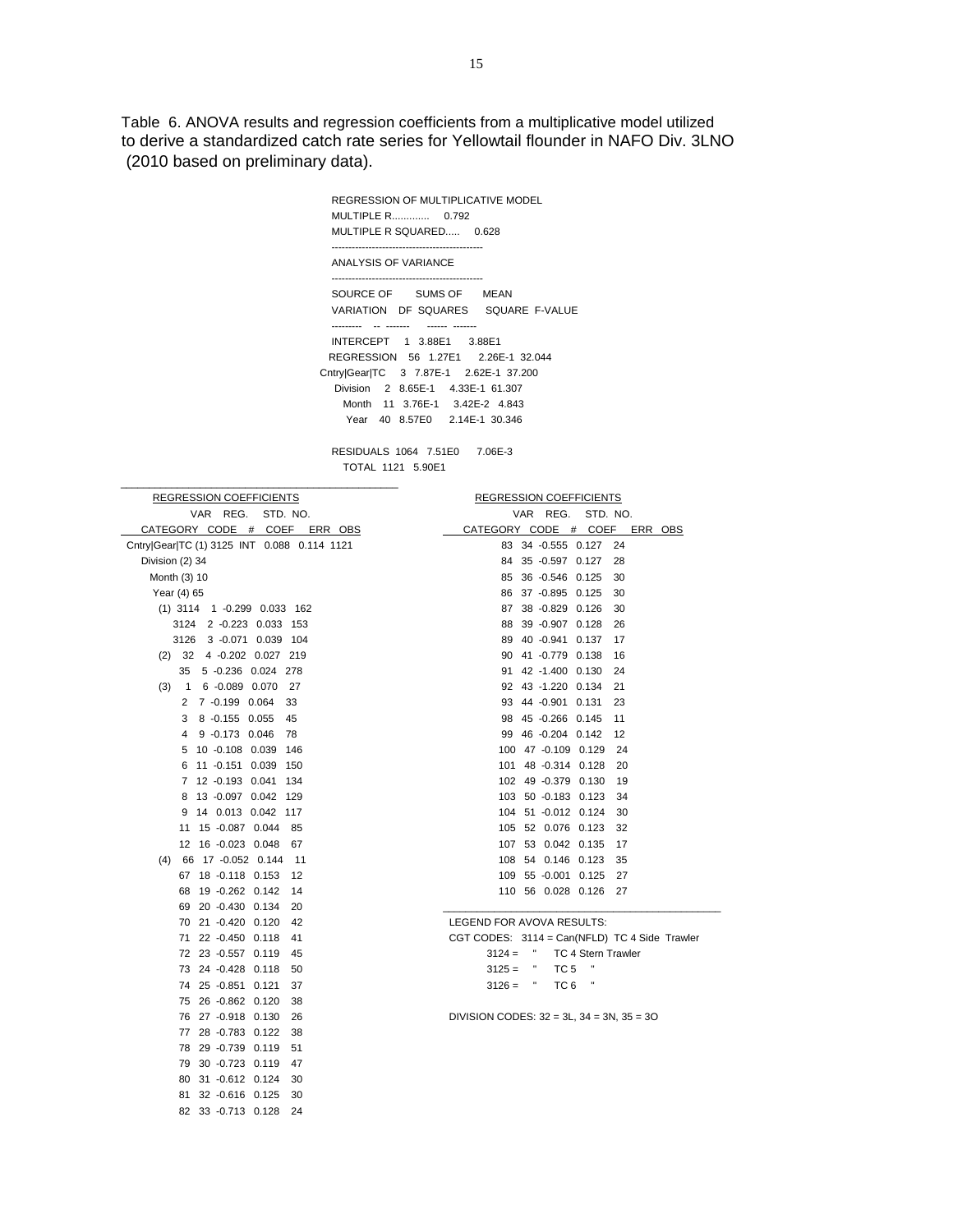Table 7. Standardized catch rate index for Yellowtail flounder in NAFO Div. 3LNO from a multiplicative model utilizing HOURS FISHED as a measure of effort. (2010 based on preliminary data).

|           |           | PREDICTED CATCH RATE |       |               |               |               |               |
|-----------|-----------|----------------------|-------|---------------|---------------|---------------|---------------|
|           |           | LN TRANSFORM         |       | RETRANSFORMED |               |               | % OF CATCH IN |
| YEAR      | MEAN      | S.E.                 | MEAN  | S.E.          | CATCH         | <b>EFFORT</b> | THIS ANALYSIS |
| $- - - -$ | $---$     | $- - - -$            | $---$ | $- - - - -$   | $- - - - - -$ | $- - - - - -$ |               |
| 1965      | 0.0878    | 0.0131               | 1.089 | 0.124         | 3075          | 2825          | 39.5          |
| 1966      | 0.0356    | 0.0109               | 1.034 | 0.108         | 4185          | 4046          | 32.7          |
| 1967      | $-0.0301$ | 0.0139               | 0.967 | 0.114         | 2122          | 2194          | 44.0          |
| 1968      | $-0.1744$ | 0.0093               | 0.839 | 0.081         | 4180          | 4982          | 52.6          |
| 1969      | $-0.3417$ | 0.0069               | 0.711 | 0.059         | 10494         | 14768         | 30.8          |
| 1970      | $-0.3324$ | 0.0035               | 0.719 | 0.042         | 22814         | 31751         | 54.4          |
| 1971      | $-0.3625$ | 0.0031               | 0.697 | 0.039         | 24206         | 34713         | 58.4          |
| 1972      | $-0.4689$ | 0.0031               | 0.627 | 0.035         | 26939         | 42970         | 53.9          |
| 1973      | $-0.3405$ | 0.0028               | 0.713 | 0.038         | 28492         | 39964         | 74.4          |
| 1974      | $-0.7631$ | 0.0035               | 0.467 | 0.028         | 17053         | 36514         | 82.0          |
| 1975      | $-0.7745$ | 0.0032               | 0.462 | 0.026         | 18458         | 39968         | 72.1          |
| 1976      | $-0.8305$ | 0.0054               | 0.436 | 0.032         | 7910          | 18134         | 60.5          |
| 1977      | $-0.6956$ | 0.0039               | 0.500 | 0.031         | 11295         | 22609         | 44.4          |
| 1978      | $-0.6516$ | 0.0031               | 0.522 | 0.029         | 15091         | 28897         | 61.5          |
| 1979      | $-0.6353$ | 0.0031               | 0.531 | 0.030         | 18116         | 34129         | 73.0          |
| 1980      | $-0.5239$ | 0.0047               | 0.593 | 0.041         | 12011         | 20258         | 65.1          |
| 1981      | $-0.5287$ | 0.0045               | 0.590 | 0.039         | 14122         | 23929         | 73.6          |
| 1982      | $-0.6252$ | 0.0051               | 0.536 | 0.038         | 11479         | 21429         | 48.2          |
| 1983      | $-0.4676$ | 0.0046               | 0.627 | 0.042         | 9085          | 14483         | 50.3          |
| 1984      | $-0.5095$ | 0.0048               | 0.601 | 0.042         | 12437         | 20678         | 54.7          |
| 1985      | $-0.4583$ | 0.0042               | 0.633 | 0.041         | 13440         | 21223         | 50.6          |
| 1986      | $-0.8068$ | 0.0041               | 0.447 | 0.029         | 14168         | 31700         | 62.5          |
| 1987      | $-0.7411$ | 0.0043               | 0.477 | 0.031         | 13420         | 28119         | 66.4          |
| 1988      | $-0.8192$ | 0.0049               | 0.441 | 0.031         | 10607         | 24037         | 57.1          |
| 1989      | $-0.8532$ | 0.0072               | 0.426 | 0.036         | 5009          | 11758         | 40.0          |
| 1990      | $-0.6909$ | 0.0074               | 0.501 | 0.043         | 4969          | 9917          | 45.8          |
| 1991      | $-1.3126$ | 0.0054               | 0.269 | 0.020         | 6589          | 24464         | 48.3          |
| 1992      | $-1.1318$ | 0.0064               | 0.323 | 0.026         | 6814          | 21126         | 59.3          |
| 1993      | $-0.8133$ | 0.0057               | 0.444 | 0.033         | 6747          | 15206         | 68.4          |
| 1998      | $-0.1787$ | 0.0093               | 0.835 | 0.081         | 3739          | 4476          | 91.3          |
| 1999      | $-0.1164$ | 0.0083               | 0.890 | 0.081         | 5746          | 6459          | 94.2          |
| 2000      | $-0.0213$ | 0.0051               | 0.980 | 0.070         | 9463          | 9658          | 98.7          |
| 2001      | $-0.2266$ | 0.0047               | 0.798 | 0.055         | 12238         | 15332         | 96.5          |
| 2002      | $-0.2917$ | 0.0053               | 0.748 | 0.054         | 9959          | 13320         | 98.0          |
| 2003      | $-0.0954$ | 0.0036               | 0.911 | 0.054         | 12708         | 13956         | 99.4          |
| 2004      | 0.0763    | 0.0037               | 1.081 | 0.066         | 12575         | 11632         | 99.4          |
| 2005      | 0.1635    | 0.0037               | 1.180 | 0.072         | 13140         | 11139         | 100.9         |
| 2007      | 0.1303    | 0.0066               | 1.139 | 0.092         | 3673          | 3223          | 99.9          |
| 2008      | 0.2334    | 0.0036               | 1.265 | 0.076         | 10217         | 8076          | 99.7          |
| 2009      | 0.0865    | 0.0039               | 1.092 | 0.068         | 5416          | 4959          | 99.6          |
| 2010      | 0.1156    | 0.0044               | 1.124 | 0.075         | 8057          | 7168          | 96.5          |

AVERAGE C.V. FOR THE RETRANSFORMED MEAN: 0.072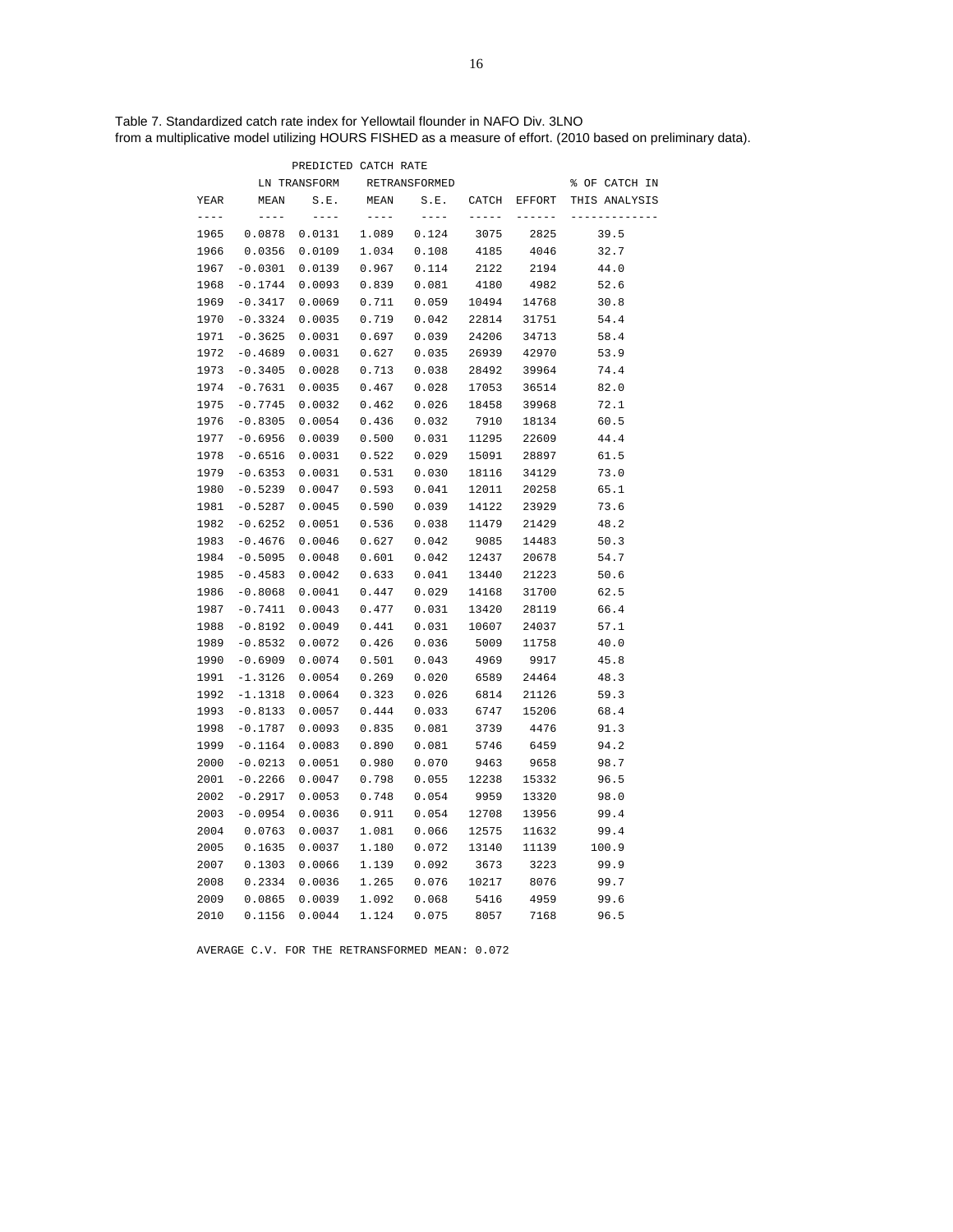| catch<br>fall<br>spring<br>survey<br>survey<br>survey<br>(000 t)<br>(000 t)<br>(000 t)<br>(000 t)<br>(000 t)<br>(000 t)<br>Year<br>3.13<br>1965<br>1966<br>7.026<br>1967<br>8.878<br>1968<br>13.34<br>1969<br>15.708<br>1970<br>26.426<br>1971<br>37.342<br>96.9<br>1972<br>39.259<br>79.2<br>51.7<br>1973<br>32.815<br>1974<br>24.313<br>40.3<br>1975<br>22.894<br>37.4<br>1976<br>8.057<br>41.7<br>1977<br>11.638<br>65.0<br>1978<br>15.466<br>44.3<br>1979<br>18.351<br>38.5<br>1980<br>12.377<br>51.4<br>1981<br>14.68<br>45.0<br>1982<br>43.1<br>13.319<br>1983<br>10.473<br>1984<br>16.735<br>132.0<br>217.7<br>1985<br>28.963<br>85.0<br>146.8<br>1986<br>30.176<br>42.0<br>138.2<br>1987<br>16.314<br>30.0<br>124.6<br>1988<br>16.158<br>23.0<br>81.0<br>1989<br>10.207<br>44.0<br>103.8<br>1990<br>13.986<br>27.0<br>103.1<br>65.8<br>1991<br>16.203<br>27.5<br>93.4<br>82.4<br>1992<br>10.762<br>61.4<br>64.5<br>1993<br>13.615<br>112.8<br>93.3<br>1994<br>55.6<br>2.069<br>106.4<br>1995<br>70.6<br>0.067<br>129.8<br>9.3<br>1996<br>43.3<br>0.232<br>175.6<br>134.3<br>1997<br>0.658<br>174.9<br>222.9<br>38.7<br>1998<br>4.386<br>231.6<br>122.6<br>202.2<br>1999<br>6.894<br>365.7<br>249.9<br>197.0<br>2000<br>11.161<br>287.5<br>335.0<br>144.7<br>2001<br>14.145<br>366.0<br>475.8<br>182.7<br>2002<br>10.698<br>199.5<br>339.7<br>148.5<br>2003<br>13.806<br>386.5<br>368.3<br>136.8<br>2004<br>13.354<br>307.9<br>374.7<br>170.0<br>2005<br>13.933<br>388.8<br>342.7<br>156.48<br>★<br>2006<br>0.930<br>305.5<br>160.1<br>2007<br>4.617<br>443.0<br>482.4<br>160.7<br>2008<br>160.1<br>11.403<br>456.9<br>322.0<br>2009<br>183.4<br>6.168<br>271.2<br>237.8<br>2010<br>9.366<br>394.7<br>417.2<br>189.7 |      | Nominal | Yankee | Russian | Campelen | Campelen | Spain |
|-----------------------------------------------------------------------------------------------------------------------------------------------------------------------------------------------------------------------------------------------------------------------------------------------------------------------------------------------------------------------------------------------------------------------------------------------------------------------------------------------------------------------------------------------------------------------------------------------------------------------------------------------------------------------------------------------------------------------------------------------------------------------------------------------------------------------------------------------------------------------------------------------------------------------------------------------------------------------------------------------------------------------------------------------------------------------------------------------------------------------------------------------------------------------------------------------------------------------------------------------------------------------------------------------------------------------------------------------------------------------------------------------------------------------------------------------------------------------------------------------------------------------------------------------------------------------------------------------------------------------------------------------------------------------------------------------------------------------------|------|---------|--------|---------|----------|----------|-------|
|                                                                                                                                                                                                                                                                                                                                                                                                                                                                                                                                                                                                                                                                                                                                                                                                                                                                                                                                                                                                                                                                                                                                                                                                                                                                                                                                                                                                                                                                                                                                                                                                                                                                                                                             |      |         |        |         |          |          |       |
|                                                                                                                                                                                                                                                                                                                                                                                                                                                                                                                                                                                                                                                                                                                                                                                                                                                                                                                                                                                                                                                                                                                                                                                                                                                                                                                                                                                                                                                                                                                                                                                                                                                                                                                             |      |         |        |         |          |          |       |
|                                                                                                                                                                                                                                                                                                                                                                                                                                                                                                                                                                                                                                                                                                                                                                                                                                                                                                                                                                                                                                                                                                                                                                                                                                                                                                                                                                                                                                                                                                                                                                                                                                                                                                                             |      |         |        |         |          |          |       |
|                                                                                                                                                                                                                                                                                                                                                                                                                                                                                                                                                                                                                                                                                                                                                                                                                                                                                                                                                                                                                                                                                                                                                                                                                                                                                                                                                                                                                                                                                                                                                                                                                                                                                                                             |      |         |        |         |          |          |       |
|                                                                                                                                                                                                                                                                                                                                                                                                                                                                                                                                                                                                                                                                                                                                                                                                                                                                                                                                                                                                                                                                                                                                                                                                                                                                                                                                                                                                                                                                                                                                                                                                                                                                                                                             |      |         |        |         |          |          |       |
|                                                                                                                                                                                                                                                                                                                                                                                                                                                                                                                                                                                                                                                                                                                                                                                                                                                                                                                                                                                                                                                                                                                                                                                                                                                                                                                                                                                                                                                                                                                                                                                                                                                                                                                             |      |         |        |         |          |          |       |
|                                                                                                                                                                                                                                                                                                                                                                                                                                                                                                                                                                                                                                                                                                                                                                                                                                                                                                                                                                                                                                                                                                                                                                                                                                                                                                                                                                                                                                                                                                                                                                                                                                                                                                                             |      |         |        |         |          |          |       |
|                                                                                                                                                                                                                                                                                                                                                                                                                                                                                                                                                                                                                                                                                                                                                                                                                                                                                                                                                                                                                                                                                                                                                                                                                                                                                                                                                                                                                                                                                                                                                                                                                                                                                                                             |      |         |        |         |          |          |       |
|                                                                                                                                                                                                                                                                                                                                                                                                                                                                                                                                                                                                                                                                                                                                                                                                                                                                                                                                                                                                                                                                                                                                                                                                                                                                                                                                                                                                                                                                                                                                                                                                                                                                                                                             |      |         |        |         |          |          |       |
|                                                                                                                                                                                                                                                                                                                                                                                                                                                                                                                                                                                                                                                                                                                                                                                                                                                                                                                                                                                                                                                                                                                                                                                                                                                                                                                                                                                                                                                                                                                                                                                                                                                                                                                             |      |         |        |         |          |          |       |
|                                                                                                                                                                                                                                                                                                                                                                                                                                                                                                                                                                                                                                                                                                                                                                                                                                                                                                                                                                                                                                                                                                                                                                                                                                                                                                                                                                                                                                                                                                                                                                                                                                                                                                                             |      |         |        |         |          |          |       |
|                                                                                                                                                                                                                                                                                                                                                                                                                                                                                                                                                                                                                                                                                                                                                                                                                                                                                                                                                                                                                                                                                                                                                                                                                                                                                                                                                                                                                                                                                                                                                                                                                                                                                                                             |      |         |        |         |          |          |       |
|                                                                                                                                                                                                                                                                                                                                                                                                                                                                                                                                                                                                                                                                                                                                                                                                                                                                                                                                                                                                                                                                                                                                                                                                                                                                                                                                                                                                                                                                                                                                                                                                                                                                                                                             |      |         |        |         |          |          |       |
|                                                                                                                                                                                                                                                                                                                                                                                                                                                                                                                                                                                                                                                                                                                                                                                                                                                                                                                                                                                                                                                                                                                                                                                                                                                                                                                                                                                                                                                                                                                                                                                                                                                                                                                             |      |         |        |         |          |          |       |
|                                                                                                                                                                                                                                                                                                                                                                                                                                                                                                                                                                                                                                                                                                                                                                                                                                                                                                                                                                                                                                                                                                                                                                                                                                                                                                                                                                                                                                                                                                                                                                                                                                                                                                                             |      |         |        |         |          |          |       |
|                                                                                                                                                                                                                                                                                                                                                                                                                                                                                                                                                                                                                                                                                                                                                                                                                                                                                                                                                                                                                                                                                                                                                                                                                                                                                                                                                                                                                                                                                                                                                                                                                                                                                                                             |      |         |        |         |          |          |       |
|                                                                                                                                                                                                                                                                                                                                                                                                                                                                                                                                                                                                                                                                                                                                                                                                                                                                                                                                                                                                                                                                                                                                                                                                                                                                                                                                                                                                                                                                                                                                                                                                                                                                                                                             |      |         |        |         |          |          |       |
|                                                                                                                                                                                                                                                                                                                                                                                                                                                                                                                                                                                                                                                                                                                                                                                                                                                                                                                                                                                                                                                                                                                                                                                                                                                                                                                                                                                                                                                                                                                                                                                                                                                                                                                             |      |         |        |         |          |          |       |
|                                                                                                                                                                                                                                                                                                                                                                                                                                                                                                                                                                                                                                                                                                                                                                                                                                                                                                                                                                                                                                                                                                                                                                                                                                                                                                                                                                                                                                                                                                                                                                                                                                                                                                                             |      |         |        |         |          |          |       |
|                                                                                                                                                                                                                                                                                                                                                                                                                                                                                                                                                                                                                                                                                                                                                                                                                                                                                                                                                                                                                                                                                                                                                                                                                                                                                                                                                                                                                                                                                                                                                                                                                                                                                                                             |      |         |        |         |          |          |       |
|                                                                                                                                                                                                                                                                                                                                                                                                                                                                                                                                                                                                                                                                                                                                                                                                                                                                                                                                                                                                                                                                                                                                                                                                                                                                                                                                                                                                                                                                                                                                                                                                                                                                                                                             |      |         |        |         |          |          |       |
|                                                                                                                                                                                                                                                                                                                                                                                                                                                                                                                                                                                                                                                                                                                                                                                                                                                                                                                                                                                                                                                                                                                                                                                                                                                                                                                                                                                                                                                                                                                                                                                                                                                                                                                             |      |         |        |         |          |          |       |
|                                                                                                                                                                                                                                                                                                                                                                                                                                                                                                                                                                                                                                                                                                                                                                                                                                                                                                                                                                                                                                                                                                                                                                                                                                                                                                                                                                                                                                                                                                                                                                                                                                                                                                                             |      |         |        |         |          |          |       |
|                                                                                                                                                                                                                                                                                                                                                                                                                                                                                                                                                                                                                                                                                                                                                                                                                                                                                                                                                                                                                                                                                                                                                                                                                                                                                                                                                                                                                                                                                                                                                                                                                                                                                                                             |      |         |        |         |          |          |       |
|                                                                                                                                                                                                                                                                                                                                                                                                                                                                                                                                                                                                                                                                                                                                                                                                                                                                                                                                                                                                                                                                                                                                                                                                                                                                                                                                                                                                                                                                                                                                                                                                                                                                                                                             |      |         |        |         |          |          |       |
|                                                                                                                                                                                                                                                                                                                                                                                                                                                                                                                                                                                                                                                                                                                                                                                                                                                                                                                                                                                                                                                                                                                                                                                                                                                                                                                                                                                                                                                                                                                                                                                                                                                                                                                             |      |         |        |         |          |          |       |
|                                                                                                                                                                                                                                                                                                                                                                                                                                                                                                                                                                                                                                                                                                                                                                                                                                                                                                                                                                                                                                                                                                                                                                                                                                                                                                                                                                                                                                                                                                                                                                                                                                                                                                                             |      |         |        |         |          |          |       |
|                                                                                                                                                                                                                                                                                                                                                                                                                                                                                                                                                                                                                                                                                                                                                                                                                                                                                                                                                                                                                                                                                                                                                                                                                                                                                                                                                                                                                                                                                                                                                                                                                                                                                                                             |      |         |        |         |          |          |       |
|                                                                                                                                                                                                                                                                                                                                                                                                                                                                                                                                                                                                                                                                                                                                                                                                                                                                                                                                                                                                                                                                                                                                                                                                                                                                                                                                                                                                                                                                                                                                                                                                                                                                                                                             |      |         |        |         |          |          |       |
|                                                                                                                                                                                                                                                                                                                                                                                                                                                                                                                                                                                                                                                                                                                                                                                                                                                                                                                                                                                                                                                                                                                                                                                                                                                                                                                                                                                                                                                                                                                                                                                                                                                                                                                             |      |         |        |         |          |          |       |
|                                                                                                                                                                                                                                                                                                                                                                                                                                                                                                                                                                                                                                                                                                                                                                                                                                                                                                                                                                                                                                                                                                                                                                                                                                                                                                                                                                                                                                                                                                                                                                                                                                                                                                                             |      |         |        |         |          |          |       |
|                                                                                                                                                                                                                                                                                                                                                                                                                                                                                                                                                                                                                                                                                                                                                                                                                                                                                                                                                                                                                                                                                                                                                                                                                                                                                                                                                                                                                                                                                                                                                                                                                                                                                                                             |      |         |        |         |          |          |       |
|                                                                                                                                                                                                                                                                                                                                                                                                                                                                                                                                                                                                                                                                                                                                                                                                                                                                                                                                                                                                                                                                                                                                                                                                                                                                                                                                                                                                                                                                                                                                                                                                                                                                                                                             |      |         |        |         |          |          |       |
|                                                                                                                                                                                                                                                                                                                                                                                                                                                                                                                                                                                                                                                                                                                                                                                                                                                                                                                                                                                                                                                                                                                                                                                                                                                                                                                                                                                                                                                                                                                                                                                                                                                                                                                             |      |         |        |         |          |          |       |
|                                                                                                                                                                                                                                                                                                                                                                                                                                                                                                                                                                                                                                                                                                                                                                                                                                                                                                                                                                                                                                                                                                                                                                                                                                                                                                                                                                                                                                                                                                                                                                                                                                                                                                                             |      |         |        |         |          |          |       |
|                                                                                                                                                                                                                                                                                                                                                                                                                                                                                                                                                                                                                                                                                                                                                                                                                                                                                                                                                                                                                                                                                                                                                                                                                                                                                                                                                                                                                                                                                                                                                                                                                                                                                                                             |      |         |        |         |          |          |       |
|                                                                                                                                                                                                                                                                                                                                                                                                                                                                                                                                                                                                                                                                                                                                                                                                                                                                                                                                                                                                                                                                                                                                                                                                                                                                                                                                                                                                                                                                                                                                                                                                                                                                                                                             |      |         |        |         |          |          |       |
|                                                                                                                                                                                                                                                                                                                                                                                                                                                                                                                                                                                                                                                                                                                                                                                                                                                                                                                                                                                                                                                                                                                                                                                                                                                                                                                                                                                                                                                                                                                                                                                                                                                                                                                             |      |         |        |         |          |          |       |
|                                                                                                                                                                                                                                                                                                                                                                                                                                                                                                                                                                                                                                                                                                                                                                                                                                                                                                                                                                                                                                                                                                                                                                                                                                                                                                                                                                                                                                                                                                                                                                                                                                                                                                                             |      |         |        |         |          |          |       |
|                                                                                                                                                                                                                                                                                                                                                                                                                                                                                                                                                                                                                                                                                                                                                                                                                                                                                                                                                                                                                                                                                                                                                                                                                                                                                                                                                                                                                                                                                                                                                                                                                                                                                                                             |      |         |        |         |          |          |       |
|                                                                                                                                                                                                                                                                                                                                                                                                                                                                                                                                                                                                                                                                                                                                                                                                                                                                                                                                                                                                                                                                                                                                                                                                                                                                                                                                                                                                                                                                                                                                                                                                                                                                                                                             |      |         |        |         |          |          |       |
|                                                                                                                                                                                                                                                                                                                                                                                                                                                                                                                                                                                                                                                                                                                                                                                                                                                                                                                                                                                                                                                                                                                                                                                                                                                                                                                                                                                                                                                                                                                                                                                                                                                                                                                             |      |         |        |         |          |          |       |
|                                                                                                                                                                                                                                                                                                                                                                                                                                                                                                                                                                                                                                                                                                                                                                                                                                                                                                                                                                                                                                                                                                                                                                                                                                                                                                                                                                                                                                                                                                                                                                                                                                                                                                                             |      |         |        |         |          |          |       |
|                                                                                                                                                                                                                                                                                                                                                                                                                                                                                                                                                                                                                                                                                                                                                                                                                                                                                                                                                                                                                                                                                                                                                                                                                                                                                                                                                                                                                                                                                                                                                                                                                                                                                                                             |      |         |        |         |          |          |       |
|                                                                                                                                                                                                                                                                                                                                                                                                                                                                                                                                                                                                                                                                                                                                                                                                                                                                                                                                                                                                                                                                                                                                                                                                                                                                                                                                                                                                                                                                                                                                                                                                                                                                                                                             |      |         |        |         |          |          |       |
|                                                                                                                                                                                                                                                                                                                                                                                                                                                                                                                                                                                                                                                                                                                                                                                                                                                                                                                                                                                                                                                                                                                                                                                                                                                                                                                                                                                                                                                                                                                                                                                                                                                                                                                             |      |         |        |         |          |          |       |
|                                                                                                                                                                                                                                                                                                                                                                                                                                                                                                                                                                                                                                                                                                                                                                                                                                                                                                                                                                                                                                                                                                                                                                                                                                                                                                                                                                                                                                                                                                                                                                                                                                                                                                                             |      |         |        |         |          |          |       |
|                                                                                                                                                                                                                                                                                                                                                                                                                                                                                                                                                                                                                                                                                                                                                                                                                                                                                                                                                                                                                                                                                                                                                                                                                                                                                                                                                                                                                                                                                                                                                                                                                                                                                                                             |      |         |        |         |          |          |       |
|                                                                                                                                                                                                                                                                                                                                                                                                                                                                                                                                                                                                                                                                                                                                                                                                                                                                                                                                                                                                                                                                                                                                                                                                                                                                                                                                                                                                                                                                                                                                                                                                                                                                                                                             | 2011 | 17.000  |        |         |          |          |       |

Table 8. Input indices used in the ASPIC production model for the 2011 assessment of Yellowtail flounder.

notes: The Campelen fall survey values are corrected from the 2006 assessment (see SCR 07/57). The TAC in 2010 (17 000 t) is included in the catch series.

 $\star$  Survey coverage in 2006 was incomplete and results may not be comparable to other years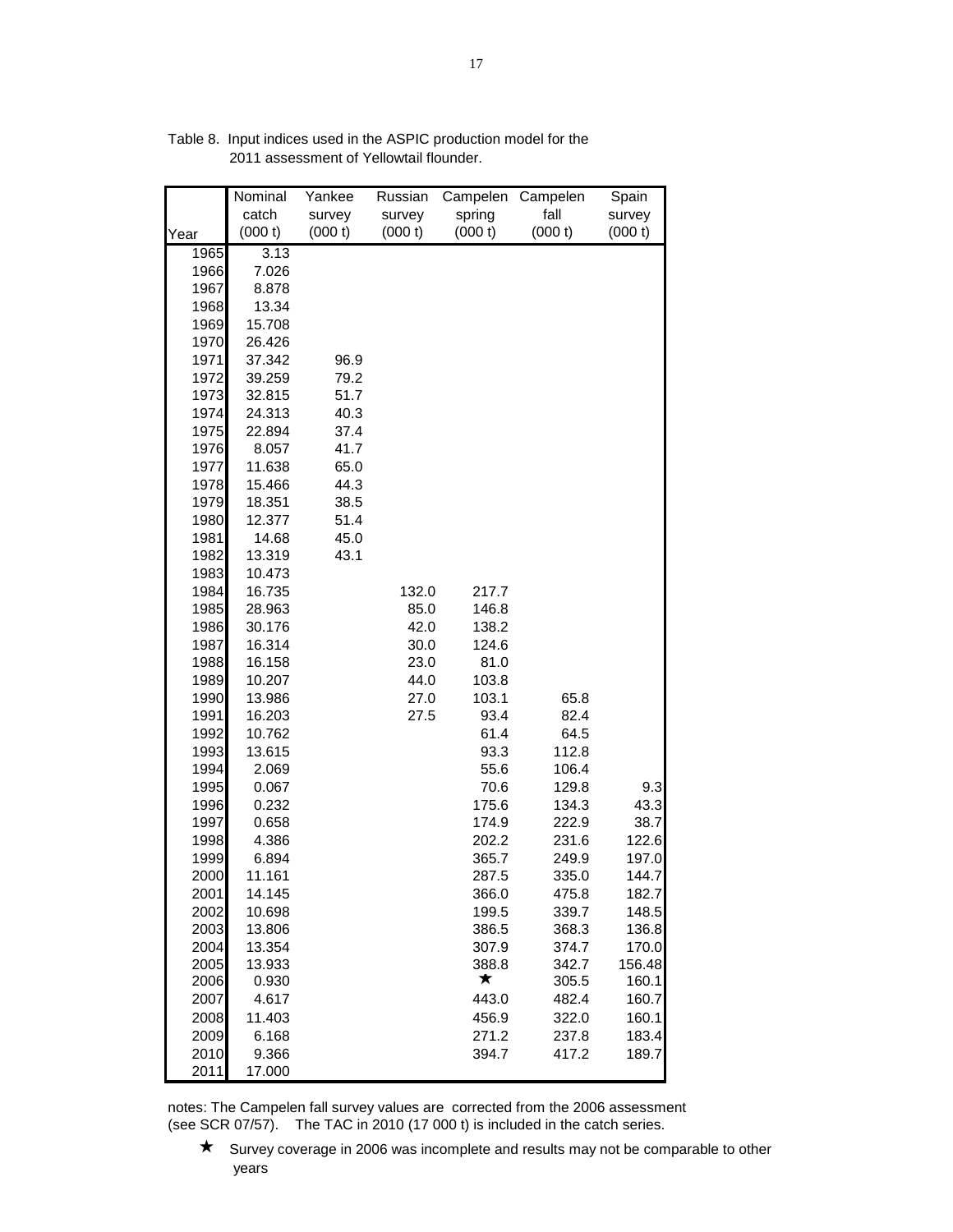Table 9. Parameter estimates and model diagnostics comparing the 2009 assessment

formulation in the newest version of ASPIC (5.34), a starting estimates of B1/K of 1, and the 2011 assessment (TAC in 2011).

|                         | 2009 Assessment | 2011 Assessment      | 2011 Assessment     |
|-------------------------|-----------------|----------------------|---------------------|
|                         |                 |                      |                     |
|                         |                 | v 5.34 catch in 2011 | v5.34 catch in 2011 |
|                         | version 5.33    | TAC (17 000 t)       | mean (2008-2010)    |
| starting guess B1/K*    | 1               |                      |                     |
| B1/K                    | 0.494           | 0.784                | 0.684               |
| Κ                       | 157.100         | 148.300              | 150.500             |
| <b>MSY</b>              | 19.540          | 18.910               | 19.040              |
| <b>Bmsy</b>             | 78.550          | 74.160               | 75.240              |
| Fmsy                    | 0.249           | 0.252                | 0.253               |
| <b>B/Bmsy</b>           | 1.619           | 1.634                | 1.727               |
| Y(Fmsy)                 | 31.620          | 28.810               | 30.370              |
| Ye                      | 12.060          | 11.300               | 8.984               |
| F/Fmsy                  | 0.527           | 0.533                | 0.273               |
| q (FC/Spring)           | 3.225           | 3.230                | 3.197               |
| q (Yankee)              | 1.001           | 0.998                | 0.997               |
| q (Can Fall)            | 3.309           | 3.295                | 3.255               |
| q (Russian)             | 1.157           | 1.167                | 1.161               |
| q (Spanish)             | 1.224           | 1.286                | 1.269               |
| $R^2$ FC/Spring         | 0.891           | 0.851                | 0.850               |
| $R^2$ Yankee            | 0.802           | 0.804                | 0.804               |
| $R^2$ Can Fall          | 0.818           | 0.754                | 0.753               |
| $R^2$ Russian           | 0.542           | 0.551                | 0.547               |
| $R^2$ Spanish           | 0.617           | 0.660                | 0.659               |
| <b>Tot Obj Function</b> | 6.192           | 6.783                | 6.786               |
| <b>MSE</b>              | 0.090           | 0.090                | 0.905               |

\* This is an input to the model.

In 2011 assessment, penalty for B1>K was turned off…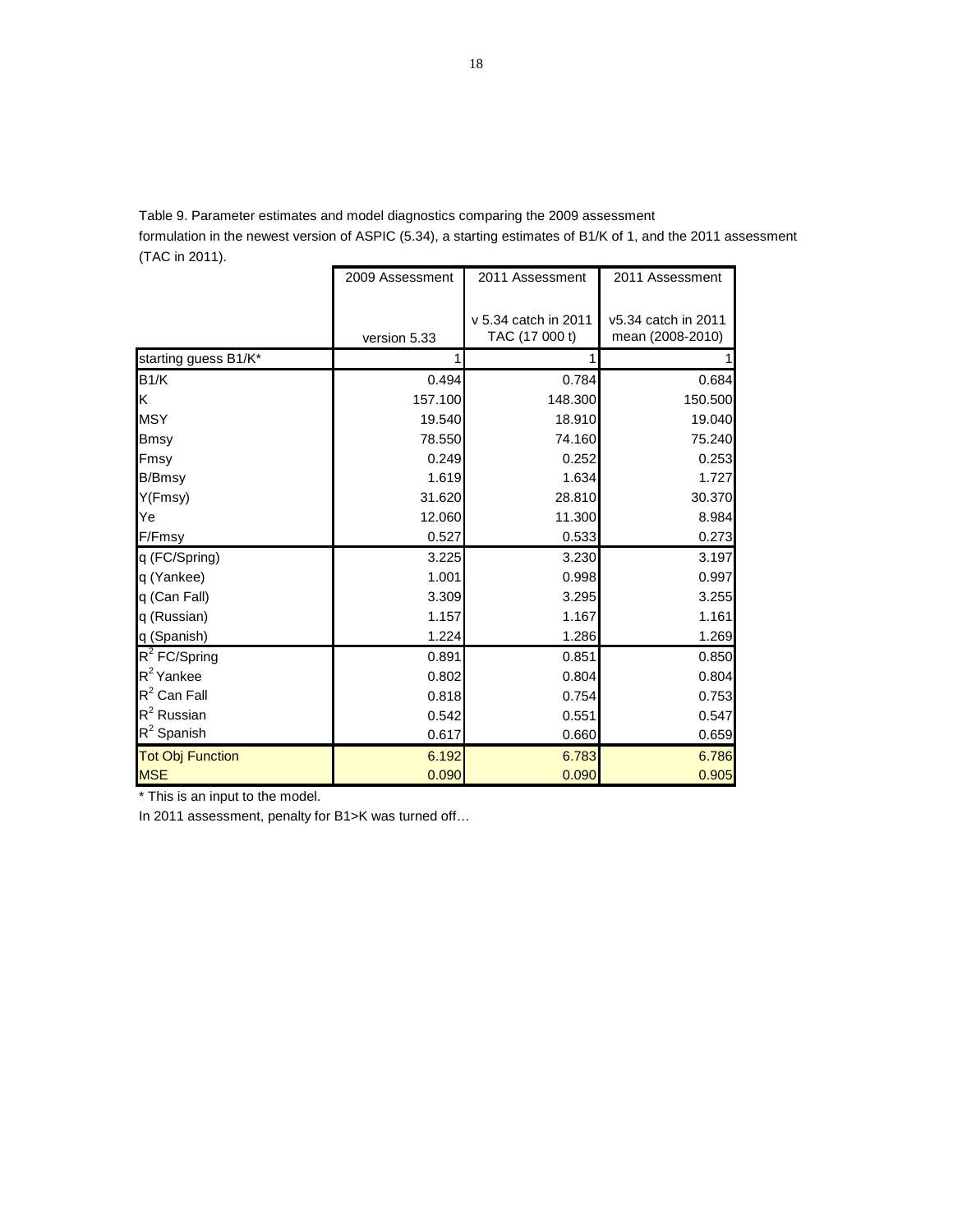|                  |                       |                      | s-corrected approximate confidence lin |                     |        |           |           |          |              |  |  |
|------------------|-----------------------|----------------------|----------------------------------------|---------------------|--------|-----------|-----------|----------|--------------|--|--|
|                  | <b>Point Estimate</b> | Est. bias in pt est. | Est. rel. bias                         | 80% Lower 80% Upper |        | 50% Lower | 50% Upper | IQ range | Rel IQ range |  |  |
| B1/K             | 0.78                  | 0.018                | 2.30%                                  | 0.47                | 1.25   | 0.72      | 0.91      | 0.19     | 0.24         |  |  |
| Κ                | 148.30                | 5.677                | 3.83%                                  | 139.10              | 172.60 | 142.30    | 156.80    | 14.44    | 0.10         |  |  |
|                  |                       |                      |                                        |                     |        |           |           |          |              |  |  |
| q (FC/Spring)    | 3.23                  | $-0.046$             | $-1.41%$                               | 2.82                | 3.61   | 3.04      | 3.42      | 0.39     | 0.12         |  |  |
| q (Yankee)       | 1.00                  | $-0.003$             | $-0.27%$                               | 0.81                | 1.14   | 0.90      | 1.08      | 0.17     | 0.17         |  |  |
| q (Can Fall)     | 3.30                  | $-0.048$             | $-1.47%$                               | 2.83                | 3.68   | 3.11      | 3.54      | 0.43     | 0.13         |  |  |
| q (Russian)      | 1.17                  | 0.000                | 0.02%                                  | 0.98                | 1.35   | 1.08      | 1.27      | 0.18     | 0.16         |  |  |
| q (Spanish)      | 1.29                  | $-0.015$             | $-1.18%$                               | 1.11                | 1.45   | 1.21      | 1.38      | 0.16     | 0.13         |  |  |
| <b>MSY</b>       | 18.91                 | 0.248                | 1.31%                                  | 17.65               | 19.54  | 18.26     | 19.20     | 0.94     | 0.05         |  |  |
| Ye(2010)         | 11.30                 | 0.113                | 1.00%                                  | 11.13               | 11.34  | 11.21     | 11.30     | 0.09     | 0.01         |  |  |
| <b>Bmsy</b>      | 74.16                 | 2.839                | 3.83%                                  | 69.56               | 86.32  | 71.16     | 78.38     | 7.22     | 0.10         |  |  |
| Fmsy             | 0.26                  | $-0.004$             | $-1.52%$                               | 0.22                | 0.28   | 0.24      | 0.27      | 0.03     | 0.13         |  |  |
| fmsy (FC/Spring) | 0.08                  | 0.000                | 0.27%                                  | 0.07                | 0.09   | 0.07      | 0.08      | 0.01     | 0.11         |  |  |
| fmsy (Yankee)    | 0.26                  | $-0.001$             | $-0.54%$                               | 0.23                | 0.29   | 0.24      | 0.28      | 0.03     | 0.12         |  |  |
| fmsy (Can Fall)  | 0.08                  | 0.000                | 0.53%                                  | 0.07                | 0.09   | 0.07      | 0.08      | 0.01     | 0.13         |  |  |
| fmsy (Russian)   | 0.22                  | $-0.002$             | $-0.70%$                               | 0.19                | 0.26   | 0.21      | 0.24      | 0.03     | 0.14         |  |  |
| fmsy (Spanish)   | 0.20                  | 0.001                | 0.41%                                  | 0.17                | 0.23   | 0.18      | 0.21      | 0.03     | 0.16         |  |  |
| B./Bmsy          | 1.63                  | 0.000                | 0.01%                                  | 1.59                | 1.65   | 1.62      | 1.64      | 0.03     | 0.02         |  |  |
|                  | 0.54                  | $-0.005$             |                                        |                     |        |           |           |          | 0.07         |  |  |
| F./Fmsy          |                       |                      | $-0.92%$                               | 0.51                | 0.59   | 0.52      | 0.56      | 0.04     |              |  |  |
| Ye./MSY          | 0.60                  | $-0.001$             | $-0.12%$                               | 0.58                | 0.65   | 0.59      | 0.62      | 0.03     | 0.05         |  |  |
| q2/q1            | 0.31                  | 0.005                | 1.63%                                  | 0.26                | 0.35   | 0.28      | 0.33      | 0.05     | 0.17         |  |  |
| q3/q1            | 1.02                  | 0.002                | 0.21%                                  | 0.90                | 1.12   | 0.95      | 1.07      | 0.12     | 0.12         |  |  |
| q4/q1            | 0.36                  | 0.007                | 1.93%                                  | 0.30                | 0.42   | 0.33      | 0.39      | 0.06     | 0.17         |  |  |
| q5/q1            | 0.40                  | 0.002                | 0.56%                                  | 0.35                | 0.45   | 0.37      | 0.42      | 0.05     | 0.12         |  |  |

Table 10. Bootstrap results from the 2011 assessment of yellowtail flounder (ASPIC version 5.34).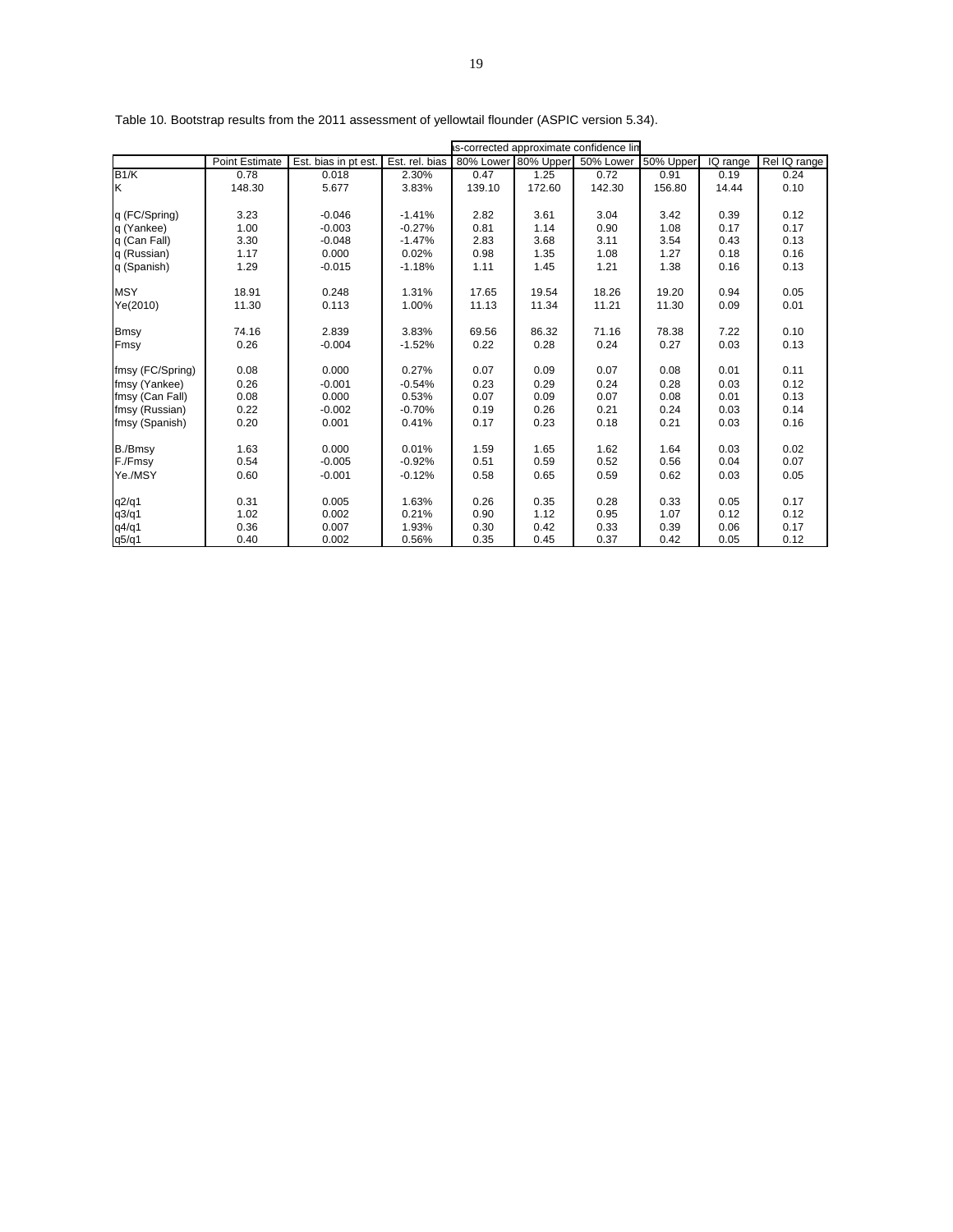|      |            | $F/F_{msy}$ | $\mathsf{B/B}_{\mathsf{msy}}$ |            |
|------|------------|-------------|-------------------------------|------------|
|      | 2009 v5.33 | 2011 v5.34  | 2009 v5.33                    | 2011 v5.34 |
|      | B1/K 1     | B1/K 1      | B1/K 1                        | B1/K 1     |
| 1965 | 0.15       | 0.10        | 0.99                          | 1.57       |
| 1966 | 0.28       | 0.22        | 1.19                          | 1.68       |
| 1967 | 0.33       | 0.27        | 1.34                          | 1.72       |
| 1968 | 0.47       | 0.42        | 1.43                          | 1.72       |
| 1969 | 0.55       | 0.51        | 1.46                          | 1.67       |
| 1970 | 0.97       | 0.92        | 1.46                          | 1.61       |
| 1971 | 1.59       | 1.53        | 1.33                          | 1.44       |
| 1972 | 2.10       | 2.04        | 1.09                          | 1.17       |
| 1973 | 2.27       | 2.22        | 0.84                          | 0.89       |
| 1974 | 2.08       | 2.03        | 0.65                          | 0.69       |
| 1975 | 2.37       | 2.32        | 0.55                          | 0.58       |
| 1976 | 0.85       | 0.83        | 0.45                          | 0.47       |
| 1977 | 1.08       | 1.06        | 0.53                          | 0.56       |
| 1978 | 1.37       | 1.33        | 0.58                          | 0.61       |
| 1979 | 1.66       | 1.61        | 0.58                          | 0.62       |
| 1980 | 1.10       | 1.07        | 0.55                          | 0.59       |
| 1981 | 1.24       | 1.20        | 0.60                          | 0.64       |
| 1982 | 1.06       | 1.03        | 0.62                          | 0.66       |
| 1983 | 0.75       | 0.73        | 0.67                          | 0.71       |
| 1984 | 1.11       | 1.08        | 0.76                          | 0.81       |
| 1985 | 2.09       | 2.05        | 0.79                          | 0.83       |
| 1986 | 2.85       | 2.81        | 0.64                          | 0.68       |
| 1987 | 1.92       | 1.90        | 0.46                          | 0.48       |
| 1988 | 2.12       | 2.10        | 0.42                          | 0.44       |
| 1989 | 1.38       | 1.37        | 0.37                          | 0.38       |
| 1990 | 1.91       | 1.89        | 0.39                          | 0.41       |
| 1991 | 2.56       | 2.53        | 0.36                          | 0.38       |
| 1992 | 1.96       | 1.93        | 0.29                          | 0.30       |
| 1993 | 2.95       | 2.92        | 0.27                          | 0.29       |
| 1994 | 0.44       | 0.43        | 0.20                          | 0.21       |
| 1995 | 0.01       | 0.01        | 0.28                          | 0.30       |
| 1996 | 0.02       | 0.02        | 0.43                          | 0.45       |
| 1997 | 0.05       | 0.05        | 0.61                          | 0.65       |
| 1998 | 0.24       | 0.24        | 0.83                          | 0.88       |
| 1999 | 0.32       | 0.32        | 1.02                          | 1.08       |
| 2000 | 0.46       | 0.46        | 1.18                          | 1.23       |
| 2001 | 0.56       | 0.56        | 1.27                          | 1.32       |
| 2002 | 0.40       | 0.41        | 1.32                          | 1.35       |
| 2003 | 0.50       | 0.51        | 1.40                          | 1.42       |
| 2004 | 0.47       | 0.49        | 1.43                          | 1.44       |
| 2005 | 0.49       | 0.50        | 1.46                          | 1.47       |
| 2006 | 0.03       | 0.03        | 1.48                          | 1.48       |
| 2007 | 0.14       | 0.15        | 1.64                          | 1.64       |
| 2008 | 0.34       | 0.35        | 1.71                          | 1.71       |
| 2009 | 0.53       | 0.19        | 1.69                          | 1.69       |
| 2010 |            | 0.29        | 1.62                          | 1.73       |
| 2011 |            | 0.54        |                               | 1.73       |
| 2012 |            |             |                               | 1.63       |

Table 11. Estimates of relative F and B from the 2009 assessment (ASPIV v5.33) and the 2011 assessment (ASPIC v5.34).

note: B1/K values in the table are starting guesses that are input into the model.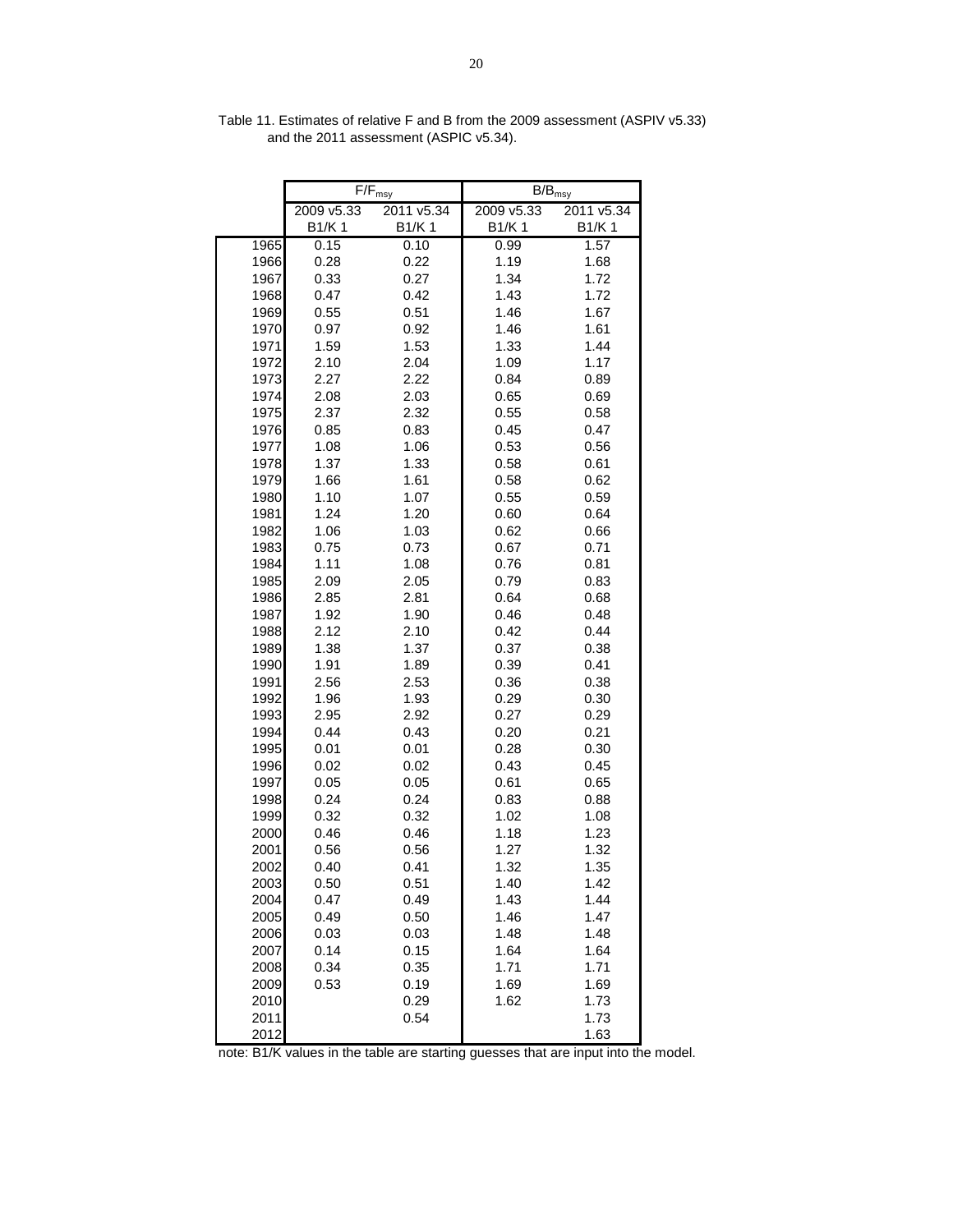|                         | 2011            |           |           |           |           |           |
|-------------------------|-----------------|-----------|-----------|-----------|-----------|-----------|
|                         |                 |           |           |           |           |           |
|                         | Assessment      |           |           |           |           |           |
| Model                   | $(1965 - 2011)$ | 1965-2010 | 1965-2009 | 1965-2008 | 1965-2007 | 1965-2006 |
| B1/K                    | 0.784           | 0.738     | 0.733     | 0.489     | 0.446     | 0.544     |
| K                       | 148.300         | 149.200   | 148.900   | 157.500   | 161.000   | 155.200   |
| <b>MSY</b>              | 18.910          | 18.970    | 19.000    | 19.550    | 19.720    | 19.340    |
| Bmsy                    | 74.160          | 74.590    | 74.450    | 78.760    | 80.490    | 77.610    |
| Fmsy                    | 0.252           | 0.254     | 0.255     | 0.248     | 0.245     | 0.249     |
| <b>B/Bmsy</b>           | 1.634           | 1.726     | 1.734     | 1.692     | 1.706     | 1.629     |
| Y(Fmsy)                 | 28.810          | 30.230    | 30.390    | 30.700    | 31.200    | 29.430    |
| Ye                      | 11.300          | 8.970     | 8.767     | 10.190    | 9.902     | 11.690    |
| F/Fmsy                  | 0.533           | 0.286     | 0.189     | 0.343     | 0.140     | 0.031     |
| q (FC/Spring)           | 3.230           | 3.214     | 3.220     | 3.222     | 3.194     | 3.252     |
| q (Yankee)              | 0.998           | 0.999     | 1.003     | 1.000     | 0.995     | 0.996     |
| q (Can Fall)            | 3.295           | 3.278     | 3.278     | 3.301     | 3.340     | 3.416     |
| q (Russian)             | 1.167           | 1.165     | 1.168     | 1.154     | 1.148     | 1.158     |
| q (Spanish)             | 1.286           | 1.278     | 1.264     | 1.222     | 1.217     | 1.250     |
| R2 FC/Spring            | 0.851           | 0.851     | 0.840     | 0.890     | 0.870     | 0.845     |
| R <sub>2</sub> Yankee   | 0.804           | 0.804     | 0.803     | 0.802     | 0.802     | 0.803     |
| R <sub>2</sub> Can Fall | 0.754           | 0.754     | 0.735     | 0.818     | 0.848     | 0.822     |
| R <sub>2</sub> Russian  | 0.551           | 0.549     | 0.549     | 0.540     | 0.539     | 0.546     |
| R <sub>2</sub> Spanish  | 0.660           | 0.660     | 0.638     | 0.616     | 0.610     | 0.603     |
| <b>Tot Obj Function</b> | 6.783           | 6.784     | 6.761     | 6.192     | 6.083     | 6.077     |
| <b>MSE</b>              | 0.090           | 0.090     | 0.094     | 0.897     | 0.092     | 0.096     |

Table 12. Model outputs (ASPIC version 5.34) for retrospective analysis.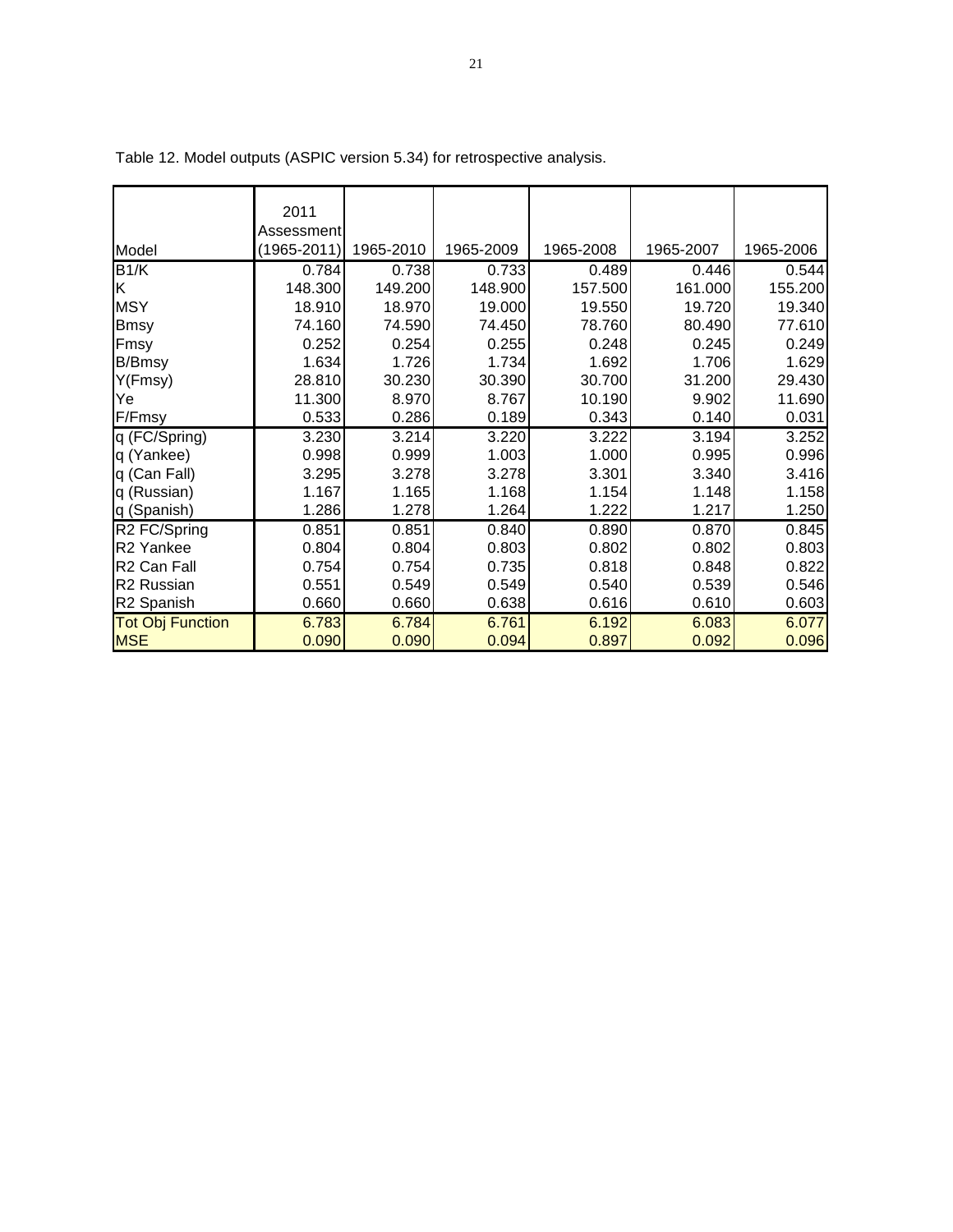Table 12.1. Medium-term projections for yellowtail flounder. The 5th, 50th and 95th percentiles of projected biomass, catch and relative biomass  $B/B_{mxy}$  are shown, for projected *F* values of status quo *F*,  $2/3$  F<sub>msy</sub>, 75% F<sub>msy</sub> and 85%F<sub>msy</sub>. The results are derived from an ASPIC bootstrap run (500 iterations) with catch constraints in 2011 of 17 000 tons (TAC) *F msy* =0.255 and 8 979 t (mean catch 2008-2010) *F msy* =0.2531.

| $\cdot$ msv   |    | $\frac{1}{2}$ and $\frac{1}{2}$ $\frac{1}{2}$ $\frac{1}{2}$ $\frac{1}{2}$ $\frac{1}{2}$ $\frac{1}{2}$ $\frac{1}{2}$ $\frac{1}{2}$ $\frac{1}{2}$ $\frac{1}{2}$ $\frac{1}{2}$ $\frac{1}{2}$ $\frac{1}{2}$ $\frac{1}{2}$ $\frac{1}{2}$ $\frac{1}{2}$ $\frac{1}{2}$ $\frac{1}{2}$ $\frac{1}{2}$ $\frac{1}{2}$ $\frac{1}{2$ |        |                          |        |        | Projections with catch in $2011 = 17000$ t (TAC) |       |                            |       |       |                                      |      |      |      |      |
|---------------|----|------------------------------------------------------------------------------------------------------------------------------------------------------------------------------------------------------------------------------------------------------------------------------------------------------------------------|--------|--------------------------|--------|--------|--------------------------------------------------|-------|----------------------------|-------|-------|--------------------------------------|------|------|------|------|
|               |    |                                                                                                                                                                                                                                                                                                                        |        | <b>Projected Biomass</b> |        |        |                                                  |       | Projected Catch (000 tons) |       |       | Projected Relative Biomass (B/B msy) |      |      |      |      |
|               |    | 2012                                                                                                                                                                                                                                                                                                                   | 2013   | 2014                     | 2015   | 2016   | 2012                                             | 2013  | 2014                       | 2015  | 2016  | 2012                                 | 2013 | 2014 | 2015 | 2016 |
|               | 5  | 113.65                                                                                                                                                                                                                                                                                                                 | 115.74 | 117.06                   | 117.89 | 118.40 | 8.85                                             | 8.98  | 9.06                       | 9.11  | 9.14  | 1.59                                 | 1.62 | 1.65 | 1.66 | 1.67 |
| $F_{2010}$    | 50 | 121.27                                                                                                                                                                                                                                                                                                                 | 123.48 | 124.92                   | 125.83 | 126.44 | 8.87                                             | 8.99  | 9.07                       | 9.13  | 9.16  | 1.64                                 | 1.67 | 1.69 | 1.70 | 1.70 |
|               | 95 | 157.98                                                                                                                                                                                                                                                                                                                 | 160.81 | 162.61                   | 163.74 | 164.51 | 8.92                                             | 9.04  | 9.14                       | 9.21  | 9.26  | 1.67                                 | 1.69 | 1.71 | 1.72 | 1.73 |
|               |    |                                                                                                                                                                                                                                                                                                                        |        |                          |        |        |                                                  |       |                            |       |       |                                      |      |      |      |      |
|               | 5  | 113.65                                                                                                                                                                                                                                                                                                                 | 106.49 | 102.03                   | 99.26  | 97.46  | 19.82                                            | 18.80 | 18.14                      | 17.67 | 17.35 | 1.59                                 | 1.50 | 1.44 | 1.40 | 1.36 |
| $2/3 F_{msy}$ | 50 | 121.27                                                                                                                                                                                                                                                                                                                 | 113.96 | 109.25                   | 106.03 | 103.87 | 19.89                                            | 18.88 | 18.23                      | 17.80 | 17.51 | 1.64                                 | 1.54 | 1.48 | 1.43 | 1.41 |
|               | 95 | 157.98                                                                                                                                                                                                                                                                                                                 | 150.85 | 145.87                   | 142.33 | 139.76 | 20.19                                            | 19.39 | 18.86                      | 18.46 | 18.17 | 1.67                                 | 1.58 | 1.53 | 1.49 | 1.47 |
|               |    |                                                                                                                                                                                                                                                                                                                        |        |                          |        |        |                                                  |       |                            |       |       |                                      |      |      |      |      |
|               | 5  | 113.65                                                                                                                                                                                                                                                                                                                 | 104.50 | 98.87                    | 95.35  | 93.06  | 22.15                                            | 20.69 | 19.74                      | 19.08 | 18.61 | 1.59                                 | 1.48 | 1.40 | 1.34 | 1.30 |
| 75% $F_{msy}$ | 50 | 121.27                                                                                                                                                                                                                                                                                                                 | 111.91 | 105.90                   | 101.86 | 99.17  | 22.24                                            | 20.80 | 19.86                      | 19.24 | 18.83 | 1.64                                 | 1.51 | 1.43 | 1.38 | 1.34 |
|               | 95 | 157.98                                                                                                                                                                                                                                                                                                                 | 148.68 | 142.24                   | 137.67 | 134.35 | 22.63                                            | 21.47 | 20.69                      | 20.12 | 19.71 | 1.67                                 | 1.56 | 1.49 | 1.45 | 1.41 |
|               |    |                                                                                                                                                                                                                                                                                                                        |        |                          |        |        |                                                  |       |                            |       |       |                                      |      |      |      |      |
|               | 5  | 113.65                                                                                                                                                                                                                                                                                                                 | 102.17 | 95.21                    | 90.83  | 87.95  | 24.86                                            | 22.79 | 21.45                      | 20.52 | 19.87 | 1.59                                 | 1.45 | 1.35 | 1.28 | 1.23 |
| 85% $F_{msy}$ | 50 | 121.27                                                                                                                                                                                                                                                                                                                 | 109.51 | 102.04                   | 97.11  | 93.67  | 24.97                                            | 22.93 | 21.62                      | 20.75 | 20.15 | 1.64                                 | 1.48 | 1.38 | 1.31 | 1.27 |
|               | 95 | 157.98                                                                                                                                                                                                                                                                                                                 | 146.14 | 138.03                   | 132.28 | 128.10 | 25.47                                            | 23.82 | 22.72                      | 21.90 | 21.33 | 1.67                                 | 1.53 | 1.45 | 1.39 | 1.35 |
|               |    |                                                                                                                                                                                                                                                                                                                        |        |                          |        |        |                                                  |       |                            |       |       |                                      |      |      |      |      |
| $F_{msv}$     | 5  | 113.65                                                                                                                                                                                                                                                                                                                 | 98.93  | 90.18                    | 84.70  | 80.97  | 28.60                                            | 25.51 | 23.55                      | 22.19 | 21.21 | 1.59                                 | 1.40 | 1.28 | 1.19 | 1.13 |
|               | 50 | 121.27                                                                                                                                                                                                                                                                                                                 | 106.22 | 96.77                    | 90.57  | 86.25  | 28.76                                            | 25.72 | 23.78                      | 22.50 | 21.61 | 1.64                                 | 1.43 | 1.31 | 1.23 | 1.17 |
|               | 95 | 157.98                                                                                                                                                                                                                                                                                                                 | 142.60 | 132.22                   | 124.88 | 119.80 | 29.43                                            | 26.95 | 25.28                      | 24.09 | 23.24 | 1.67                                 | 1.50 | 1.39 | 1.31 | 1.26 |

|                 |    |        |        |                          |        |        | Projections with catch in $2011 = 8979$ t (mean catch $2008-2010$ ) |       |                            |       |                              |      |      |                                            |      |      |
|-----------------|----|--------|--------|--------------------------|--------|--------|---------------------------------------------------------------------|-------|----------------------------|-------|------------------------------|------|------|--------------------------------------------|------|------|
|                 |    |        |        | <b>Projected Biomass</b> |        |        |                                                                     |       | Projected Catch (000 tons) |       |                              |      |      | Projected Relative Biomass ( $B/B_{msy}$ ) |      |      |
|                 |    | 2012   | 2013   | 2014                     | 2015   | 2016   | 2012                                                                | 2013  | 2014                       | 2015  | 2016<br>2012<br>2013<br>2014 |      |      |                                            | 2015 | 2016 |
|                 | 5  | 119.85 | 119.28 | 118.95                   | 118.75 | 118.64 | 9.39                                                                | 9.36  | 9.34                       | 9.33  | 9.32                         | 1.67 | 1.67 | 1.67                                       | 1.68 | 1.68 |
| $F_{2010}$      | 50 | 129.92 | 129.56 | 129.32                   | 129.18 | 129.09 | 9.42                                                                | 9.40  | 9.38                       | 9.38  | 9.37                         | 1.73 | 1.72 | 1.72                                       | 1.72 | 1.72 |
|                 | 95 | 169.06 | 169.21 | 169.34                   | 169.44 | 169.48 | 9.49                                                                | 9.52  | 9.54                       | 9.56  | 9.57                         | 1.75 | 1.75 | 1.74                                       | 1.74 | 1.74 |
|                 |    |        |        |                          |        |        |                                                                     |       |                            |       |                              |      |      |                                            |      |      |
|                 | 5  | 119.85 | 109.88 | 104.11                   | 100.52 | 98.29  | 20.89                                                               | 19.49 | 18.63                      | 18.05 | 17.64                        | 1.67 | 1.55 | 1.47                                       | 1.41 | 1.37 |
| $2/3$ $F_{msv}$ | 50 | 129.92 | 119.80 | 113.43                   | 109.29 | 106.49 | 21.00                                                               | 19.64 | 18.78                      | 18.21 | 17.83                        | 1.73 | 1.59 | 1.51                                       | 1.46 | 1.42 |
|                 | 95 | 169.06 | 158.88 | 152.25                   | 147.58 | 144.04 | 21.31                                                               | 20.23 | 19.51                      | 19.00 | 18.68                        | 1.75 | 1.64 | 1.56                                       | 1.52 | 1.49 |
|                 |    |        |        |                          |        |        |                                                                     |       |                            |       |                              |      |      |                                            |      |      |
|                 | 5  | 119.85 | 107.94 | 101.07                   | 96.82  | 94.16  | 23.24                                                               | 21.36 | 20.21                      | 19.42 | 18.86                        | 1.67 | 1.52 | 1.43                                       | 1.36 | 1.31 |
| 75% $F_{msy}$   | 50 | 129.92 | 117.78 | 110.20                   | 105.25 | 101.93 | 23.37                                                               | 21.55 | 20.39                      | 19.64 | 19.13                        | 1.73 | 1.57 | 1.47                                       | 1.40 | 1.36 |
|                 | 95 | 169.06 | 156.75 | 148.69                   | 142.83 | 138.50 | 23.75                                                               | 22.30 | 21.31                      | 20.68 | 20.20                        | 1.75 | 1.61 | 1.53                                       | 1.47 | 1.43 |
|                 |    |        |        |                          |        |        |                                                                     |       |                            |       |                              |      |      |                                            |      |      |
|                 | 5  | 119.85 | 105.58 | 97.40                    | 92.38  | 89.12  | 26.07                                                               | 23.53 | 21.96                      | 20.89 | 20.13                        | 1.67 | 1.49 | 1.38                                       | 1.30 | 1.24 |
| 85% $F_{msv}$   | 50 | 129.92 | 115.32 | 106.31                   | 100.44 | 96.44  | 26.23                                                               | 23.76 | 22.20                      | 21.18 | 20.49                        | 1.73 | 1.54 | 1.42                                       | 1.34 | 1.29 |
|                 | 95 | 169.06 | 154.11 | 144.24                   | 137.13 | 131.87 | 26.72                                                               | 24.72 | 23.40                      | 22.52 | 21.86                        | 1.75 | 1.58 | 1.48                                       | 1.42 | 1.37 |
|                 |    |        |        |                          |        |        |                                                                     |       |                            |       |                              |      |      |                                            |      |      |
| $F_{msv}$       | 5  | 119.85 | 102.16 | 92.16                    | 86.03  | 81.86  | 30.15                                                               | 26.47 | 24.20                      | 22.66 | 21.54                        | 1.67 | 1.45 | 1.30                                       | 1.20 | 1.13 |
|                 | 50 | 129.92 | 111.74 | 100.72                   | 93.53  | 88.63  | 30.36                                                               | 26.79 | 24.55                      | 23.07 | 22.05                        | 1.73 | 1.49 | 1.34                                       | 1.25 | 1.19 |
|                 | 95 | 169.06 | 150.29 | 137.84                   | 129.12 | 122.80 | 31.03                                                               | 28.11 | 26.22                      | 24.88 | 23.96                        | 1.75 | 1.54 | 1.42                                       | 1.34 | 1.28 |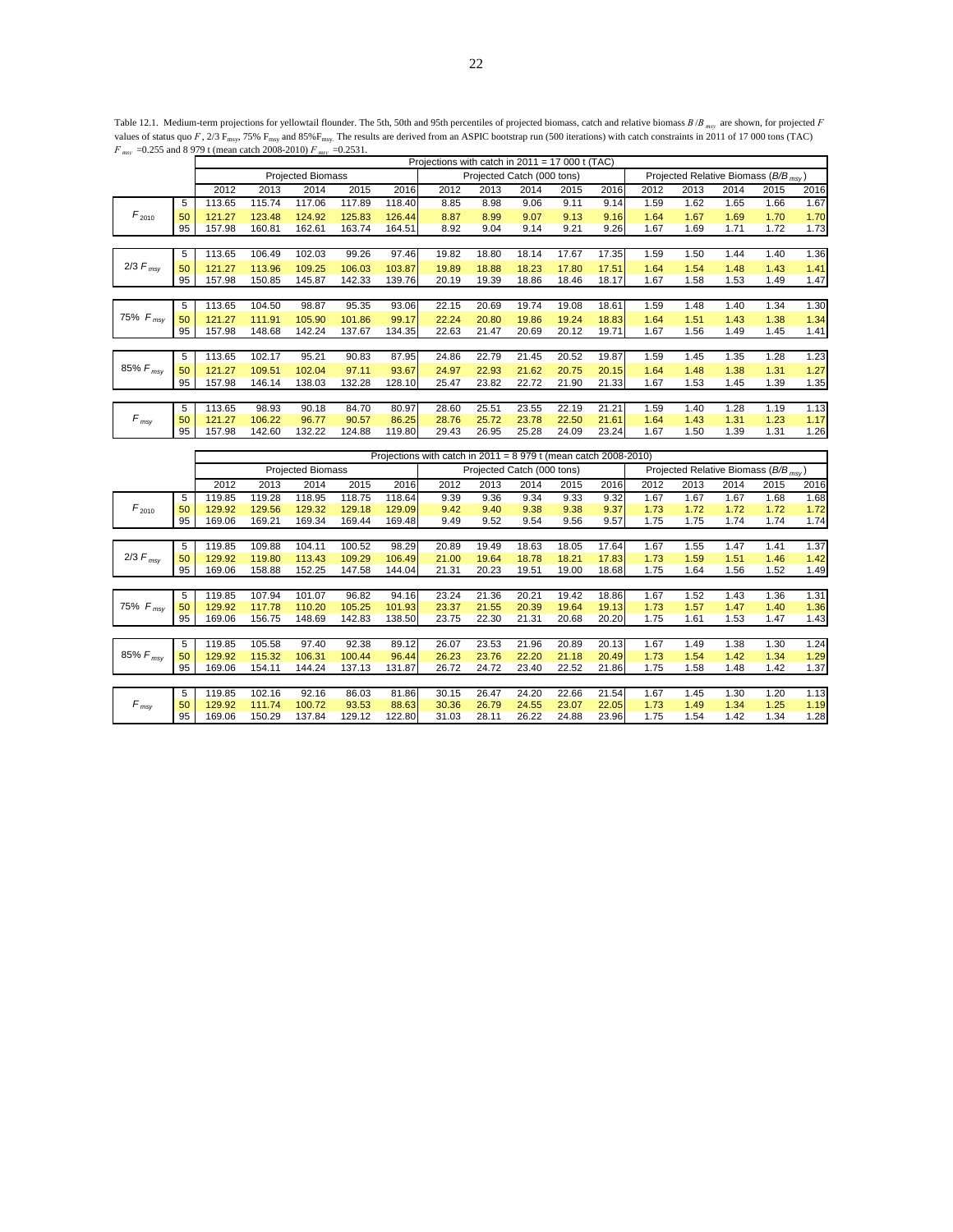

Figure 1. Catch (000 tons) and TAC of yellowtail flounder in NAFO Divisions 3LNO.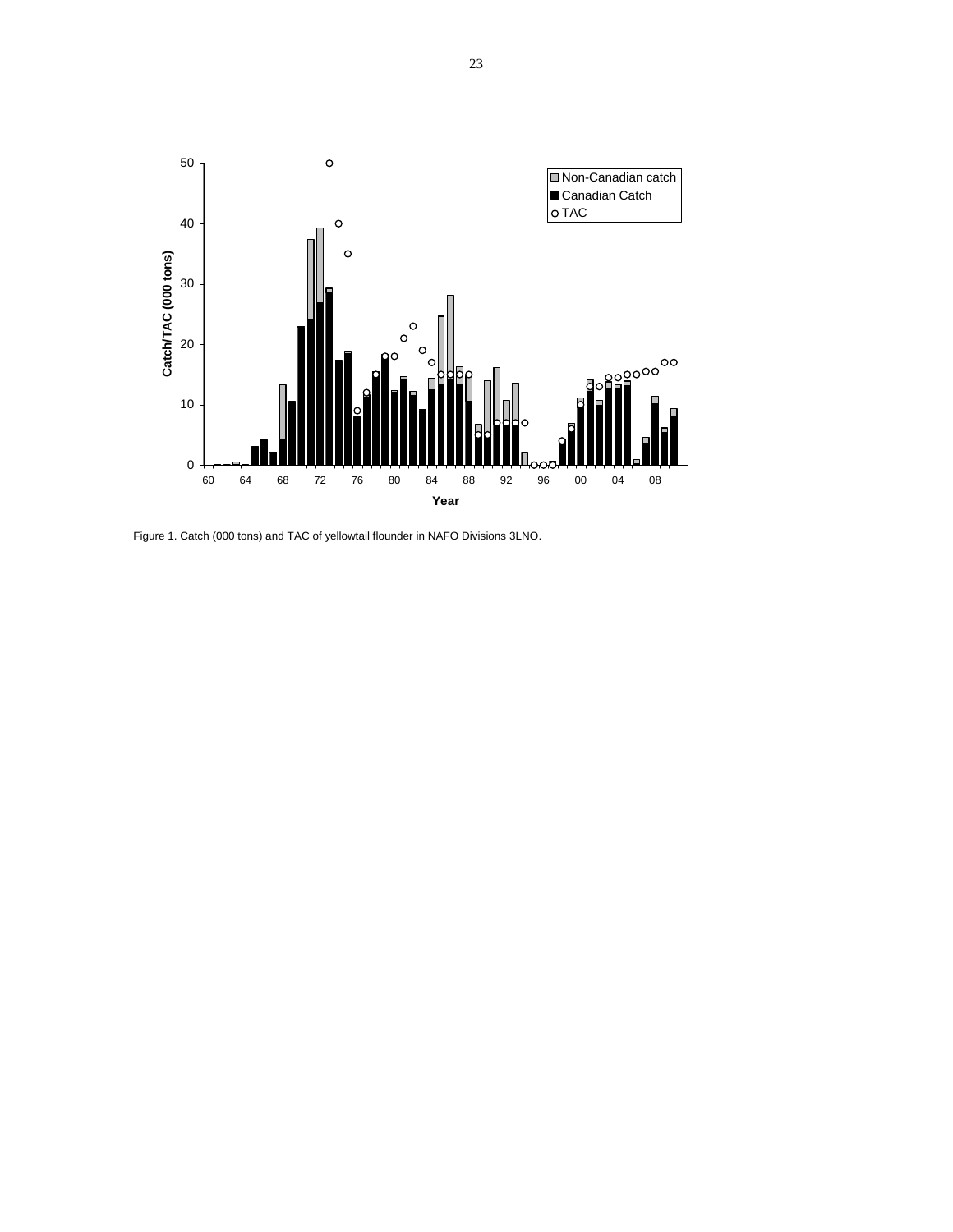

Figure 2. Length frequencies of yellowtail flounder in NAFO Divs. 3LNO from the Canadian (upper panel), Portuguese and Spanish fisheries middle panel), and by-catch in skate fisheries (lower panel).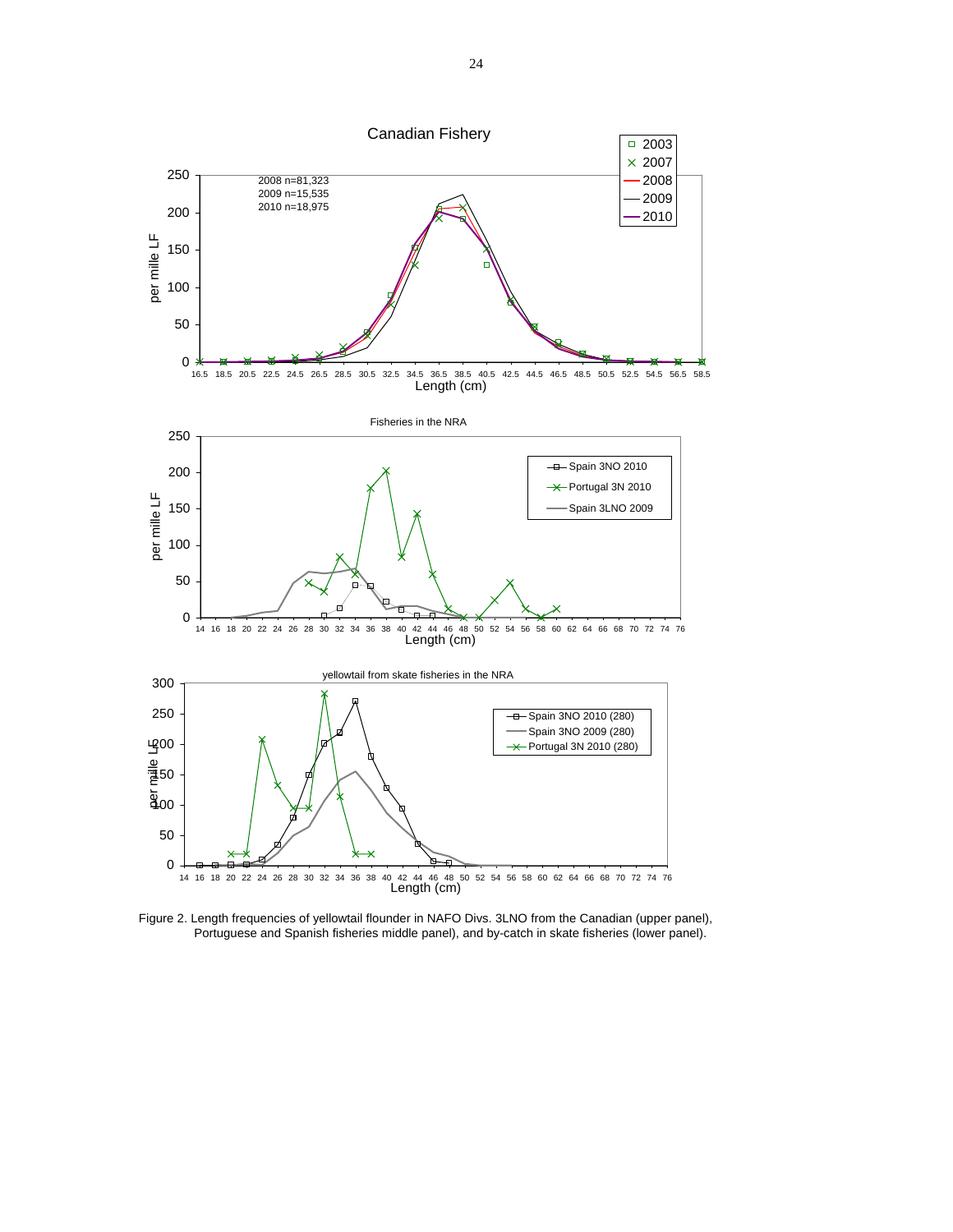

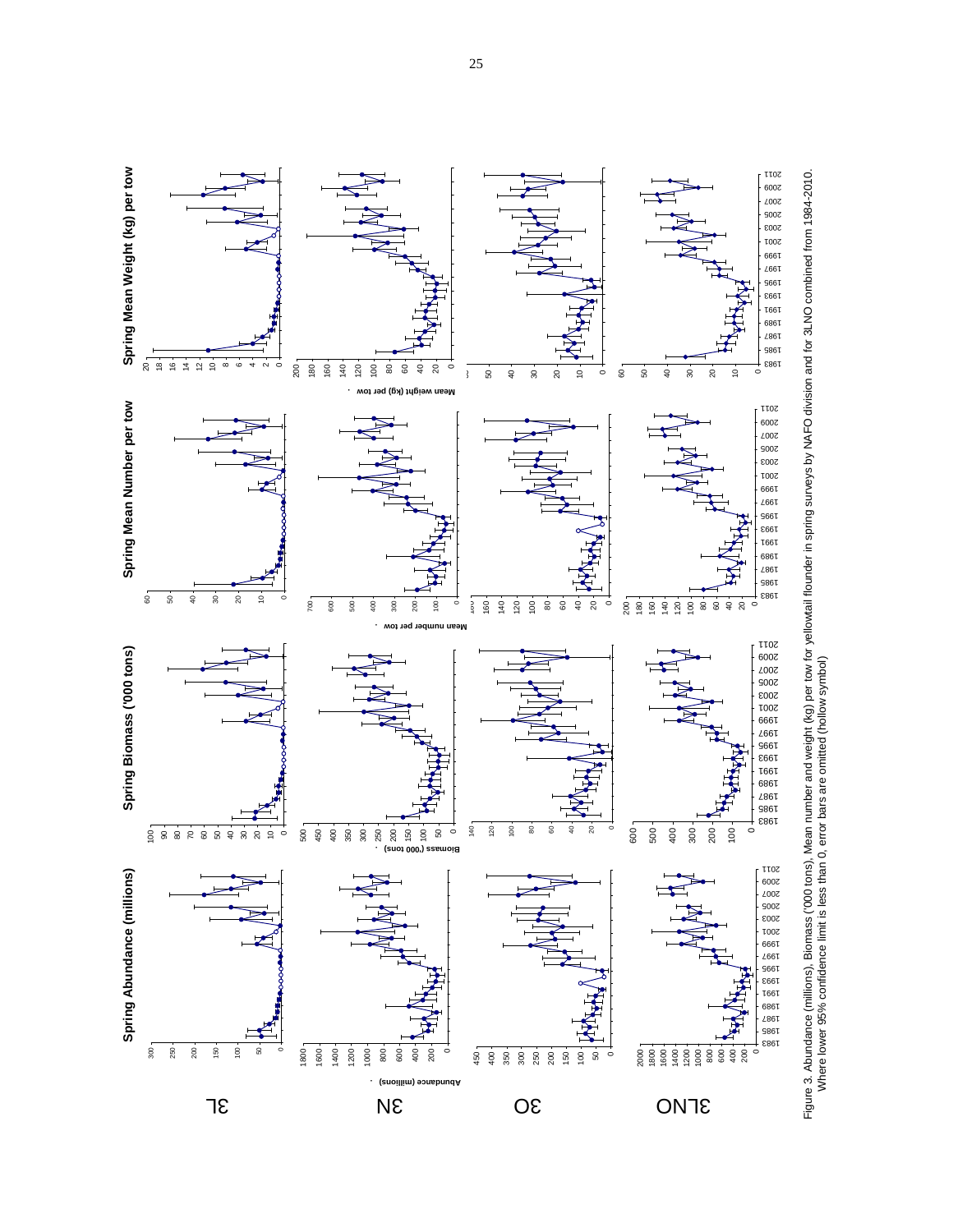

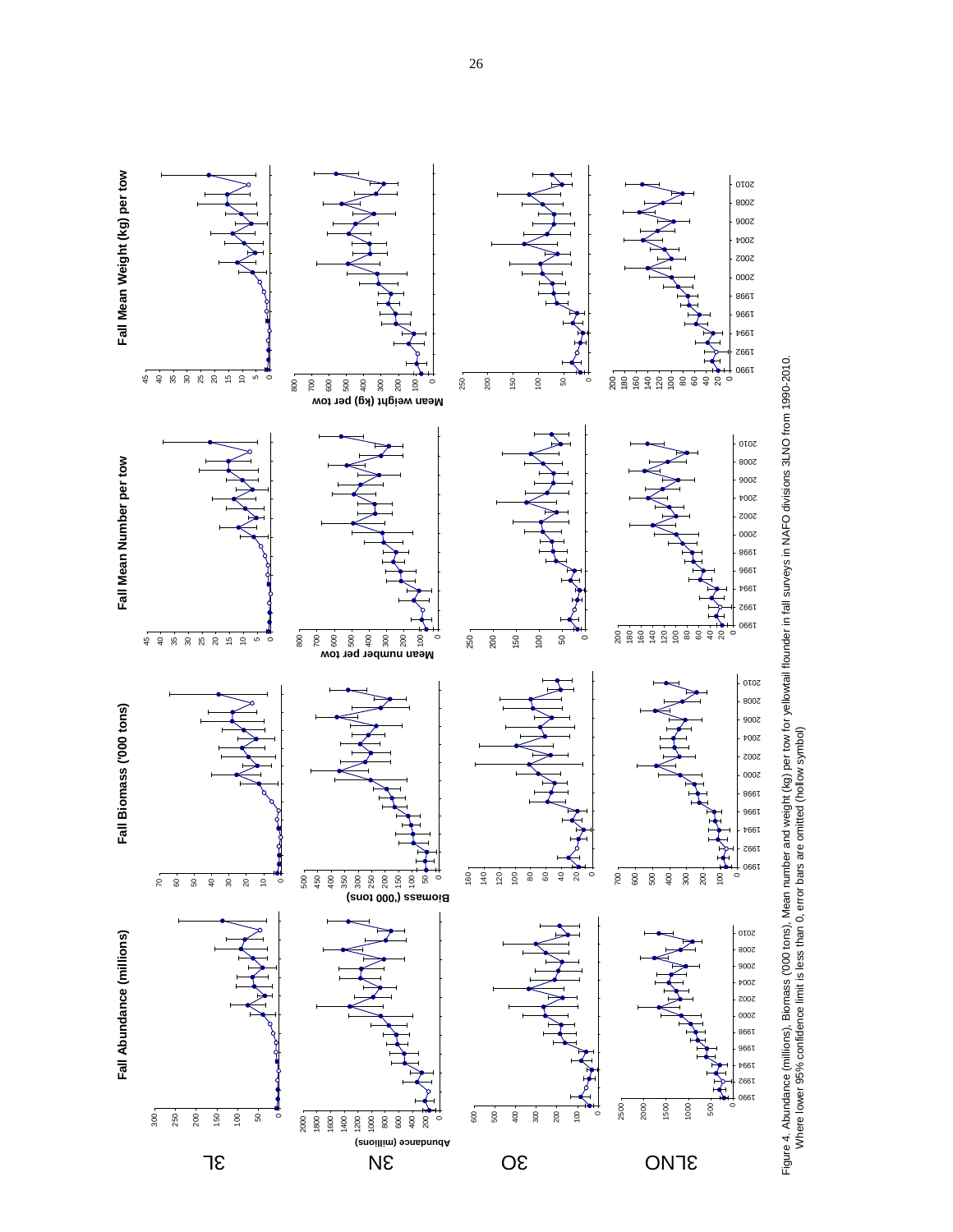

Fig. 5. Regression of Canadian spring and fall estimates of yellowtail flounder biomass in Div. 3LNO, 1990-2010.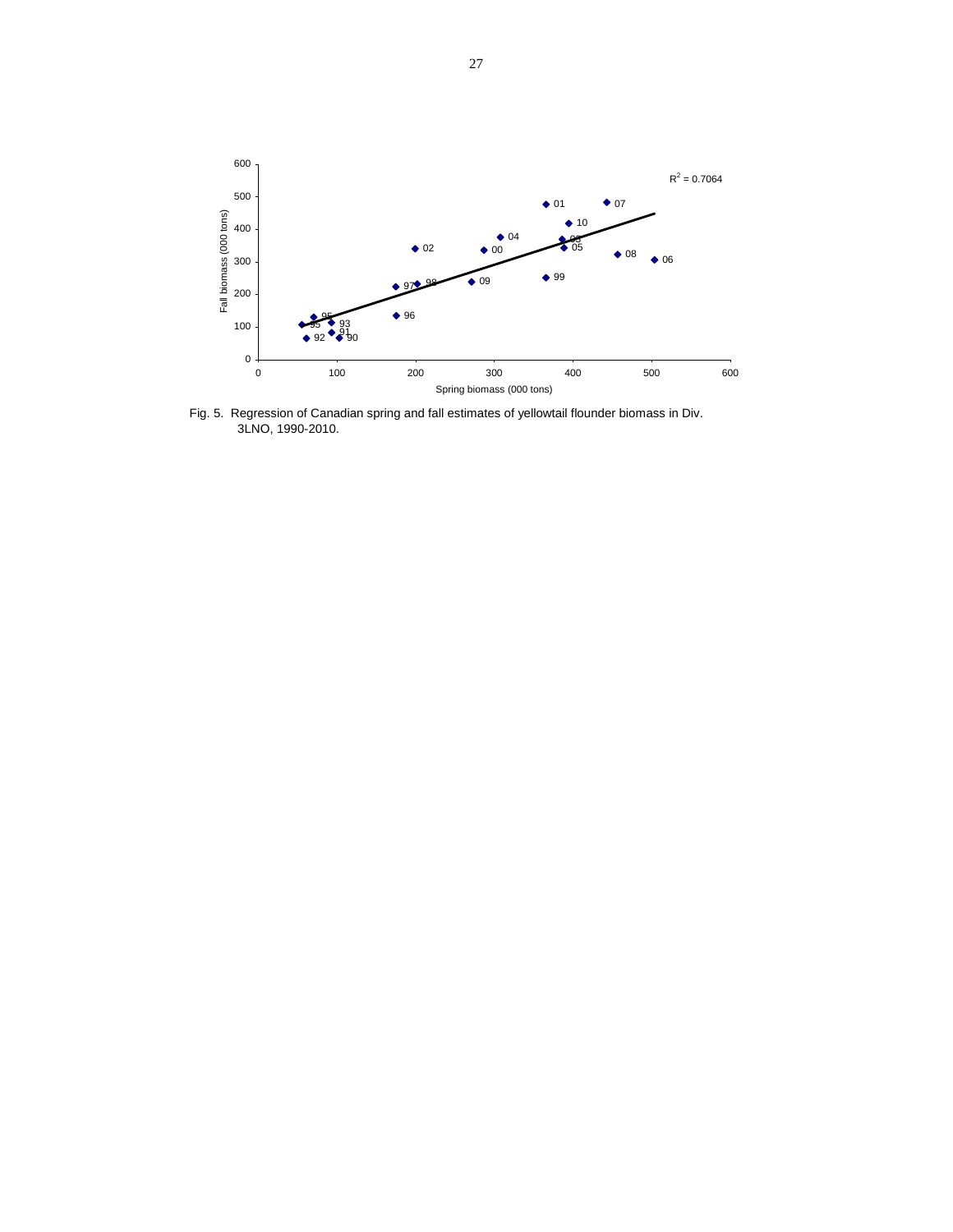

Figure 6. Abundance at length for 3LNO yellowtail flounder from Canadian spring (1984-2010) and fall (1990-2010) surveys.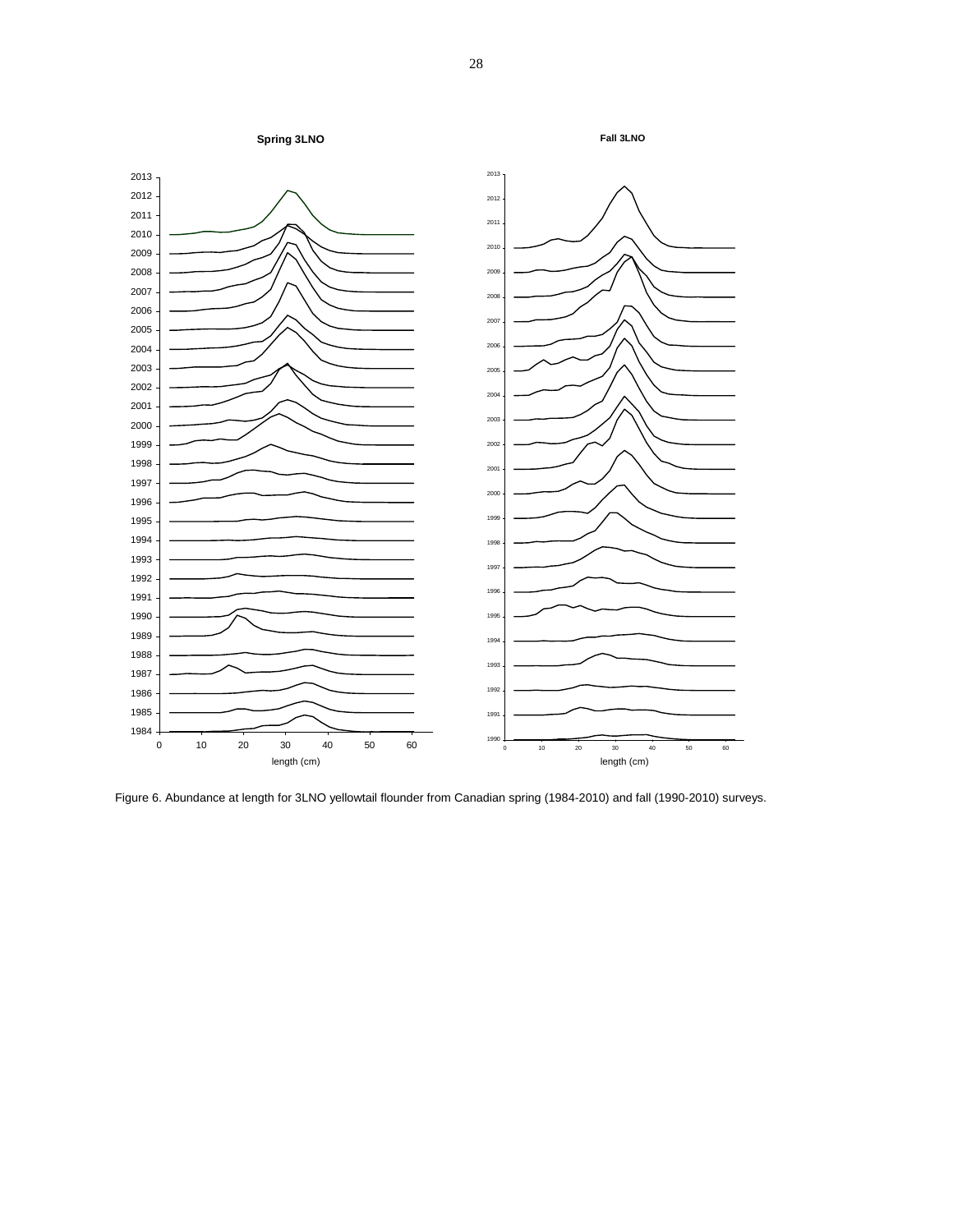

Figure 7. A. Population numbers of yellowtail flounder less than 22 cm in the Canadian and total numbers from Spanish surveys; B. regression of Canadian spring and fall estimates from 1996-2010; and C. regression of Canadian spring and fall estimates from 1996-2003.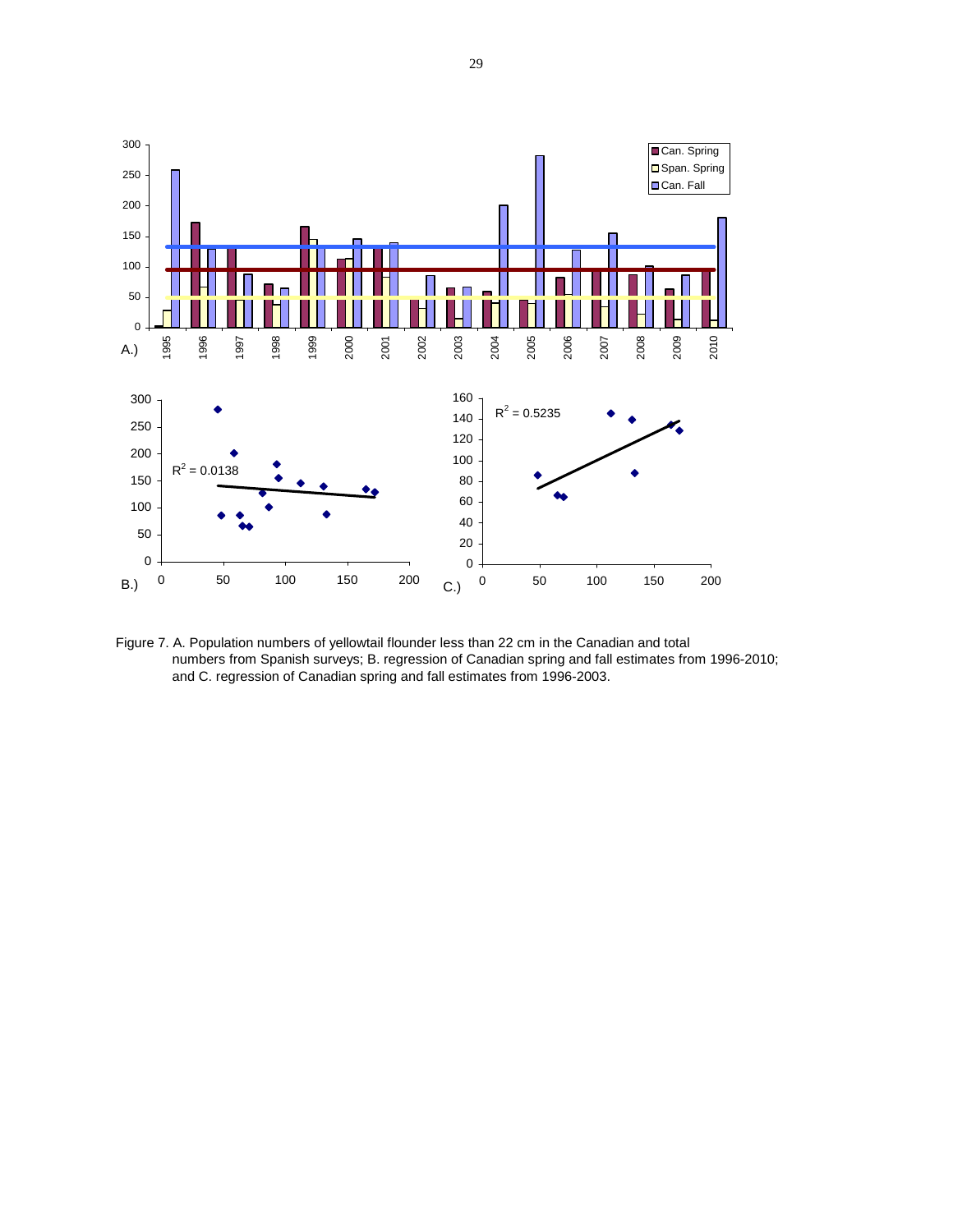

Figure 8. Converted biomass estimates from Spanish surveys in the NRA of Div. 3NO. Error bars are +1 SD.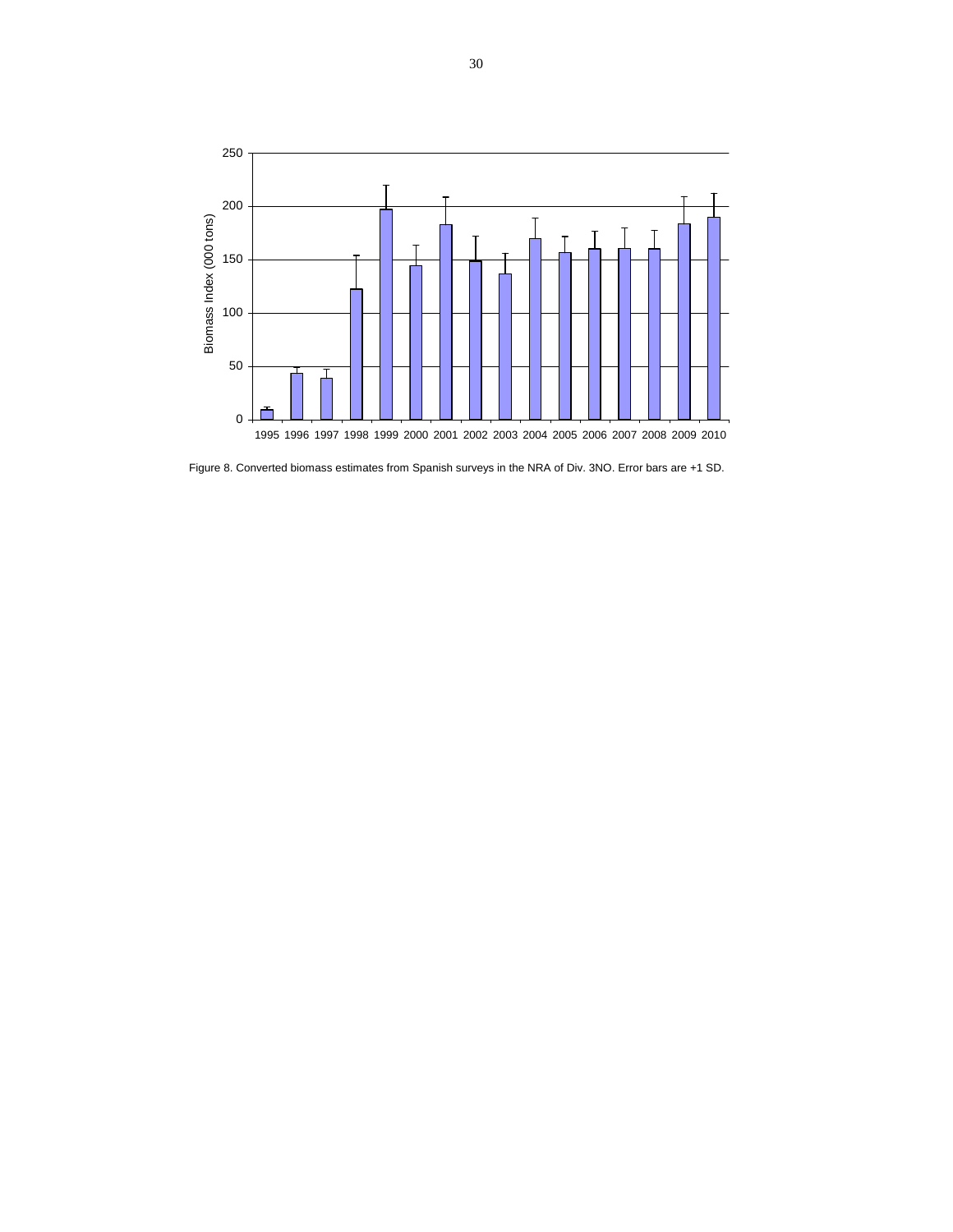

Figure 9. Length frequencies of yellowtail flounder in the Spanish spring surveys of NAFO Divs. 3LNO, 1995-2010 (sexes combined).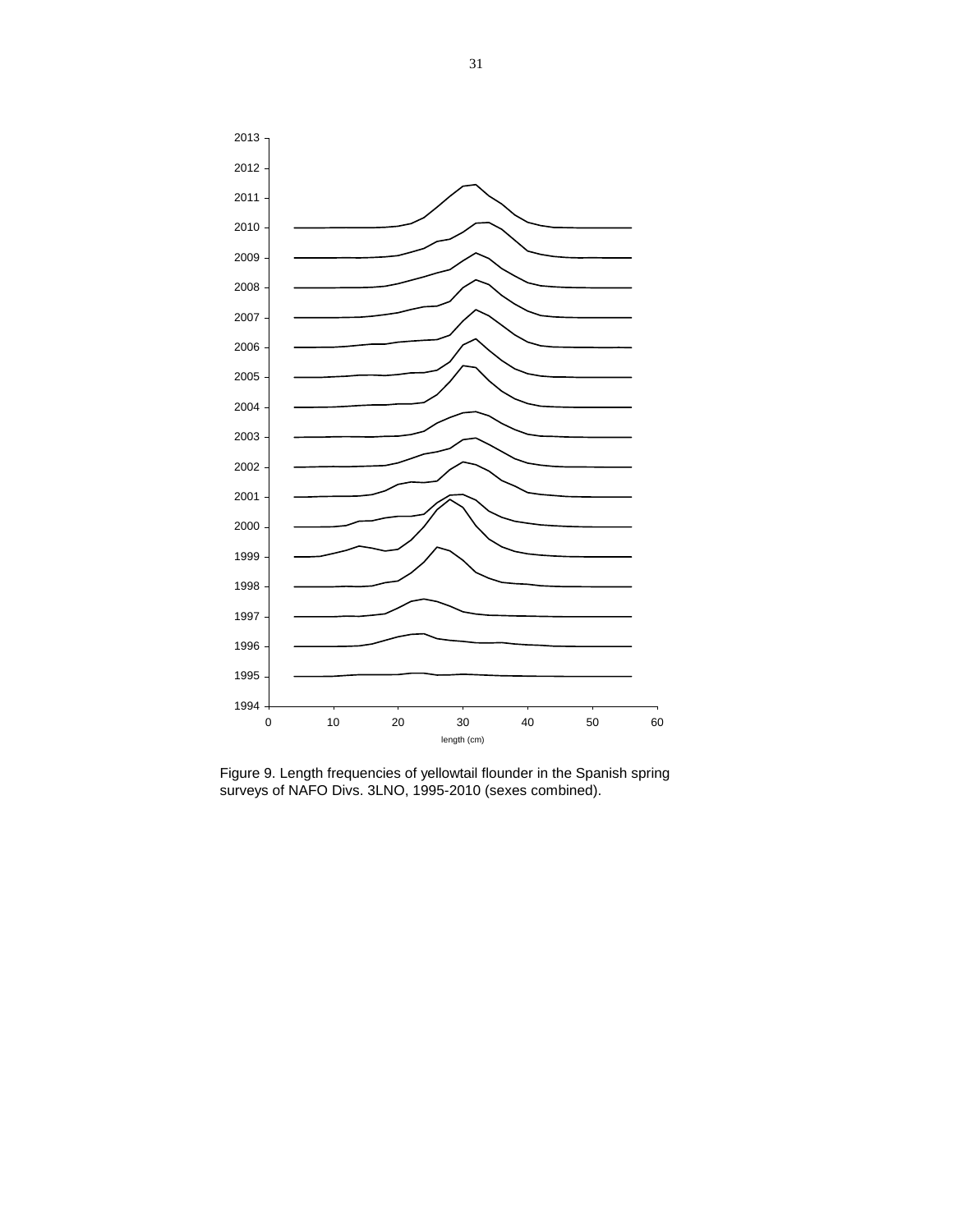

Figure 10. Length at 50% maturity of male and female yellowtail flounder from annual Canadian research vessel surveys of Div. 3LNO from 1984 to 2010.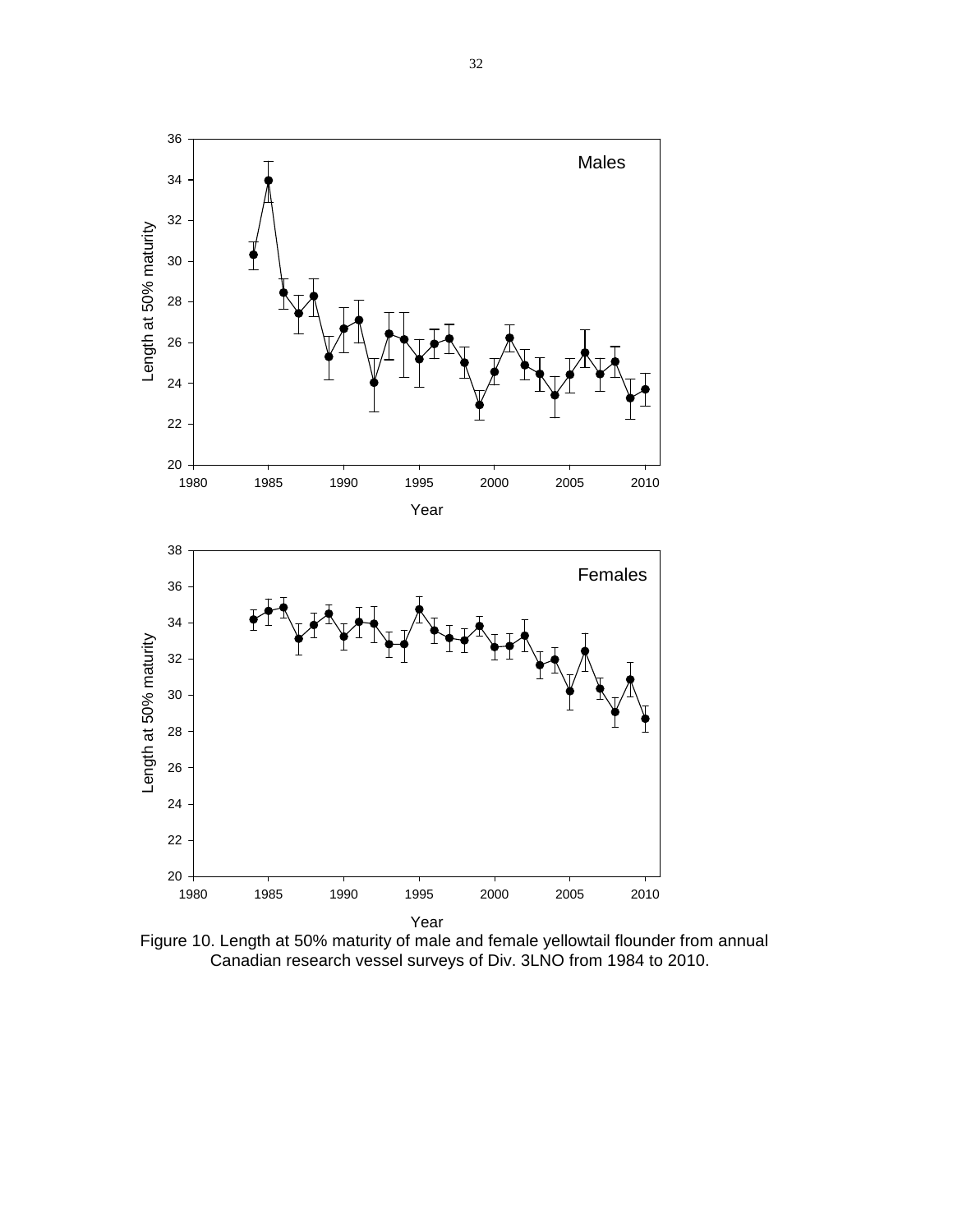

Figure 11. Estimated weight (Kg) at length (cm) for selected length groups for female yellowtail flounder in Div. 3LNO from Canadian spring surveys from 1990-2010.



Figure 12. Index of female spawning stock biomass ('000t) for Div. 3LNO yellowtail flounder as calculated from Canadian spring research vessel surveys from 1984-2010.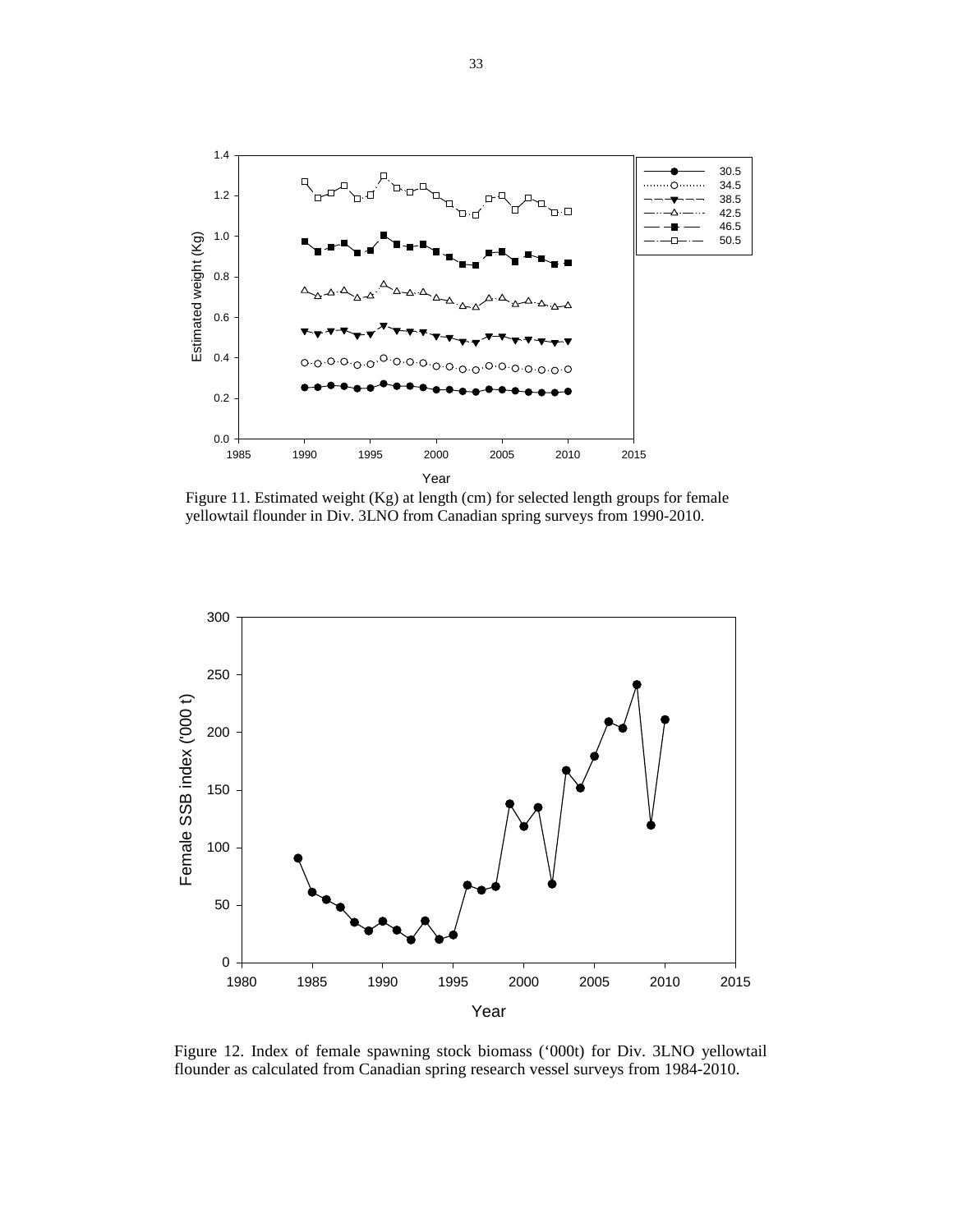

**A) Div. 3LNO from 1965-1993,1998-2005, 2007-2010**

**B) Div 3N and 3O separately from 1965-1993,1998-2005, 2007-2010**



Fig 13. Standardized CPUE  $\pm 2$  s.e. for Yellowtail in Div. 3LNO from 1965-1993, 1998-2005 and 2007-2010 (preliminary) under different treatments of the database. From 1991-1993 the fishery was a mixed fishery with American plaice. There was no directed fishery from 1994-1997.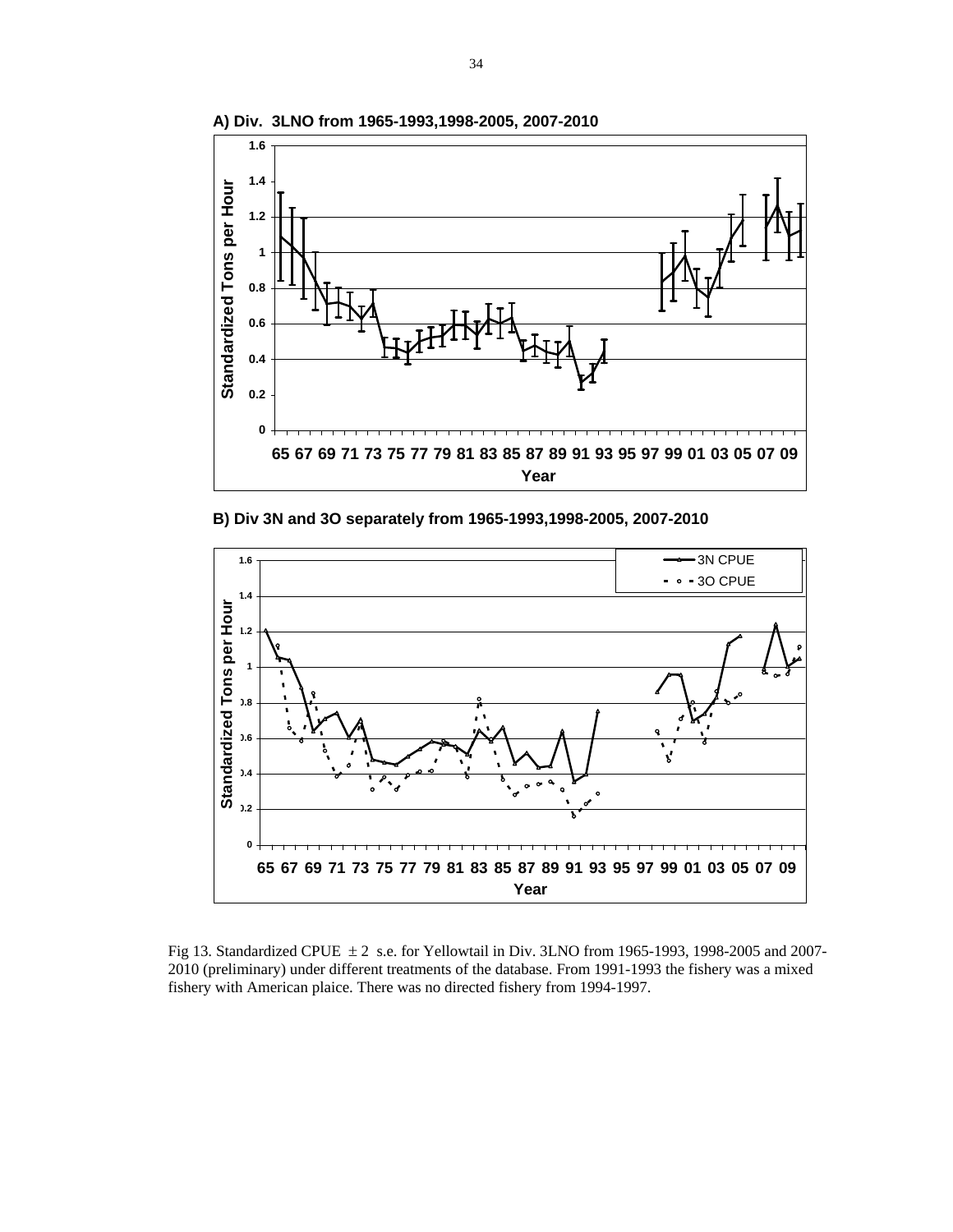

Figure 14. Nominal catch and survey series scaled to the mean in each series of the indices used in the 2011 assessment of yellowtail flounder.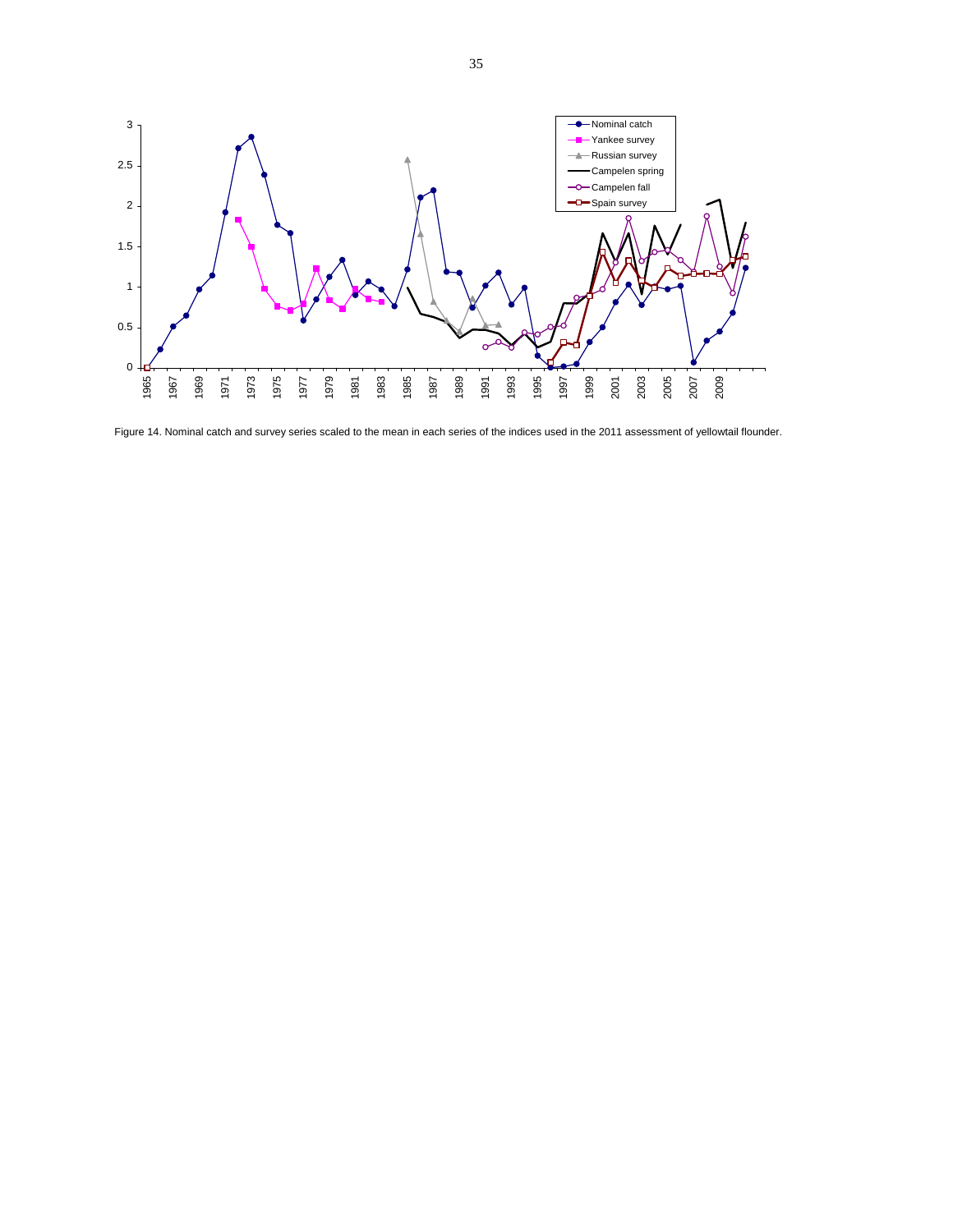

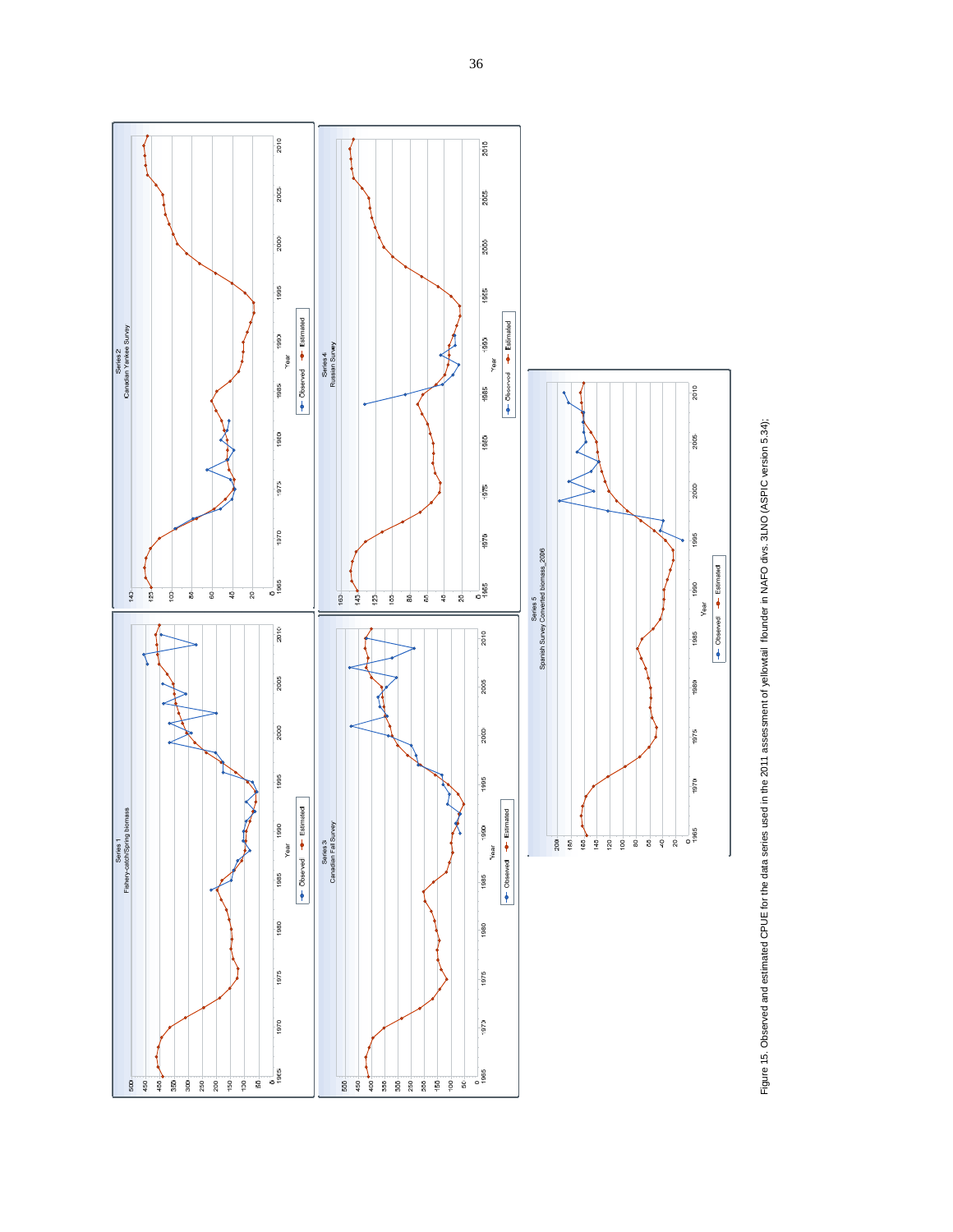

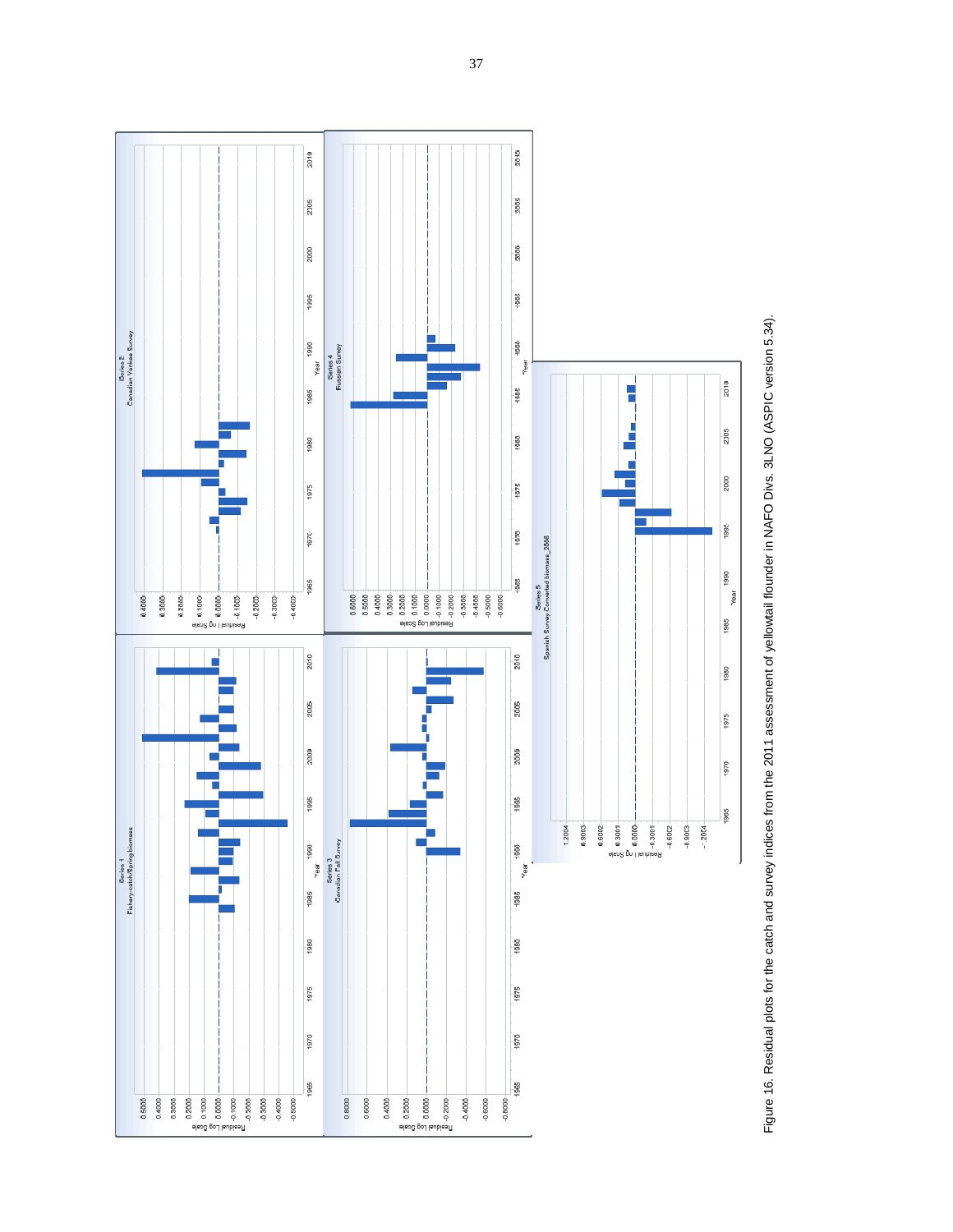

Figure 17. Yellowtail flounder in NAFO Divs. 3LNO: Relative fishing mortality (F/Fmsy) and relative biomass (B/Bmsy) estimates from the 2011 assessment (ASPIC version 5.34)



Figure 18. Retrospective view of the 2011 assessment of yellowtail flounder, dropping one year at a time 2011-2007.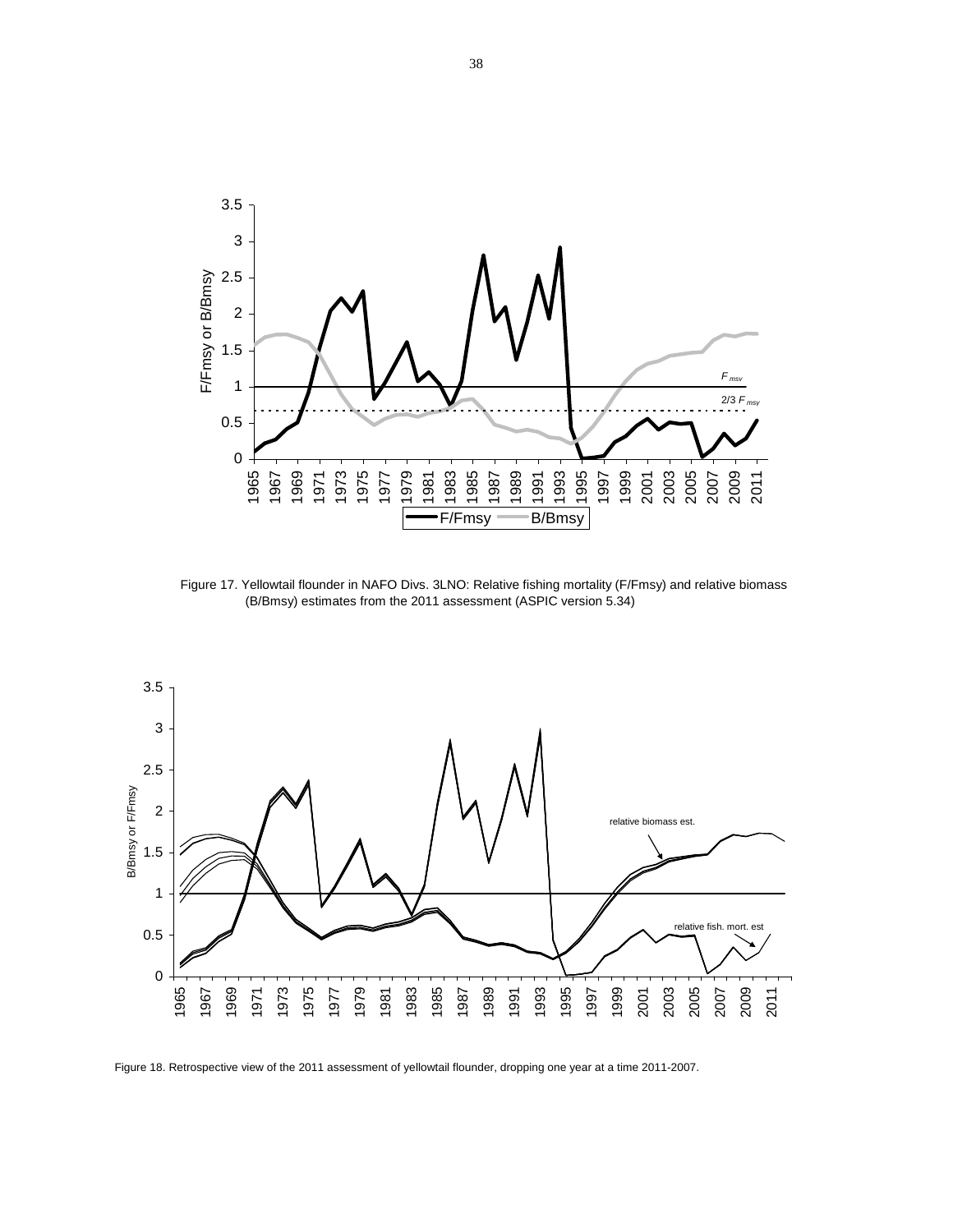

Figure 19. Yellowtail flounder in Div. 3LNO: medium term projections at 3 levels of F (2/3 Fmsy, 75% and 85% Fmsy) under two catch scenarios. Top panels show projected cumulative catch, middle panels give projected catch, and lower panels are projected relative biomass ratios (B/Bmsy). Results are derived from ASPIC bootstrap runs (500 iterations) with catches of 17 000 tons (left column) and 8 979 t (mean 2008-1010; right column) assumed in 2011.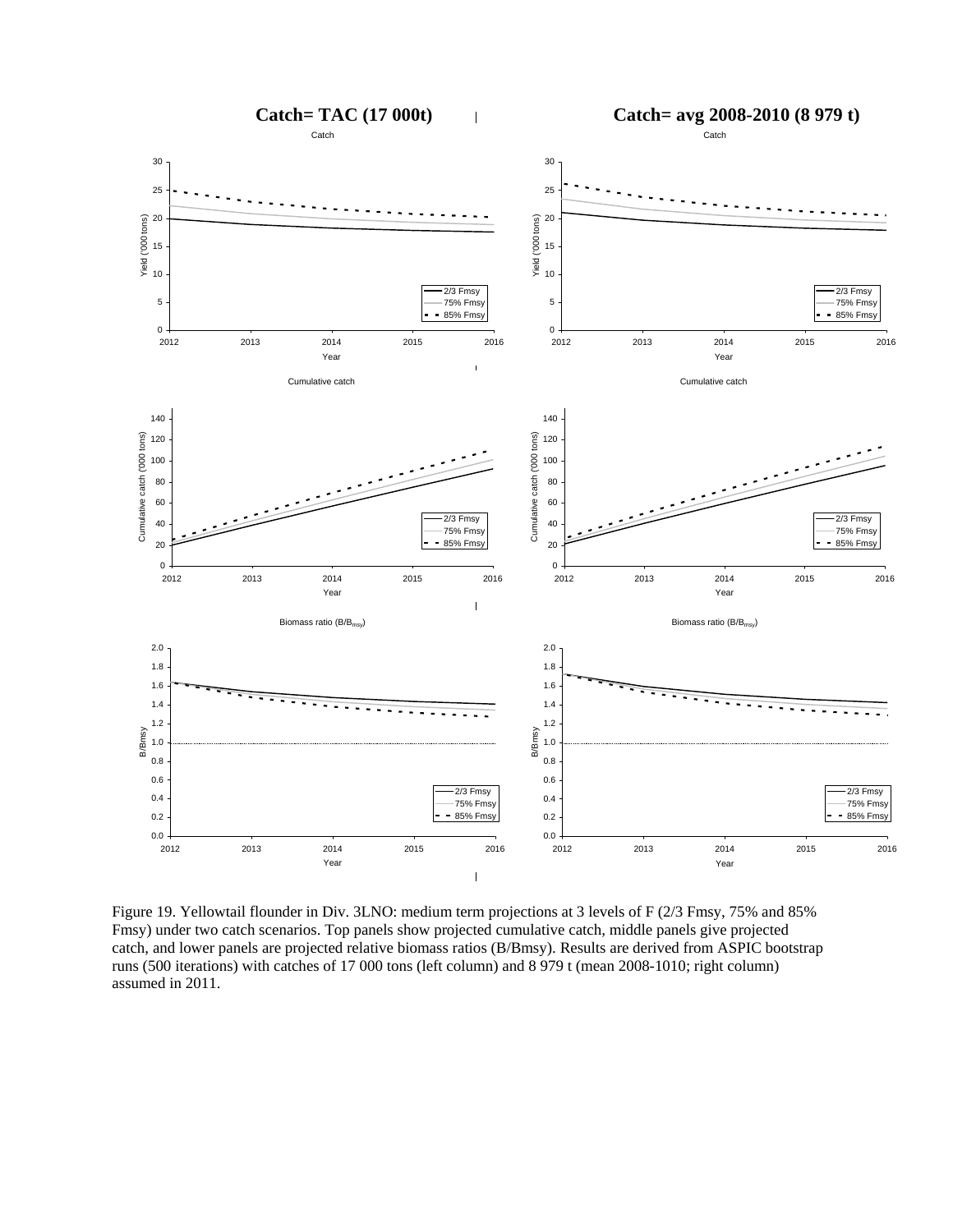

Figure 20. Yellowtail flounder in Div. 3LNO: stock trajectory estimated in the surplus production analysis, under a precautionary approach framework.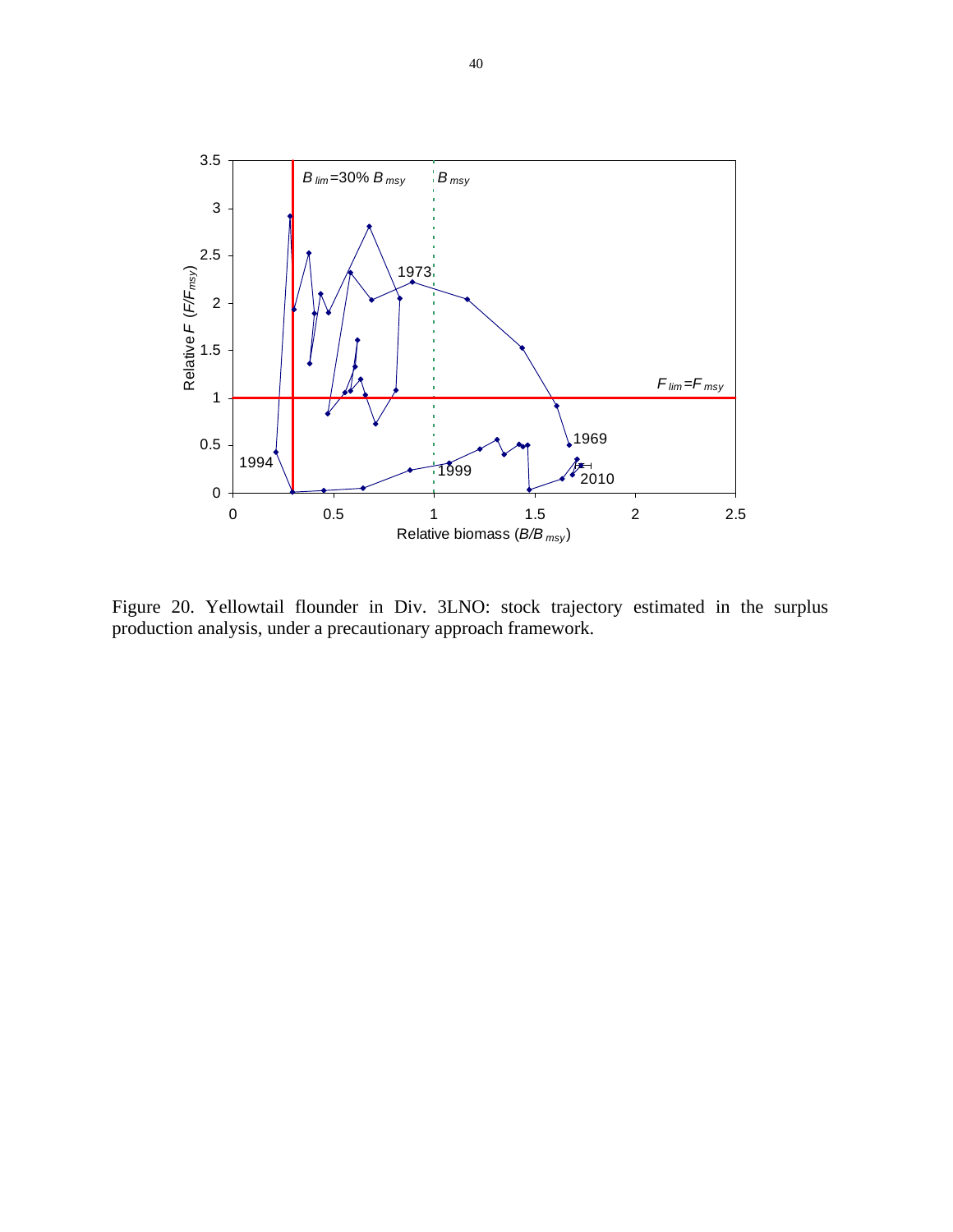# **APPENDIX 1.**

FIT ## Run type (FIT, BOT, or IRF) "3LNO Yellowtail SM version 5.34 (2011) 2011=TAC RUSSIA 1984-1991; 2006 Spring OUT" LOGISTIC YLD SSE 12 ## Verbosity 500 50 ## Number of bootstrap trials, <= 1000 0 50000 ## 0=no MC search, 1=search, 2=repeated srch; N trials 1.0000E-08 ## Convergence crit. for simplex 3.0000E-06 0 ## Convergence crit. for restarts, N restarts 1.0000E-02 24 ## Conv. crit. for F; N steps/yr for gen. model 5.0000 ## Maximum F when cond. on yield 0.0 ## Stat weight for B1>K as residual (usually 0 or 1) 5 ## Number of fisheries (data series) 1.0000E+00 1.0000E+00 1.0000E+00 1.0000E+00 1.0000E+00 ## Statistical weights for data series 1.0000 ## B1/K (starting guess, usually 0 to 1) 1.3000E+01 ## MSY (starting guess) 4.0000E+02 ## K (carrying capacity) (starting guess) 3.0000E+00 1.0000E+00 3.0000E+00 1.0000E+00 3.0000E+00 ## q (starting guesses -- 1 per data series) 1 1 1 1 1 1 1 1 ## Estimate flags (0 or 1) (B1/K, MSY, K, q1...qn) 1.0000E+00 5.0000E+01 ## Min and max constraints -- MSY 1.0000E+01 1.0000E+03 ## Min and max constraints -- K 9114895 ## Random number seed 47 ## Number of years of data in each series "Fishery-catch/Spring biomass"

# **APPENDIX 2.**

| Page 1                                | 3LNO Yellowtail SM version 5.34 (2011) 2011=TAC RUSSIA 1984-1991; 2006 Spring OUT |               |                                                                                     |                        |
|---------------------------------------|-----------------------------------------------------------------------------------|---------------|-------------------------------------------------------------------------------------|------------------------|
|                                       |                                                                                   |               |                                                                                     | Sunday, 05 Jun 2011    |
| at $08:37:28$                         |                                                                                   |               |                                                                                     |                        |
|                                       | ASPIC -- A Surplus-Production Model Including Covariates (Ver. 5.34)              |               |                                                                                     | <b>FTT</b>             |
| program mode                          |                                                                                   |               |                                                                                     |                        |
| Author:<br>model mode                 |                                                                                   |               | Michael H. Prager; NOAA Center for Coastal Fisheries and Habitat Research           | LOGISTIC               |
| conditioning                          | 101 Pivers Island Road; Beaufort, North Carolina 28516 USA                        |               |                                                                                     | YLD                    |
|                                       | Mike.Prager@noaa.gov                                                              |               |                                                                                     | SSE                    |
| optimization                          |                                                                                   |               |                                                                                     |                        |
| available                             | Reference: Prager, M. H. 1994. A suite of extensions to a nonequilibrium          |               |                                                                                     | ASPIC User's Manual is |
|                                       | surplus-production model. Fishery Bulletin 92: 374-389.                           |               |                                                                                     | gratis from            |
| the author.                           |                                                                                   |               |                                                                                     |                        |
|                                       | blkpenalty notboot.inp                                                            |               | CONTROL PARAMETERS (FROM INPUT FILE) [nput file: n:\011\ytail\aspic534\ytail2011 no |                        |
| -----------                           |                                                                                   |               |                                                                                     |                        |
|                                       | Operation of ASPIC: Fit logistic (Schaefer) model by direct optimization.         |               |                                                                                     |                        |
| <sup>o</sup>                          | Number of years analyzed:                                                         | 47            | Number of bootstrap trials:                                                         |                        |
| $5.000E + 01$                         | Number of data series:                                                            | 5             | Bounds on MSY $(min, max): 1,000E+00$                                               |                        |
| Objective function:<br>$1.000E + 0.3$ |                                                                                   | Least squares | Bounds on K $(min, max): 1.000E+01$                                                 |                        |
| 50000                                 | Relative conv. criterion (simplex):                                               | $1.000E-08$   | Monte Carlo search mode, trials:                                                    | $\Omega$               |
| 9114895                               | Relative conv. criterion (restart):                                               | $3.000E - 06$ | Random number seed:                                                                 |                        |
| 5.                                    | Relative conv. criterion (effort):                                                | 1.000E-02     | Identical convergences required in fitting:                                         |                        |
|                                       | Maximum F allowed in fitting:                                                     | 5.000         |                                                                                     |                        |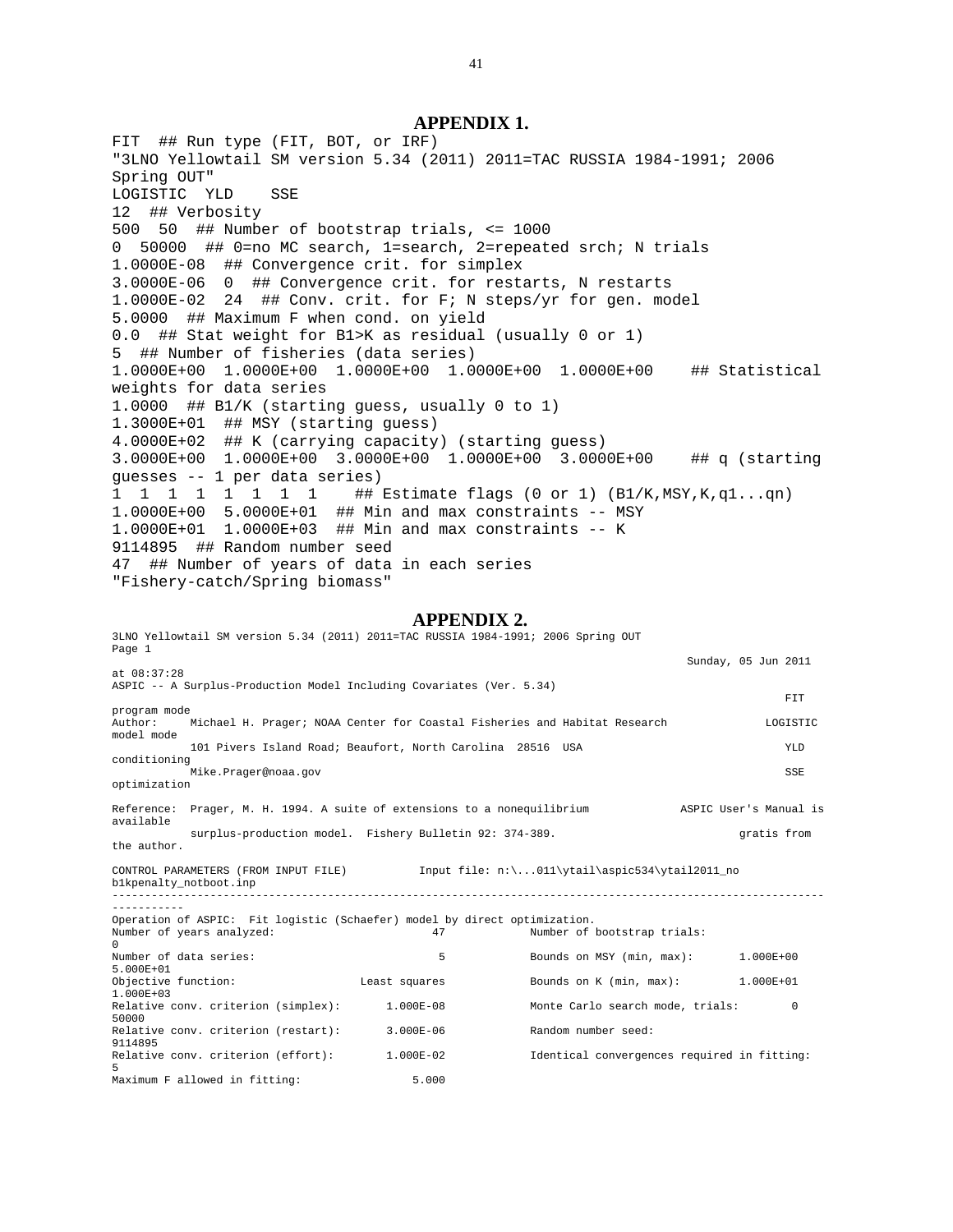PROGRAM STATUS INFORMATION (NON-BOOTSTRAPPED ANALYSIS) error code 0 -------------------------------------------------------------------------------------------------------------

----------- Normal convergence

Number of restarts required for convergence: 176

CORRELATION AMONG INPUT SERIES EXPRESSED AS CPUE (NUMBER OF PAIRWISE OBSERVATIONS BELOW)

-----------

| $\mathbf{1}$ | Fishery-catch/Spring biomass     | 1,000<br>2.6      |                                       |                                           |          |             |  |
|--------------|----------------------------------|-------------------|---------------------------------------|-------------------------------------------|----------|-------------|--|
| 2            | Canadian Yankee Survey           | 0.000<br>$\Omega$ | 1.000<br>12                           |                                           |          |             |  |
| 3            | Canadian Fall Survey             | 0.880<br>$20 -$   | 0.000<br>$\Omega$                     | 1.000<br>2.1                              |          |             |  |
| 4            | Russian Survey                   | 0.933<br>8        | $\Omega$                              | $0.000$ $1.000$ $1.000$<br>$\mathfrak{D}$ | 8        |             |  |
| 5.           | Spanish Survey Converted biomass | $15 -$            | $0.777$ 0.000 0.702 0.000<br>$\Omega$ | 16                                        | $\Omega$ | 1.000<br>16 |  |
|              |                                  |                   | $\mathcal{L}$                         | 3                                         | 4        | 5           |  |

GOODNESS-OF-FIT AND WEIGHTING (NON-BOOTSTRAPPED ANALYSIS) ------------------------------------------------------------------------------------------------------------- ----------- Weighted Weighted Current Inv. var. R-squared Loss component number and title SSE N MSE weight weight in CPUE Loss(-1) SSE in yield 0.000E+00 Loss(0) Penalty for B1 > K 0.000E+00 1 N/A 0.000E+00 N/A Loss(1) Fishery-catch/Spring biomass 1.134E+00 26 4.726E-02 1.000E+00 1.299E+00 0.851 Loss(2) Canadian Yankee Survey 2.849E-01 12 2.849E-02 1.000E+00 2.155E+00 0.804 Loss(3) Canadian Fall Survey 1.611E+00 21 8.477E-02 1.000E+00 7.240E-01 0.754 Loss(4) Russian Survey 8.620E-01 8 1.437E-01 1.000E+00 4.272E-01 0.551 Loss(5) Spanish Survey Converted biomass\_2006 2.891E+00 16 2.065E-01 1.000E+00 2.972E-01 0.660

3LNO Yellowtail SM version 5.34 (2011) 2011=TAC RUSSIA 1984-1991; 2006 Spring OUT Page 2

............................................................................................. TOTAL OBJECTIVE FUNCTION, MSE, RMSE: 6.78292526E+00 9.044E-02 3.007E-01 Estimated contrast index (ideal = 1.0): 0.7594 C\* = (Bmax-Bmin)/K Estimated nearness index (ideal = 1.0): 1.0000 N\* = 1 - |min(B-Bmsy)|/K

MODEL PARAMETER ESTIMATES (NON-BOOTSTRAPPED)

| Parameter |                                          | Estimate        | User/pqm quess | 2nd quess     | Estimated | User quess |
|-----------|------------------------------------------|-----------------|----------------|---------------|-----------|------------|
| B1/K      | Starting relative biomass (in 1965)      | 7.836E-01       | $1.000E + 00$  | $5.335E - 01$ |           |            |
| MSY       | Maximum sustainable yield                | $1.891E + 01$   | $1.300E + 01$  | $1.175E + 01$ |           |            |
| K         | Maximum population size                  | $1.483E + 02$   | $4.000E + 02$  | 7.048E+01     |           |            |
| phi       | Shape of production curve (Bmsy/K)       | 0.5000          | 0.5000         | ----          | 0         |            |
|           | Catchability Coefficients by Data Series | --------------- |                |               |           |            |
| q(1)      | Fishery-catch/Spring biomass             | $3.230E + 00$   | $3.000E + 00$  | $2.288E - 01$ |           |            |
| q(2)      | Canadian Yankee Survey                   | $9.984E - 01$   | $1.000E + 00$  | $6.665E - 01$ |           |            |
| q(3)      | Canadian Fall Survey                     | $3.295E + 00$   | $3.000E + 00$  | $1.370E - 01$ |           |            |
| q(4)      | Russian Survey                           | 1.167E+00       | $1.000E + 00$  | $6.867E - 01$ |           |            |
| q(5)      | Spanish Survey Converted biomass 2006    | $1.285E + 00$   | $3.000E + 00$  | $2.558E - 01$ |           |            |

MANAGEMENT and DERIVED PARAMETER ESTIMATES (NON-BOOTSTRAPPED)

| Parameter |                                                                      | Estimate      | Logistic formula       | General formula          |
|-----------|----------------------------------------------------------------------|---------------|------------------------|--------------------------|
| MSY       | Maximum sustainable yield                                            | 1.891E+01     |                        |                          |
| Bmsy      | Stock biomass giving MSY                                             | 7.416E+01     | K/2                    | $K^*n^{**}(1/(1-n))$     |
| Fmsy      | Fishing mortality rate at MSY                                        | 2.550E-01     | MSY/Bmsy               | MSY/Bmsy                 |
| n         | Exponent in production function                                      | 2,0000        | ----                   |                          |
| q         | Fletcher's gamma                                                     | $4.000E + 00$ |                        | $[n**(n/(n-1))] / [n-1]$ |
| B./Bmsy   | Ratio: B(2012)/Bmsy                                                  | 1.634E+00     |                        |                          |
| F./Fmsy   | Ratio: F(2011)/Fmsy                                                  | 5.362E-01     |                        |                          |
| Fmsy/F.   | Ratio: Fmsy/F(2011)                                                  | $1.865E+00$   |                        |                          |
| Y. (Fmsy) | Approx. yield available at Fmsy in 2012                              | 2.881E+01     | MSY*B./Bmsy            | MSY*B./Bmsy              |
|           | as proportion of MSY                                                 | 1.523E+00     |                        |                          |
| Ye.       | Equilibrium yield available in 2012                                  | 1.130E+01     | $4*MSY*(B/K-(B/K)**2)$ | $q*MSY*(B/K-(B/K)**n)$   |
|           | as proportion of MSY                                                 | 5.976E-01     |                        |                          |
|           | Fishing effort rate at MSY in units of each CE or CC series -------- |               |                        |                          |
| fmsy(1)   | Fishery-catch/Spring biomass                                         | 7.896E-02     | Fmsy/q(1)              | Fmsy/q(1)                |

-------------------------------------------------------------------------------------------------------------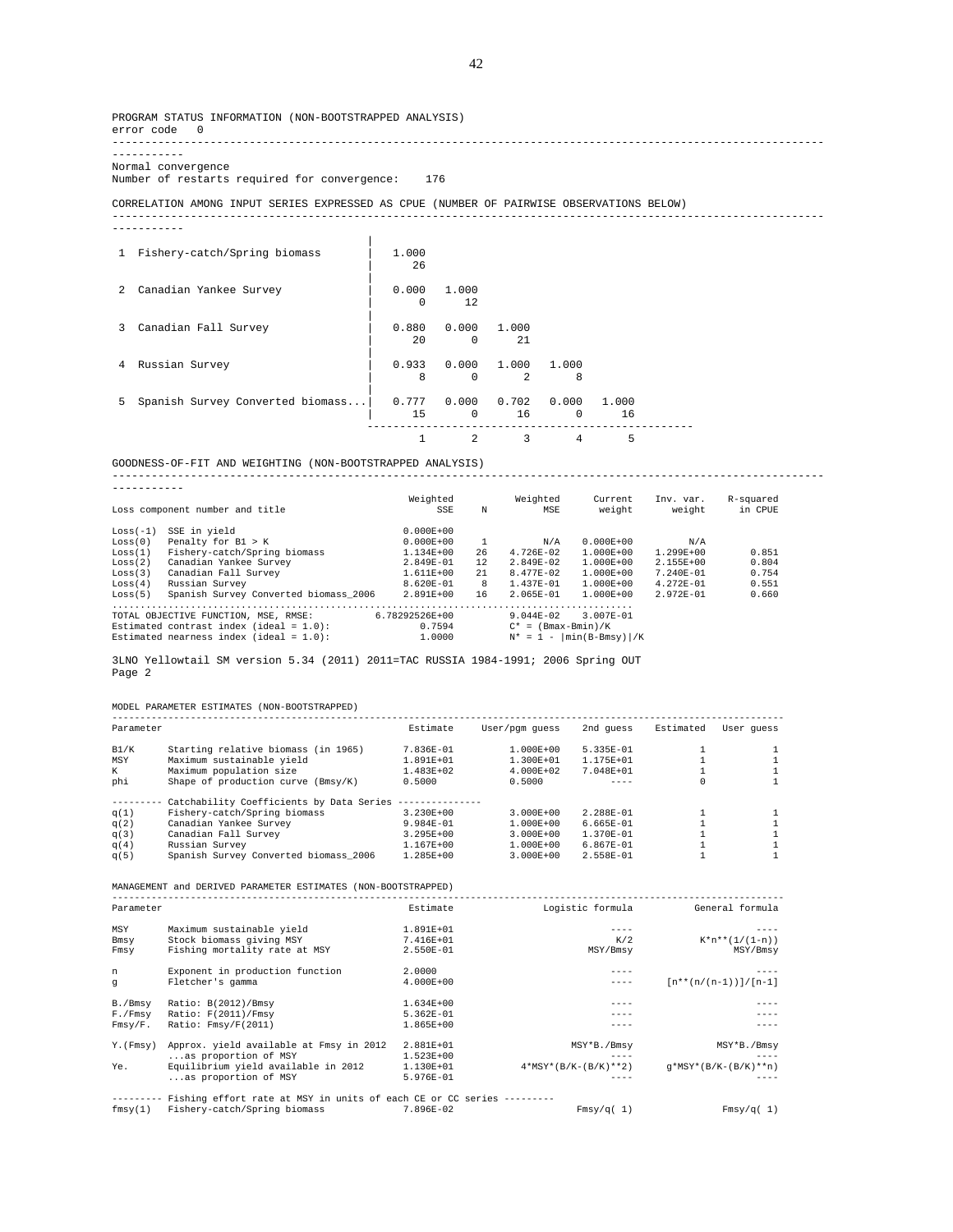|  | ESTIMATED POPULATION TRAJECTORY (NON-BOOTSTRAPPED) |
|--|----------------------------------------------------|

# ESTIMATED POPULATION TRAJECTORY (NON-BOOTSTRAPPED) ------------------------------------------------------------------------------------------------------------- -----------

|     |       | Estimated | Estimated     | Estimated     | Observed      | Model         | Estimated     | Ratio of      | Ratio of      |
|-----|-------|-----------|---------------|---------------|---------------|---------------|---------------|---------------|---------------|
|     | Year  | total     | starting      | average       | total         | total         | surplus       | F mort        | biomass       |
| Obs | or ID | F mort    | biomass       | biomass       | yield         | yield         | production    | to Fmsy       | to Bmsy       |
| 1   | 1965  | 0.026     | 1.162E+02     | 1.206E+02     | 3.130E+00     | 3.130E+00     | 1.146E+01     | 1.017E-01     | $1.567E + 00$ |
| 2   | 1966  | 0.056     | 1.246E+02     | 1.260E+02     | 7.026E+00     | 7.026E+00     | $9.676E + 00$ | 2.187E-01     | $1.680E+00$   |
| 3   | 1967  | 0.070     | 1.272E+02     | 1.274E+02     | 8.878E+00     | 8.878E+00     | $9.175E + 00$ | 2.733E-01     | 1.715E+00     |
| 4   | 1968  | 0.106     | 1.275E+02     | 1.256E+02     | 1.334E+01     | 1.334E+01     | $9.806E + 00$ | 4.164E-01     | 1.719E+00     |
| 5   | 1969  | 0.129     | 1.240E+02     | 1.215E+02     | 1.571E+01     | 1.571E+01     | 1.119E+01     | 5.067E-01     | $1.672E + 00$ |
| 6   | 1970  | 0.235     | 1.195E+02     | 1.126E+02     | 2.643E+01     | 2.643E+01     | 1.379E+01     | 9.200E-01     | 1.611E+00     |
| 7   | 1971  | 0.390     | 1.068E+02     | 9.579E+01     | 3.734E+01     | 3.734E+01     | 1.717E+01     | 1.529E+00     | 1.440E+00     |
| 8   | 1972  | 0.521     | 8.664E+01     | 7.541E+01     | $3.926E + 01$ | 3.926E+01     | 1.875E+01     | $2.041E+00$   | 1.168E+00     |
| 9   | 1973  | 0.565     | $6.613E+01$   | 5.803E+01     | 3.281E+01     | 3.281E+01     | 1.792E+01     | 2.217E+00     | 8.917E-01     |
| 10  | 1974  | 0.518     | 5.123E+01     | 4.696E+01     | 2.431E+01     | 2.431E+01     | 1.633E+01     | $2.030E+00$   | 6.908E-01     |
| 11  | 1975  | 0.591     | 4.325E+01     | 3.877E+01     | 2.289E+01     | 2.289E+01     | 1.456E+01     | 2.316E+00     | 5.832E-01     |
| 12  | 1976  | 0.212     | 3.492E+01     | 3.806E+01     | 8.057E+00     | 8.057E+00     | 1.442E+01     | 8.301E-01     | 4.708E-01     |
| 13  | 1977  | 0.269     | 4.128E+01     | 4.324E+01     | 1.164E+01     | 1.164E+01     | $1.562E + 01$ | 1.055E+00     | 5.566E-01     |
| 14  | 1978  | 0.339     | 4.526E+01     | 4.557E+01     | $1.547E + 01$ | 1.547E+01     | $1.610E+01$   | 1.331E+00     | $6.103E-01$   |
| 15  | 1979  | 0.411     | 4.590E+01     | 4.460E+01     | 1.835E+01     | 1.835E+01     | 1.590E+01     | 1.613E+00     | 6.189E-01     |
| 16  | 1980  | 0.274     | 4.345E+01     | 4.525E+01     | 1.238E+01     | 1.238E+01     | 1.603E+01     | 1.073E+00     | 5.859E-01     |
| 17  | 1981  | 0.306     | 4.710E+01     | 4.799E+01     | 1.468E+01     | 1.468E+01     | 1.655E+01     | 1.200E+00     | $6.351E-01$   |
| 18  | 1982  | 0.262     | 4.897E+01     | 5.081E+01     | 1.332E+01     | 1.332E+01     | 1.703E+01     | 1.028E+00     | $6.603E-01$   |
| 19  | 1983  | 0.186     | 5.268E+01     | 5.640E+01     | 1.047E+01     | 1.047E+01     | 1.781E+01     | 7.281E-01     | 7.104E-01     |
| 20  | 1984  | 0.276     | $6.002E + 01$ | 6.074E+01     | 1.673E+01     | 1.673E+01     | 1.828E+01     | 1.080E+00     | 8.093E-01     |
| 21  | 1985  | 0.523     | $6.156E + 01$ | 5.543E+01     | 2.896E+01     | 2.896E+01     | 1.763E+01     | 2.049E+00     | 8.302E-01     |
| 22  | 1986  | 0.717     | 5.023E+01     | 4.211E+01     | 3.018E+01     | 3.018E+01     | 1.529E+01     | 2.810E+00     | 6.774E-01     |
| 23  | 1987  | 0.484     | 3.535E+01     | 3.374E+01     | 1.631E+01     | 1.631E+01     | 1.328E+01     | 1.896E+00     | 4.766E-01     |
| 24  | 1988  | 0.535     | 3.231E+01     | 3.022E+01     | 1.616E+01     | 1.616E+01     | 1.225E+01     | $2.096E + 00$ | 4.358E-01     |
| 25  | 1989  | 0.348     | 2.841E+01     | 2.930E+01     | 1.021E+01     | 1.021E+01     | 1.199E+01     | 1.366E+00     | 3.831E-01     |
| 26  | 1990  | 0.481     | 3.019E+01     | 2.906E+01     | 1.399E+01     | 1.399E+01     | 1.191E+01     | 1.887E+00     | 4.072E-01     |
| 27  | 1991  | 0.645     | 2.811E+01     | 2.511E+01     | 1.620E+01     | 1.620E+01     | 1.061E+01     | 2.530E+00     | 3.791E-01     |
| 28  | 1992  | 0.493     | 2.252E+01     | 2.184E+01     | 1.076E+01     | 1.076E+01     | $9.494E + 00$ | 1.932E+00     | 3.037E-01     |
| 29  | 1993  | 0.743     | 2.126E+01     | 1.831E+01     | $1.362E + 01$ | 1.362E+01     | 8.162E+00     | 2.915E+00     | 2.866E-01     |
| 30  | 1994  | 0.110     | 1.580E+01     | 1.880E+01     | 2.069E+00     | 2.069E+00     | 8.365E+00     | 4.315E-01     | 2.131E-01     |
| 31  | 1995  | 0.002     | 2.210E+01     | 2.745E+01     | 6.700E-02     | 6.700E-02     | 1.137E+01     | $9.570E-03$   | 2.980E-01     |
| 32  | 1996  | 0.006     | 3.341E+01     | 4.049E+01     | 2.320E-01     | 2.320E-01     | 1.495E+01     | 2.247E-02     | 4.505E-01     |
| 33  | 1997  | 0.012     | 4.813E+01     | $5.652E + 01$ | 6.580E-01     | 6.580E-01     | 1.776E+01     | 4.565E-02     | $6.490E-01$   |
| 34  | 1998  | 0.060     | 6.523E+01     | 7.251E+01     | $4.386E+00$   | 4.386E+00     | 1.884E+01     | 2.372E-01     | 8.796E-01     |
| 35  | 1999  | 0.081     | 7.968E+01     | 8.558E+01     | $6.894E+00$   | $6.894E+00$   | 1.842E+01     | 3.158E-01     | 1.075E+00     |
| 36  | 2000  | 0.118     | 9.121E+01     | 9.450E+01     | 1.116E+01     | 1.116E+01     | 1.748E+01     | 4.631E-01     | $1.230E+00$   |
| 37  | 2001  | 0.143     | 9.753E+01     | 9.892E+01     | 1.414E+01     | 1.414E+01     | 1.680E+01     | 5.607E-01     | 1.315E+00     |
| 38  | 2002  | 0.104     | $1.002E + 02$ | 1.030E+02     | 1.070E+01     | 1.070E+01     | $1.604E + 01$ | 4.074E-01     | $1.351E+00$   |
| 39  | 2003  | 0.130     | 1.055E+02     | 1.063E+02     | 1.381E+01     | 1.381E+01     | 1.535E+01     | 5.091E-01     | $1.423E + 00$ |
| 40  | 2004  | 0.124     | 1.071E+02     | 1.079E+02     | 1.335E+01     | 1.335E+01     | 1.499E+01     | 4.851E-01     | $1.444E + 00$ |
| 41  | 2005  | 0.128     | 1.087E+02     | 1.091E+02     | 1.393E+01     | 1.393E+01     | 1.471E+01     | 5.007E-01     | $1.466E+00$   |
| 42  | 2006  | 0.008     | 1.095E+02     | 1.158E+02     | $9.300E - 01$ | 9.300E-01     | $1.292E + 01$ | 3.150E-02     | $1.476E+00$   |
| 43  | 2007  | 0.037     | 1.215E+02     | 1.244E+02     | 4.617E+00     | 4.617E+00     | 1.021E+01     | 1.455E-01     | 1.638E+00     |
| 44  | 2008  | 0.090     | 1.271E+02     | 1.261E+02     | 1.140E+01     | 1.140E+01     | $9.628E + 00$ | 3.545E-01     | $1.713E+00$   |
| 45  | 2009  | 0.049     | 1.253E+02     | 1.270E+02     | $6.168E + 00$ | $6.168E + 00$ | $9.318E+00$   | 1.905E-01     | 1.689E+00     |
| 46  | 2010  | 0.073     | 1.284E+02     | 1.282E+02     | $9.366E + 00$ | $9.366E + 00$ | 8.877E+00     | 2.866E-01     | 1.732E+00     |
| 47  | 2011  | 0.137     | 1.279E+02     | 1.243E+02     | 1.700E+01     | 1.700E+01     | 1.025E+01     | 5.362E-01     | $1.725E + 00$ |
| 48  | 2012  |           | 1.212E+02     |               |               |               |               |               | $1.634E + 00$ |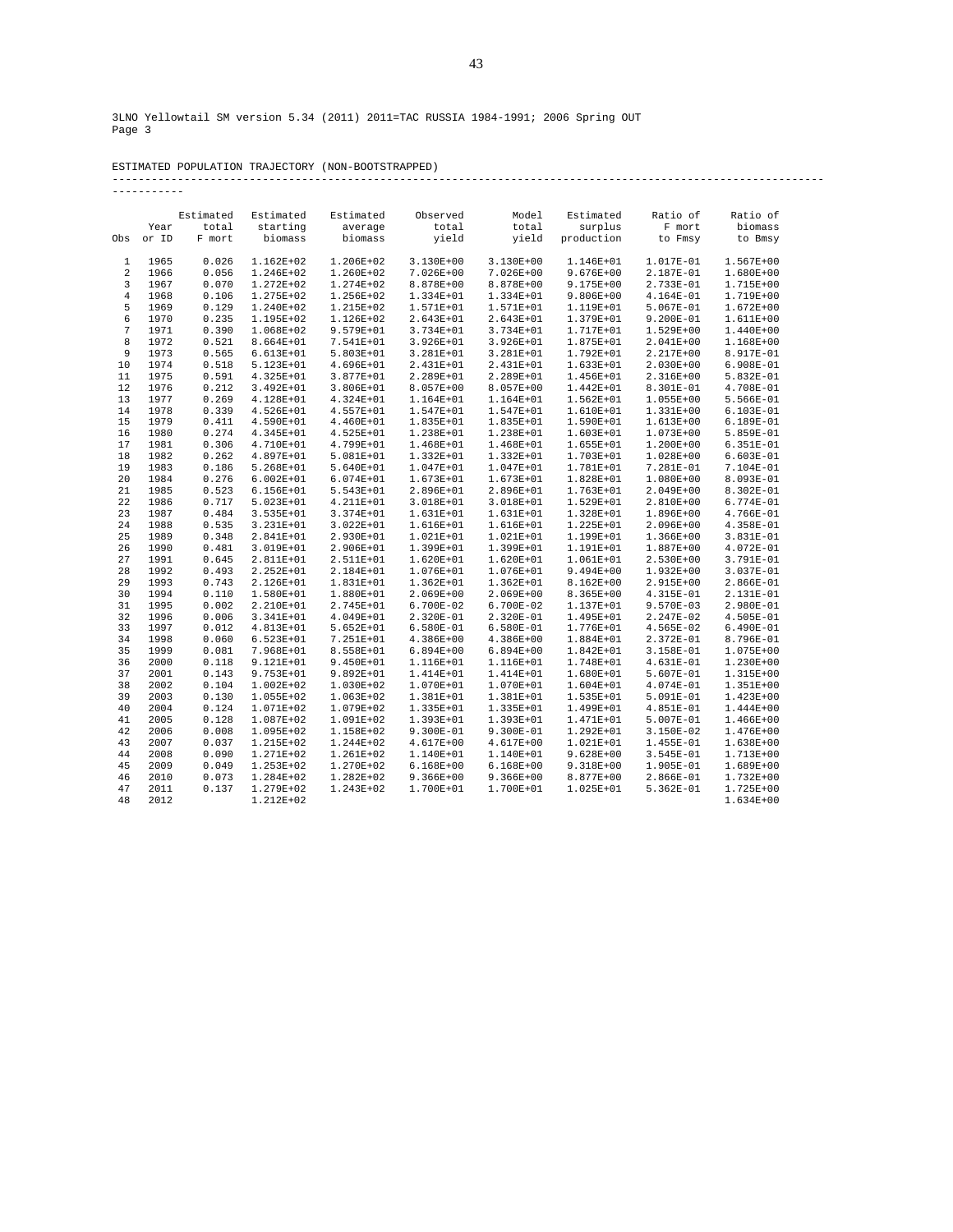| RESULTS FOR DATA SERIES # 1 (NON-BOOTSTRAPPED) | Fishery- |
|------------------------------------------------|----------|
| catch/Spring biomass                           |          |
|                                                |          |

Data type CC: CPUE-catch series Series weight: 1.000

-----------

|            |              | Observed      | Estimated              | Estim            | Observed               | Model                  | Resid in   | Statist                |
|------------|--------------|---------------|------------------------|------------------|------------------------|------------------------|------------|------------------------|
| Obs        | Year         | CPUE          | CPUE                   | F                | yield                  | yield                  | log scale  | weight                 |
| 1          | 1965         | $\star$       | 3.897E+02              | 0.0259           | 3.130E+00              | 3.130E+00              | 0.00000    | 1.000E+00              |
| $\sqrt{2}$ | 1966         | $\star$       | 4.069E+02              | 0.0558           | 7.026E+00              | $7.026E + 00$          | 0.00000    | $1.000E + 00$          |
| 3          | 1967         | $\star$       | 4.114E+02              | 0.0697           | 8.878E+00              | 8.878E+00              | 0.00000    | 1.000E+00              |
| $\,4$      | 1968         | $\star$       | 4.057E+02              | 0.1062           | 1.334E+01              | 1.334E+01              | 0.00000    | 1.000E+00              |
| 5          | 1969         | $\star$       | 3.926E+02              | 0.1292           | 1.571E+01              | 1.571E+01              | 0.00000    | 1.000E+00              |
| 6          | 1970         | $\star$       | 3.638E+02              | 0.2346           | 2.643E+01              | 2.643E+01              | 0.00000    | 1.000E+00              |
| 7          | 1971         | $\star$       | 3.094E+02              | 0.3898           | 3.734E+01              | 3.734E+01              | 0.00000    | 1.000E+00              |
| 8          | 1972         | $\star$       |                        | 0.5206           |                        |                        | 0.00000    |                        |
| 9          | 1973         | $\star$       | 2.436E+02<br>1.874E+02 | 0.5655           | 3.926E+01<br>3.281E+01 | 3.926E+01<br>3.281E+01 | 0.00000    | 1.000E+00<br>1.000E+00 |
| 10         | 1974         | $\star$       | 1.517E+02              | 0.5177           | 2.431E+01              | 2.431E+01              | 0.00000    | 1.000E+00              |
|            | 1975         | $\star$       |                        | 0.5905           |                        |                        | 0.00000    |                        |
| 11<br>12   | 1976         | $\star$       | 1.252E+02              | 0.2117           | 2.289E+01              | 2.289E+01<br>8.057E+00 | 0.00000    | 1.000E+00<br>1.000E+00 |
| 13         | 1977         | $\star$       | 1.229E+02<br>1.397E+02 | 0.2691           | 8.057E+00<br>1.164E+01 | 1.164E+01              | 0.00000    | 1.000E+00              |
|            |              | $\star$       |                        | 0.3394           |                        |                        | 0.00000    |                        |
| 14<br>15   | 1978<br>1979 | $\star$       | 1.472E+02              |                  | 1.547E+01              | 1.547E+01              | 0.00000    | 1.000E+00              |
| 16         | 1980         | $\star$       | 1.441E+02              | 0.4114<br>0.2735 | 1.835E+01              | 1.835E+01              | 0.00000    | 1.000E+00              |
| 17         |              | $\star$       | $1.462E + 02$          | 0.3059           | 1.238E+01              | 1.238E+01              | 0.00000    | 1.000E+00              |
|            | 1981         | $\star$       | 1.550E+02              | 0.2621           | 1.468E+01              | 1.468E+01              |            | 1.000E+00              |
| 18         | 1982         | $\star$       | 1.641E+02              |                  | 1.332E+01              | 1.332E+01              | 0.00000    | 1.000E+00              |
| 19         | 1983         |               | 1.822E+02              | 0.1857           | 1.047E+01              | 1.047E+01              | 0.00000    | 1.000E+00              |
| 20         | 1984         | 2.177E+02     | $1.962E + 02$          | 0.2755           | 1.673E+01              | 1.673E+01              | $-0.10394$ | 1.000E+00              |
| 21         | 1985         | 1.468E+02     | 1.790E+02              | 0.5225           | 2.896E+01              | 2.896E+01              | 0.19858    | 1.000E+00              |
| 22         | 1986         | $1.382E+02$   | 1.360E+02              | 0.7165           | 3.018E+01              | 3.018E+01              | $-0.01581$ | 1.000E+00              |
| 23         | 1987         | 1.246E+02     | 1.090E+02              | 0.4836           | 1.631E+01              | 1.631E+01              | $-0.13405$ | 1.000E+00              |
| 24         | 1988         | 8.100E+01     | $9.762E + 01$          | 0.5347           | 1.616E+01              | 1.616E+01              | 0.18660    | 1.000E+00              |
| 25         | 1989         | 1.038E+02     | $9.463E + 01$          | 0.3484           | 1.021E+01              | 1.021E+01              | $-0.09252$ | 1.000E+00              |
| 26         | 1990         | 1.031E+02     | 9.386E+01              | 0.4813           | 1.399E+01              | 1.399E+01              | $-0.09384$ | 1.000E+00              |
| 27         | 1991         | $9.340E + 01$ | 8.112E+01              | 0.6452           | 1.620E+01              | 1.620E+01              | $-0.14096$ | 1.000E+00              |
| 28         | 1992         | 6.140E+01     | 7.054E+01              | 0.4928           | 1.076E+01              | 1.076E+01              | 0.13880    | 1.000E+00              |
| 29         | 1993         | 9.330E+01     | 5.916E+01              | 0.7434           | $1.362E + 01$          | 1.362E+01              | $-0.45560$ | 1.000E+00              |
| 30         | 1994         | 5.560E+01     | 6.073E+01              | 0.1101           | 2.069E+00              | $2.069E + 00$          | 0.08819    | 1.000E+00              |
| 31         | 1995         | 7.060E+01     | 8.867E+01              | 0.0024           | 6.700E-02              | 6.700E-02              | 0.22793    | 1.000E+00              |
| 32         | 1996         | 1.756E+02     | 1.308E+02              | 0.0057           | 2.320E-01              | 2.320E-01              | $-0.29465$ | 1.000E+00              |
| 33         | 1997         | 1.749E+02     | 1.826E+02              | 0.0116           | 6.580E-01              | 6.580E-01              | 0.04290    | 1.000E+00              |
| 34         | 1998         | $2.022E+02$   | 2.342E+02              | 0.0605           | 4.386E+00              | $4.386E + 00$          | 0.14696    | 1.000E+00              |
| 35         | 1999         | $3.657E + 02$ | 2.764E+02              | 0.0806           | $6.894E+00$            | $6.894E + 00$          | $-0.27979$ | 1.000E+00              |
| 36         | 2000         | 2.875E+02     | $3.053E + 02$          | 0.1181           | 1.116E+01              | 1.116E+01              | 0.05993    | 1.000E+00              |
| 37         | 2001         | $3.660E + 02$ | 3.195E+02              | 0.1430           | 1.414E+01              | 1.414E+01              | $-0.13581$ | 1.000E+00              |
| 38         | 2002         | 1.995E+02     | 3.325E+02              | 0.1039           | 1.070E+01              | 1.070E+01              | 0.51096    | 1.000E+00              |
| 39         | 2003         | $3.865E + 02$ | 3.435E+02              | 0.1298           | 1.381E+01              | 1.381E+01              | $-0.11798$ | 1.000E+00              |
| 40         | 2004         | 3.079E+02     | $3.486E + 02$          | 0.1237           | 1.335E+01              | 1.335E+01              | 0.12423    | 1.000E+00              |
| 41         | 2005         | 3.888E+02     | 3.524E+02              | 0.1277           | 1.393E+01              | 1.393E+01              | $-0.09819$ | 1.000E+00              |
| 42         | 2006         | $\star$       | 3.739E+02              | 0.0080           | 9.300E-01              | 9.300E-01              | 0.00000    | 1.000E+00              |
| 43         | 2007         | 4.430E+02     | 4.019E+02              | 0.0371           | 4.617E+00              | 4.617E+00              | $-0.09725$ | 1.000E+00              |
| 44         | 2008         | 4.570E+02     | 4.072E+02              | 0.0904           | 1.140E+01              | 1.140E+01              | $-0.11526$ | 1.000E+00              |
| 45         | 2009         | 2.710E+02     | 4.101E+02              | 0.0486           | 6.168E+00              | 6.168E+00              | 0.41430    | 1.000E+00              |
| 46         | 2010         | 3.950E+02     | 4.140E+02              | 0.0731           | $9.366E + 00$          | $9.366E + 00$          | 0.04689    | 1.000E+00              |
| 47         | 2011         | $\star$       | 4.015E+02              | 0.1368           | 1.700E+01              | 1.700E+01              | 0.00000    | 1.000E+00              |

\* Asterisk indicates missing value(s).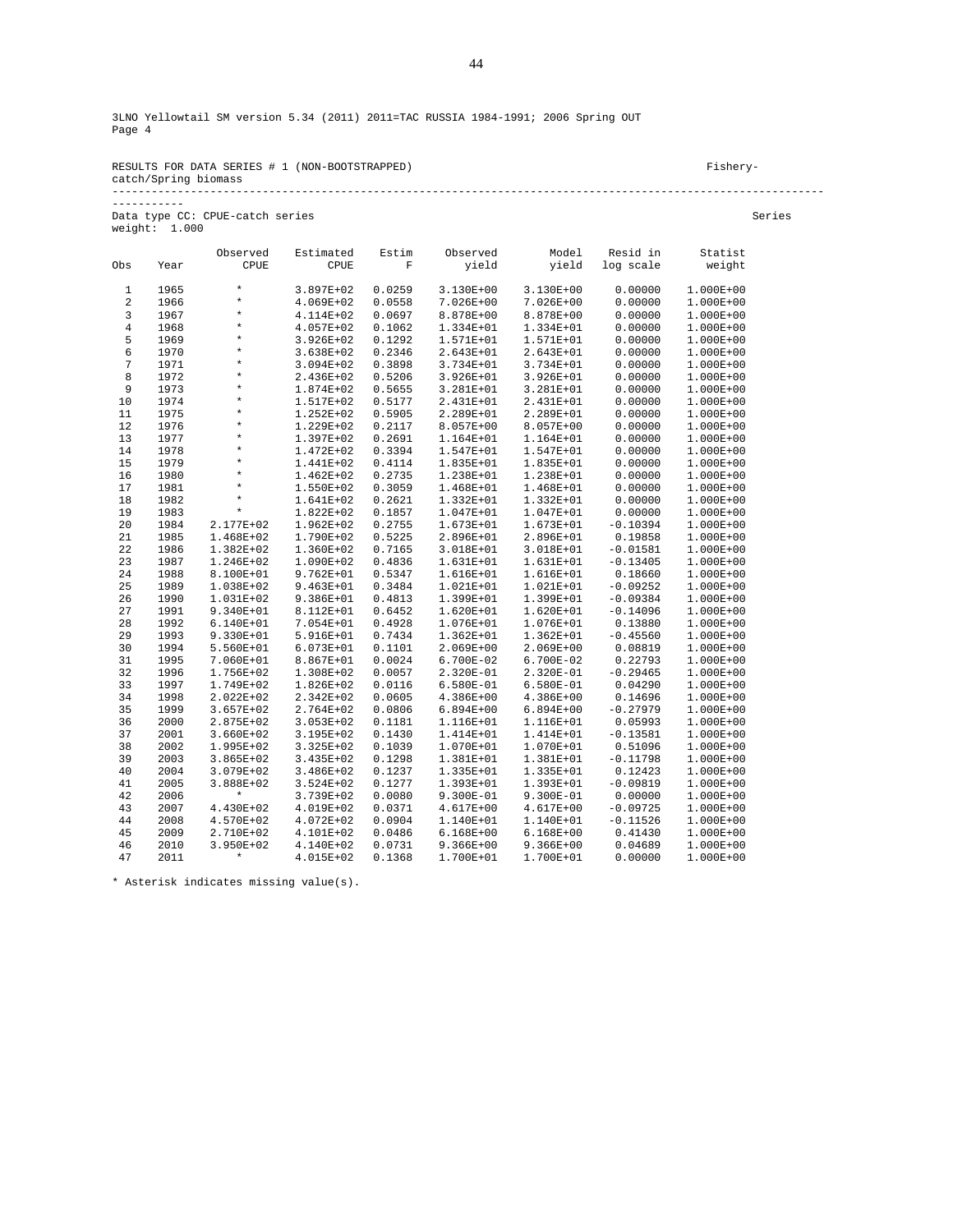|      | UNWEIGHTED LOG RESIDUAL PLOT FOR DATA SERIES # 1 |      |                      |                         |         |         |                     |                 |                      |     |      |              |
|------|--------------------------------------------------|------|----------------------|-------------------------|---------|---------|---------------------|-----------------|----------------------|-----|------|--------------|
|      |                                                  | $-1$ | $-0.75$              | $-0.5$                  |         | $-0.25$ |                     | $\mathbf 0$     | 0.25                 | 0.5 | 0.75 | $\mathbf{1}$ |
|      |                                                  |      | $\ddot{\phantom{a}}$ |                         | $\cdot$ |         |                     |                 |                      |     |      | I            |
| Year | Residual                                         |      |                      |                         |         |         |                     |                 |                      |     |      |              |
| 1965 | 0.0000                                           |      |                      |                         |         |         |                     |                 |                      |     |      |              |
| 1966 | 0.0000                                           |      |                      |                         |         |         |                     |                 |                      |     |      |              |
| 1967 | 0.0000                                           |      |                      |                         |         |         |                     |                 |                      |     |      |              |
| 1968 | 0.0000                                           |      |                      |                         |         |         |                     |                 |                      |     |      |              |
| 1969 | 0.0000                                           |      |                      |                         |         |         |                     |                 |                      |     |      |              |
| 1970 | 0.0000                                           |      |                      |                         |         |         |                     |                 |                      |     |      |              |
| 1971 | 0.0000                                           |      |                      |                         |         |         |                     |                 |                      |     |      |              |
| 1972 | 0.0000                                           |      |                      |                         |         |         |                     |                 |                      |     |      |              |
| 1973 | 0.0000                                           |      |                      |                         |         |         |                     |                 |                      |     |      |              |
| 1974 | 0.0000                                           |      |                      |                         |         |         |                     |                 |                      |     |      |              |
| 1975 | 0.0000                                           |      |                      |                         |         |         |                     |                 |                      |     |      |              |
| 1976 | 0.0000                                           |      |                      |                         |         |         |                     |                 |                      |     |      |              |
| 1977 | 0.0000                                           |      |                      |                         |         |         |                     |                 |                      |     |      |              |
| 1978 | 0.0000                                           |      |                      |                         |         |         |                     |                 |                      |     |      |              |
| 1979 | 0.0000                                           |      |                      |                         |         |         |                     |                 |                      |     |      |              |
| 1980 | 0.0000                                           |      |                      |                         |         |         |                     |                 |                      |     |      |              |
| 1981 | 0.0000                                           |      |                      |                         |         |         |                     |                 |                      |     |      |              |
| 1982 | 0.0000                                           |      |                      |                         |         |         |                     |                 |                      |     |      |              |
| 1983 | 0.0000                                           |      |                      |                         |         |         |                     |                 |                      |     |      |              |
| 1984 | $-0.1039$                                        |      |                      |                         |         |         | $=$ $=$ $=$ $=$     |                 |                      |     |      |              |
| 1985 | 0.1986                                           |      |                      |                         |         |         |                     | ========        |                      |     |      |              |
| 1986 | $-0.0158$                                        |      |                      |                         |         |         | $\equiv$            |                 |                      |     |      |              |
| 1987 | $-0.1341$                                        |      |                      |                         |         |         | $=$ $=$ $=$ $=$ $=$ |                 |                      |     |      |              |
| 1988 | 0.1866                                           |      |                      |                         |         |         |                     | =======         |                      |     |      |              |
| 1989 | $-0.0925$                                        |      |                      |                         |         |         | $===$               |                 |                      |     |      |              |
| 1990 | $-0.0938$                                        |      |                      |                         |         |         | $= = = =$           |                 |                      |     |      |              |
| 1991 | $-0.1410$                                        |      |                      |                         |         |         | $=$ = = = = =       |                 |                      |     |      |              |
| 1992 | 0.1388                                           |      |                      |                         |         |         |                     | $= 12222222$    |                      |     |      |              |
| 1993 | $-0.4556$                                        |      |                      |                         |         |         | ==================  |                 |                      |     |      |              |
| 1994 | 0.0882                                           |      |                      |                         |         |         |                     | $=$ $=$ $=$ $=$ |                      |     |      |              |
| 1995 | 0.2279                                           |      |                      |                         |         |         |                     | =========       |                      |     |      |              |
| 1996 | $-0.2947$                                        |      |                      |                         |         |         | ============        |                 |                      |     |      |              |
| 1997 | 0.0429                                           |      |                      |                         |         |         |                     | $=$ $=$         |                      |     |      |              |
| 1998 | 0.1470                                           |      |                      |                         |         |         |                     | $=$ = = = = =   |                      |     |      |              |
| 1999 | $-0.2798$                                        |      |                      |                         |         |         |                     |                 |                      |     |      |              |
| 2000 | 0.0599                                           |      |                      |                         |         |         |                     | $=$             |                      |     |      |              |
| 2001 | $-0.1358$                                        |      |                      |                         |         |         | $=$ = = = =         |                 |                      |     |      |              |
| 2002 | 0.5110                                           |      |                      |                         |         |         |                     |                 | ==================== |     |      |              |
| 2003 | $-0.1180$                                        |      |                      |                         |         |         | $=$                 |                 |                      |     |      |              |
| 2004 | 0.1242                                           |      |                      |                         |         |         |                     | $=$             |                      |     |      |              |
| 2005 | $-0.0982$                                        |      |                      |                         |         |         | $=$ $=$ $=$ $=$     |                 |                      |     |      |              |
| 2006 | 0.0000                                           |      |                      |                         |         |         |                     |                 |                      |     |      |              |
| 2007 | $-0.0973$                                        |      |                      |                         |         |         | $= = = =$           |                 |                      |     |      |              |
| 2008 | $-0.1153$                                        |      |                      |                         |         |         | $=$ = = = =         |                 |                      |     |      |              |
| 2009 | 0.4143                                           |      |                      |                         |         |         |                     |                 | =================    |     |      |              |
| 2010 | 0.0469                                           |      |                      |                         |         |         |                     | $=$             |                      |     |      |              |
| 2011 | 0.0000                                           |      |                      |                         |         |         |                     |                 |                      |     |      |              |
|      |                                                  |      |                      | ----------------------- |         |         |                     |                 |                      |     |      |              |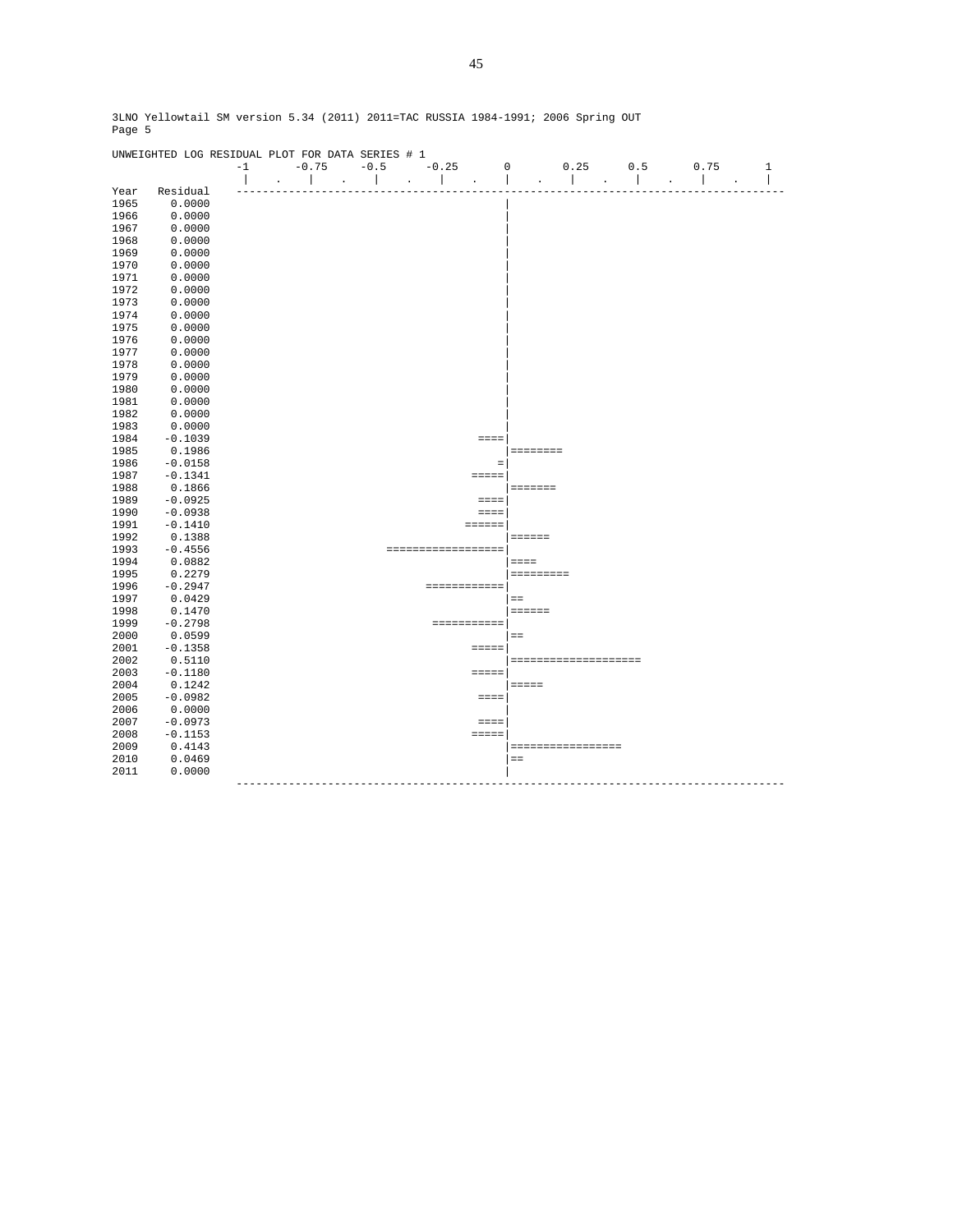RESULTS FOR DATA SERIES # 2 (NON-BOOTSTRAPPED) Canadian Yankee Survey -------------------------------------------------------------------------------------------------------------

-----------

Data type I1: Abundance index (annual average) Series weight: 1.000

|            |      | Observed      | Estimated     | Estim             | Observed  | Model         | Resid in   | Statist   |
|------------|------|---------------|---------------|-------------------|-----------|---------------|------------|-----------|
| Obs        | Year | effort        | effort        | $\mathbf F$       | index     | index         | log index  | weight    |
| 1          | 1965 | $0.000E + 00$ | $0.000E + 00$ | $-$               | $\star$   | 1.204E+02     | 0.00000    | 1.000E+00 |
| $\sqrt{2}$ | 1966 | $0.000E + 00$ | $0.000E + 00$ | $- -$             | $\star$   | 1.258E+02     | 0.00000    | 1.000E+00 |
| 3          | 1967 | $0.000E + 00$ | $0.000E + 00$ | $- -$             | $\star$   | 1.272E+02     | 0.00000    | 1.000E+00 |
| $\,4$      | 1968 | $0.000E + 00$ | $0.000E + 00$ | $-$               | $\star$   | 1.254E+02     | 0.00000    | 1.000E+00 |
| 5          | 1969 | $0.000E + 00$ | $0.000E + 00$ | $-$               | $\star$   | 1.213E+02     | 0.00000    | 1.000E+00 |
| 6          | 1970 | $0.000E + 00$ | $0.000E + 00$ | $-$               | $\star$   | 1.124E+02     | 0.00000    | 1.000E+00 |
| 7          | 1971 | $1.000E + 00$ | 1.000E+00     | $-$               | 9.690E+01 | 9.563E+01     | 0.01315    | 1.000E+00 |
| 8          | 1972 | $1.000E + 00$ | 1.000E+00     | $- -$             | 7.920E+01 | 7.528E+01     | 0.05072    | 1.000E+00 |
| 9          | 1973 | $1.000E + 00$ | 1.000E+00     | $\qquad \qquad -$ | 5.170E+01 | 5.794E+01     | $-0.11388$ | 1.000E+00 |
| 10         | 1974 | $1.000E + 00$ | 1.000E+00     | $- -$             | 4.030E+01 | 4.689E+01     | $-0.15137$ | 1.000E+00 |
| 11         | 1975 | $1.000E + 00$ | 1.000E+00     | $- -$             | 3.740E+01 | 3.870E+01     | $-0.03427$ | 1.000E+00 |
| 12         | 1976 | $1.000E + 00$ | $1.000E + 00$ | $- -$             | 4.170E+01 | 3.800E+01     | 0.09304    | 1.000E+00 |
| 13         | 1977 | $1.000E + 00$ | 1.000E+00     | $- -$             | 6.500E+01 | 4.317E+01     | 0.40916    | 1.000E+00 |
| 14         | 1978 | 1.000E+00     | $1.000E + 00$ | $- -$             | 4.430E+01 | 4.550E+01     | $-0.02667$ | 1.000E+00 |
| 15         | 1979 | $1.000E + 00$ | $1.000E + 00$ | $- -$             | 3.850E+01 | 4.453E+01     | $-0.14548$ | 1.000E+00 |
| 16         | 1980 | $1.000E + 00$ | $1.000E + 00$ | $- -$             | 5.140E+01 | 4.517E+01     | 0.12912    | 1.000E+00 |
| 17         | 1981 | $1.000E + 00$ | 1.000E+00     | $\qquad \qquad -$ | 4.500E+01 | 4.791E+01     | $-0.06261$ | 1.000E+00 |
| 18         | 1982 | $1.000E + 00$ | 1.000E+00     | $- -$             | 4.310E+01 | 5.072E+01     | $-0.16288$ | 1.000E+00 |
| 19         | 1983 | $0.000E + 00$ | $0.000E + 00$ | $- -$             | $\star$   | 5.631E+01     | 0.00000    | 1.000E+00 |
| 20         | 1984 | $0.000E + 00$ | $0.000E + 00$ | $- -$             | $\star$   | $6.064E + 01$ | 0.00000    | 1.000E+00 |
| 21         | 1985 | $0.000E + 00$ | $0.000E + 00$ | $-$               | $\star$   | 5.534E+01     | 0.00000    | 1.000E+00 |
| 22         | 1986 | $0.000E + 00$ | $0.000E + 00$ | $-$               | $\star$   | 4.204E+01     | 0.00000    | 1.000E+00 |
| 23         | 1987 | $0.000E + 00$ | $0.000E + 00$ | $- -$             | $\star$   | 3.368E+01     | 0.00000    | 1.000E+00 |
| 24         | 1988 | $0.000E + 00$ | $0.000E + 00$ | $- -$             | $\star$   | 3.017E+01     | 0.00000    | 1.000E+00 |
| 25         | 1989 | $0.000E + 00$ | $0.000E + 00$ | $-$               | $\star$   | 2.925E+01     | 0.00000    | 1.000E+00 |
| 26         | 1990 | $0.000E + 00$ | $0.000E + 00$ | $- -$             | $\star$   | 2.901E+01     | 0.00000    | 1.000E+00 |
| 27         | 1991 | $0.000E + 00$ | $0.000E + 00$ | $- -$             | $\star$   | 2.507E+01     | 0.00000    | 1.000E+00 |
| 28         | 1992 | $0.000E + 00$ | $0.000E + 00$ | $-$               | $\star$   | 2.180E+01     | 0.00000    | 1.000E+00 |
| 29         | 1993 | $0.000E + 00$ | $0.000E + 00$ | $-$               | $\star$   | 1.828E+01     | 0.00000    | 1.000E+00 |
| 30         | 1994 | $0.000E + 00$ | $0.000E + 00$ | $- -$             | $\star$   | 1.877E+01     | 0.00000    | 1.000E+00 |
| 31         | 1995 | $0.000E + 00$ | $0.000E + 00$ | $-$               | $\star$   | 2.741E+01     | 0.00000    | 1.000E+00 |
| 32         | 1996 | $0.000E + 00$ | $0.000E + 00$ | $- -$             | $\star$   | 4.042E+01     | 0.00000    | 1.000E+00 |
| 33         | 1997 | $0.000E + 00$ | $0.000E + 00$ | $- -$             | $\star$   | 5.643E+01     | 0.00000    | 1.000E+00 |
| 34         | 1998 | $0.000E + 00$ | $0.000E + 00$ | $- -$             | $\star$   | 7.239E+01     | 0.00000    | 1.000E+00 |
| 35         | 1999 | $0.000E + 00$ | $0.000E + 00$ | $- -$             | $\star$   | 8.544E+01     | 0.00000    | 1.000E+00 |
| 36         | 2000 | $0.000E + 00$ | $0.000E + 00$ | $- -$             | $\star$   | 9.435E+01     | 0.00000    | 1.000E+00 |
| 37         | 2001 | $0.000E + 00$ | $0.000E + 00$ | $- -$             | $\star$   | 9.876E+01     | 0.00000    | 1.000E+00 |
| 38         | 2002 | $0.000E + 00$ | $0.000E + 00$ | $- -$             | $\star$   | 1.028E+02     | 0.00000    | 1.000E+00 |
| 39         | 2003 | $0.000E + 00$ | $0.000E + 00$ | $-$               | $\star$   | 1.062E+02     | 0.00000    | 1.000E+00 |
| 40         | 2004 | $0.000E + 00$ | $0.000E + 00$ | $-$               | $^\star$  | 1.078E+02     | 0.00000    | 1.000E+00 |
| 41         | 2005 | $0.000E + 00$ | $0.000E + 00$ | $- -$             | $\star$   | 1.089E+02     | 0.00000    | 1.000E+00 |
| 42         | 2006 | $0.000E + 00$ | $0.000E + 00$ | $- -$             | $\star$   | 1.156E+02     | 0.00000    | 1.000E+00 |
| 43         | 2007 | $0.000E + 00$ | $0.000E + 00$ | $- -$             | $\star$   | 1.242E+02     | 0.00000    | 1.000E+00 |
| 44         | 2008 | $0.000E + 00$ | $0.000E + 00$ | $- -$             | $\star$   | 1.259E+02     | 0.00000    | 1.000E+00 |
| 45         | 2009 | $0.000E + 00$ | $0.000E + 00$ | $- -$             | $\star$   | 1.268E+02     | 0.00000    | 1.000E+00 |
| 46         | 2010 | $0.000E + 00$ | $0.000E + 00$ | $- -$             | $\star$   | 1.279E+02     | 0.00000    | 1.000E+00 |
| 47         | 2011 | $0.000E + 00$ | $0.000E + 00$ | $- -$             | $\star$   | 1.241E+02     | 0.00000    | 1.000E+00 |
|            |      |               |               |                   |           |               |            |           |

\* Asterisk indicates missing value(s).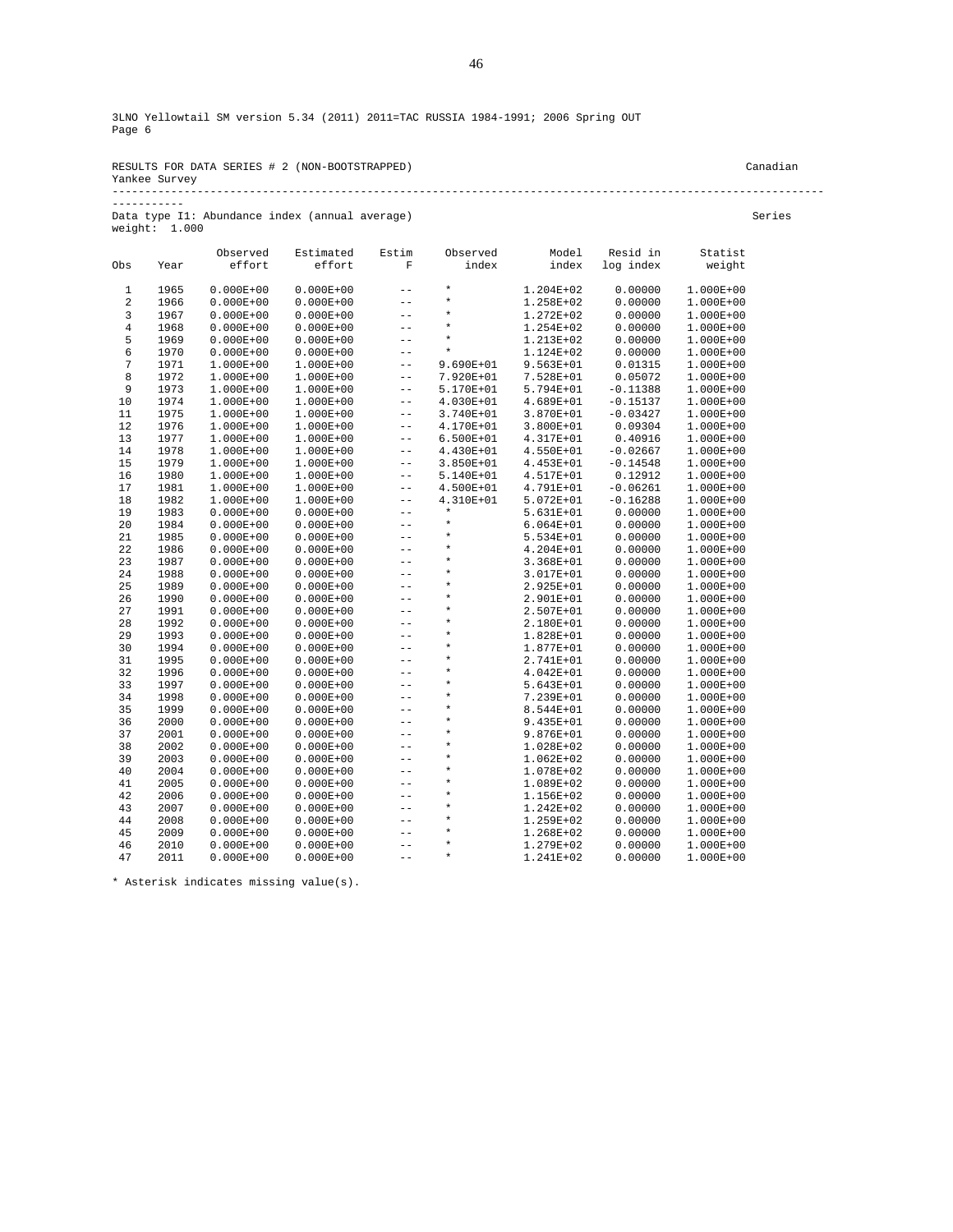|              | UNWEIGHTED LOG RESIDUAL PLOT FOR DATA SERIES # 2 |      |  |                 |  |        |  |         |  |                 |             |       |                  |     |      |       |
|--------------|--------------------------------------------------|------|--|-----------------|--|--------|--|---------|--|-----------------|-------------|-------|------------------|-----|------|-------|
|              |                                                  | $-1$ |  | $-0.75$         |  | $-0.5$ |  | $-0.25$ |  |                 | $\mathbf 0$ |       | 0.25             | 0.5 | 0.75 | $1\,$ |
|              |                                                  |      |  |                 |  |        |  |         |  |                 |             |       |                  |     |      | I     |
| Year         | Residual                                         |      |  |                 |  |        |  |         |  |                 |             |       |                  |     |      |       |
| 1965         | 0.0000                                           |      |  |                 |  |        |  |         |  |                 |             |       |                  |     |      |       |
| 1966         | 0.0000                                           |      |  |                 |  |        |  |         |  |                 |             |       |                  |     |      |       |
| 1967         | 0.0000                                           |      |  |                 |  |        |  |         |  |                 |             |       |                  |     |      |       |
| 1968         | 0.0000                                           |      |  |                 |  |        |  |         |  |                 |             |       |                  |     |      |       |
| 1969         | 0.0000                                           |      |  |                 |  |        |  |         |  |                 |             |       |                  |     |      |       |
| 1970         | 0.0000                                           |      |  |                 |  |        |  |         |  |                 |             |       |                  |     |      |       |
| 1971         | 0.0131                                           |      |  |                 |  |        |  |         |  |                 | $\equiv$    |       |                  |     |      |       |
| 1972         | 0.0507                                           |      |  |                 |  |        |  |         |  |                 | $=$         |       |                  |     |      |       |
| 1973         | $-0.1139$                                        |      |  |                 |  |        |  |         |  | $=$ $=$ $=$ $=$ |             |       |                  |     |      |       |
| 1974         | $-0.1514$                                        |      |  |                 |  |        |  |         |  | $=$ = = = = =   |             |       |                  |     |      |       |
| 1975         | $-0.0343$                                        |      |  |                 |  |        |  |         |  | $\equiv$        |             |       |                  |     |      |       |
| 1976         | 0.0930                                           |      |  |                 |  |        |  |         |  |                 |             | ====  |                  |     |      |       |
| 1977         | 0.4092                                           |      |  |                 |  |        |  |         |  |                 |             |       | ================ |     |      |       |
| 1978         | $-0.0267$                                        |      |  |                 |  |        |  |         |  | $\quad =$       |             |       |                  |     |      |       |
| 1979         | $-0.1455$                                        |      |  |                 |  |        |  |         |  | $= 2222222$     |             |       |                  |     |      |       |
| 1980         | 0.1291                                           |      |  |                 |  |        |  |         |  |                 |             | ===== |                  |     |      |       |
| 1981         | $-0.0626$                                        |      |  |                 |  |        |  |         |  | $=$ $=$ $=$     |             |       |                  |     |      |       |
| 1982         | $-0.1629$                                        |      |  |                 |  |        |  |         |  | =======         |             |       |                  |     |      |       |
| 1983         | 0.0000                                           |      |  |                 |  |        |  |         |  |                 |             |       |                  |     |      |       |
| 1984         | 0.0000                                           |      |  |                 |  |        |  |         |  |                 |             |       |                  |     |      |       |
| 1985         | 0.0000                                           |      |  |                 |  |        |  |         |  |                 |             |       |                  |     |      |       |
| 1986         | 0.0000                                           |      |  |                 |  |        |  |         |  |                 |             |       |                  |     |      |       |
| 1987         | 0.0000                                           |      |  |                 |  |        |  |         |  |                 |             |       |                  |     |      |       |
| 1988         | 0.0000                                           |      |  |                 |  |        |  |         |  |                 |             |       |                  |     |      |       |
|              |                                                  |      |  |                 |  |        |  |         |  |                 |             |       |                  |     |      |       |
| 1989         | 0.0000                                           |      |  |                 |  |        |  |         |  |                 |             |       |                  |     |      |       |
| 1990         | 0.0000                                           |      |  |                 |  |        |  |         |  |                 |             |       |                  |     |      |       |
| 1991         | 0.0000                                           |      |  |                 |  |        |  |         |  |                 |             |       |                  |     |      |       |
| 1992         | 0.0000                                           |      |  |                 |  |        |  |         |  |                 |             |       |                  |     |      |       |
|              |                                                  |      |  |                 |  |        |  |         |  |                 |             |       |                  |     |      |       |
| 1993<br>1994 | 0.0000<br>0.0000                                 |      |  |                 |  |        |  |         |  |                 |             |       |                  |     |      |       |
|              |                                                  |      |  |                 |  |        |  |         |  |                 |             |       |                  |     |      |       |
| 1995         | 0.0000                                           |      |  |                 |  |        |  |         |  |                 |             |       |                  |     |      |       |
| 1996         | 0.0000                                           |      |  |                 |  |        |  |         |  |                 |             |       |                  |     |      |       |
| 1997         | 0.0000                                           |      |  |                 |  |        |  |         |  |                 |             |       |                  |     |      |       |
| 1998         | 0.0000                                           |      |  |                 |  |        |  |         |  |                 |             |       |                  |     |      |       |
| 1999         | 0.0000                                           |      |  |                 |  |        |  |         |  |                 |             |       |                  |     |      |       |
| 2000         | 0.0000                                           |      |  |                 |  |        |  |         |  |                 |             |       |                  |     |      |       |
| 2001         | 0.0000                                           |      |  |                 |  |        |  |         |  |                 |             |       |                  |     |      |       |
| 2002         | 0.0000                                           |      |  |                 |  |        |  |         |  |                 |             |       |                  |     |      |       |
| 2003         | 0.0000                                           |      |  |                 |  |        |  |         |  |                 |             |       |                  |     |      |       |
| 2004         | 0.0000                                           |      |  |                 |  |        |  |         |  |                 |             |       |                  |     |      |       |
| 2005         | 0.0000                                           |      |  |                 |  |        |  |         |  |                 |             |       |                  |     |      |       |
| 2006         | 0.0000                                           |      |  |                 |  |        |  |         |  |                 |             |       |                  |     |      |       |
| 2007         | 0.0000                                           |      |  |                 |  |        |  |         |  |                 |             |       |                  |     |      |       |
| 2008         | 0.0000                                           |      |  |                 |  |        |  |         |  |                 |             |       |                  |     |      |       |
| 2009         | 0.0000                                           |      |  |                 |  |        |  |         |  |                 |             |       |                  |     |      |       |
| 2010         | 0.0000                                           |      |  |                 |  |        |  |         |  |                 |             |       |                  |     |      |       |
| 2011         | 0.0000                                           |      |  |                 |  |        |  |         |  |                 |             |       |                  |     |      |       |
|              |                                                  |      |  | --------------- |  |        |  |         |  |                 |             |       |                  |     |      |       |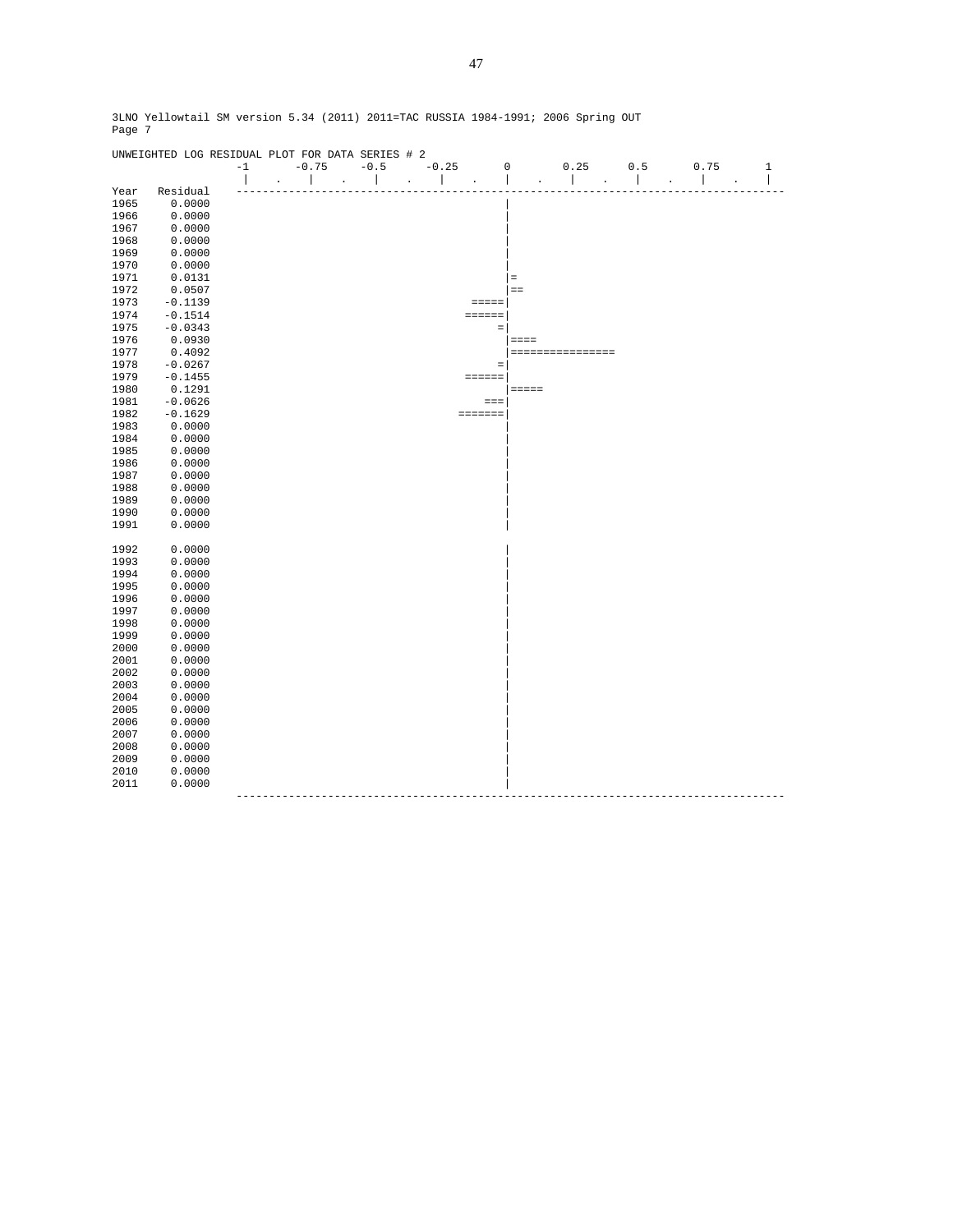|             | RESULTS FOR DATA SERIES # 3 (NON-BOOTSTRAPPED) | Canadian |
|-------------|------------------------------------------------|----------|
| Fall Survey |                                                |          |
|             |                                                |          |

|                 | Data type I2: Abundance index (end of year) |  |  | Series |
|-----------------|---------------------------------------------|--|--|--------|
| weight: $1.000$ |                                             |  |  |        |

-----------

|                         |      | Observed      | Estimated     | Estim                   | Observed             | Model         | Resid in   | Statist   |
|-------------------------|------|---------------|---------------|-------------------------|----------------------|---------------|------------|-----------|
| Obs                     | Year | effort        | effort        | $\overline{\mathrm{F}}$ | index                | index         | log index  | weight    |
| $\mathbf 1$             | 1965 | $0.000E + 00$ | $0.000E + 00$ | $-$                     | $\star$              | 4.105E+02     | 0.00000    | 1.000E+00 |
| $\overline{\mathbf{c}}$ | 1966 | $0.000E + 00$ | $0.000E + 00$ | $-$                     | $\star$              | 4.192E+02     | 0.00000    | 1.000E+00 |
| 3                       | 1967 | $0.000E + 00$ | $0.000E + 00$ | $- -$                   | $\star$              | $4.202E + 02$ | 0.00000    | 1.000E+00 |
| $\overline{4}$          | 1968 | $0.000E + 00$ | $0.000E + 00$ | $- -$                   | $\star$              | 4.086E+02     | 0.00000    | 1.000E+00 |
| 5                       | 1969 | $0.000E + 00$ | $0.000E + 00$ | $- -$                   | $\star$              | 3.937E+02     | 0.00000    | 1.000E+00 |
| 6                       | 1970 | $0.000E + 00$ | $0.000E + 00$ | $- -$                   | $\star$              | 3.520E+02     | 0.00000    | 1.000E+00 |
| $\overline{7}$          | 1971 | $0.000E + 00$ | $0.000E + 00$ | $- -$                   | $\star$              | 2.855E+02     | 0.00000    | 1.000E+00 |
| 8                       | 1972 | $0.000E + 00$ | $0.000E + 00$ | $- -$                   | $\star$              | 2.179E+02     | 0.00000    | 1.000E+00 |
| 9                       | 1973 | $0.000E + 00$ | $0.000E + 00$ | $-$                     | $\star$              | 1.688E+02     | 0.00000    | 1.000E+00 |
| 10                      | 1974 | $0.000E + 00$ | $0.000E + 00$ | $- -$                   | $\star$              | 1.425E+02     | 0.00000    | 1.000E+00 |
| 11                      | 1975 | $0.000E + 00$ | $0.000E + 00$ | $-$                     | $\star$              | 1.151E+02     | 0.00000    | 1.000E+00 |
| 12                      | 1976 | $0.000E + 00$ | $0.000E + 00$ | $- -$                   | $\star$              | 1.360E+02     | 0.00000    | 1.000E+00 |
| 13                      | 1977 | $0.000E + 00$ | $0.000E + 00$ | $- -$                   | $\star$              | 1.492E+02     | 0.00000    | 1.000E+00 |
| 14                      | 1978 | $0.000E + 00$ | $0.000E + 00$ | $- -$                   | $\star$              | 1.513E+02     | 0.00000    | 1.000E+00 |
| 15                      | 1979 | $0.000E + 00$ | $0.000E + 00$ | $- -$                   | $\star$              | 1.432E+02     | 0.00000    | 1.000E+00 |
| 16                      | 1980 | $0.000E + 00$ | $0.000E + 00$ | $- -$                   | $\star$              | 1.552E+02     | 0.00000    | 1.000E+00 |
| 17                      | 1981 | $0.000E + 00$ | $0.000E + 00$ | $- -$                   | $\star$              | 1.614E+02     | 0.00000    | 1.000E+00 |
| 18                      | 1982 | $0.000E + 00$ | $0.000E + 00$ | $- -$                   | $\star$              | 1.736E+02     | 0.00000    | 1.000E+00 |
| 19                      | 1983 | $0.000E + 00$ | $0.000E + 00$ | $- -$                   | $\star$              | 1.978E+02     | 0.00000    | 1.000E+00 |
| 20                      | 1984 | $0.000E + 00$ | $0.000E + 00$ | $- -$                   | $\star$              | 2.029E+02     | 0.00000    | 1.000E+00 |
| 21                      | 1985 | $0.000E + 00$ | $0.000E + 00$ | $-$                     | $\star$              | 1.656E+02     | 0.00000    | 1.000E+00 |
| 22                      | 1986 | $0.000E + 00$ | $0.000E + 00$ | $- -$                   | $\star$              | 1.165E+02     | 0.00000    | 1.000E+00 |
| 23                      | 1987 | $0.000E + 00$ | $0.000E + 00$ | $- -$                   | $\star$              | 1.065E+02     | 0.00000    | 1.000E+00 |
| 24                      | 1988 | $0.000E + 00$ | $0.000E + 00$ | $- -$                   | $\star$              | $9.363E + 01$ | 0.00000    | 1.000E+00 |
| 25                      | 1989 | $0.000E + 00$ | $0.000E + 00$ | $- -$                   | $\star$              | 9.951E+01     | 0.00000    | 1.000E+00 |
| 26                      | 1990 | $1.000E + 00$ | 1.000E+00     | $- -$                   | $6.580E + 01$        | $9.265E + 01$ | $-0.34222$ | 1.000E+00 |
| 27                      | 1991 | $1.000E + 00$ | 1.000E+00     | $- -$                   | 8.240E+01            | 7.423E+01     | 0.10443    | 1.000E+00 |
| 28                      | 1992 | $1.000E + 00$ | 1.000E+00     | $- -$                   | $6.450E + 01$        | 7.005E+01     | $-0.08255$ | 1.000E+00 |
| 29                      | 1993 | $1.000E + 00$ | 1.000E+00     | $- -$                   | 1.128E+02            | 5.208E+01     | 0.77287    | 1.000E+00 |
| 30                      | 1994 | $1.000E + 00$ | 1.000E+00     | $- -$                   | 1.064E+02            | 7.283E+01     | 0.37912    | 1.000E+00 |
| 31                      | 1995 | $1.000E + 00$ | $1.000E + 00$ | $- -$                   | 1.298E+02            | 1.101E+02     | 0.16469    | 1.000E+00 |
| 32                      | 1996 | $1.000E + 00$ | 1.000E+00     | $- -$                   | 1.343E+02            | 1.586E+02     | $-0.16633$ | 1.000E+00 |
| 33                      | 1997 | $1.000E + 00$ | $1.000E + 00$ | $- -$                   | 2.229E+02            | 2.150E+02     | 0.03627    | 1.000E+00 |
| 34                      | 1998 | $1.000E + 00$ | 1.000E+00     | $- -$                   | 2.316E+02            | 2.626E+02     | $-0.12564$ | 1.000E+00 |
| 35                      | 1999 | $1.000E + 00$ | 1.000E+00     | $- -$                   | 2.499E+02            | 3.006E+02     | $-0.18472$ | 1.000E+00 |
| 36                      | 2000 | $1.000E + 00$ | 1.000E+00     | $- -$                   | 3.350E+02            | 3.214E+02     | 0.04140    | 1.000E+00 |
| 37                      | 2001 | $1.000E + 00$ | 1.000E+00     | $- -$                   | 4.758E+02            | 3.302E+02     | 0.36541    | 1.000E+00 |
| 38                      | 2002 | $1.000E + 00$ | 1.000E+00     | $- -$                   | 3.397E+02            | 3.478E+02     | $-0.02349$ | 1.000E+00 |
| 39                      | 2003 | $1.000E + 00$ | 1.000E+00     | $- -$                   | $3.683E+02$          | 3.529E+02     | 0.04284    | 1.000E+00 |
| 40                      | 2004 | $1.000E + 00$ | 1.000E+00     | $- -$                   | 3.747E+02            | 3.582E+02     | 0.04492    | 1.000E+00 |
| 41                      | 2005 | $1.000E + 00$ | 1.000E+00     | $- -$                   | 3.427E+02            | 3.608E+02     | $-0.05146$ | 1.000E+00 |
| 42                      | 2006 | $1.000E + 00$ | 1.000E+00     | $- -$                   | 3.055E+02            | 4.003E+02     | $-0.27027$ | 1.000E+00 |
| 43                      | 2007 | $1.000E + 00$ | 1.000E+00     | $- -$                   | 4.824E+02            | 4.187E+02     | 0.14155    | 1.000E+00 |
| 44                      | 2008 | $1.000E + 00$ | 1.000E+00     | $- -$                   | 3.220E+02            | 4.129E+02     | $-0.24862$ | 1.000E+00 |
| 45                      | 2009 | $1.000E + 00$ | 1.000E+00     | $- -$                   | 2.380E+02            | 4.233E+02     | $-0.57573$ | 1.000E+00 |
| 46<br>47                | 2010 | $1.000E + 00$ | 1.000E+00     | $- -$                   | 4.172E+02<br>$\star$ | 4.217E+02     | $-0.01062$ | 1.000E+00 |
|                         | 2011 | $0.000E + 00$ | $0.000E + 00$ | $\qquad \qquad -$       |                      | 3.994E+02     | 0.00000    | 1.000E+00 |

\* Asterisk indicates missing value(s).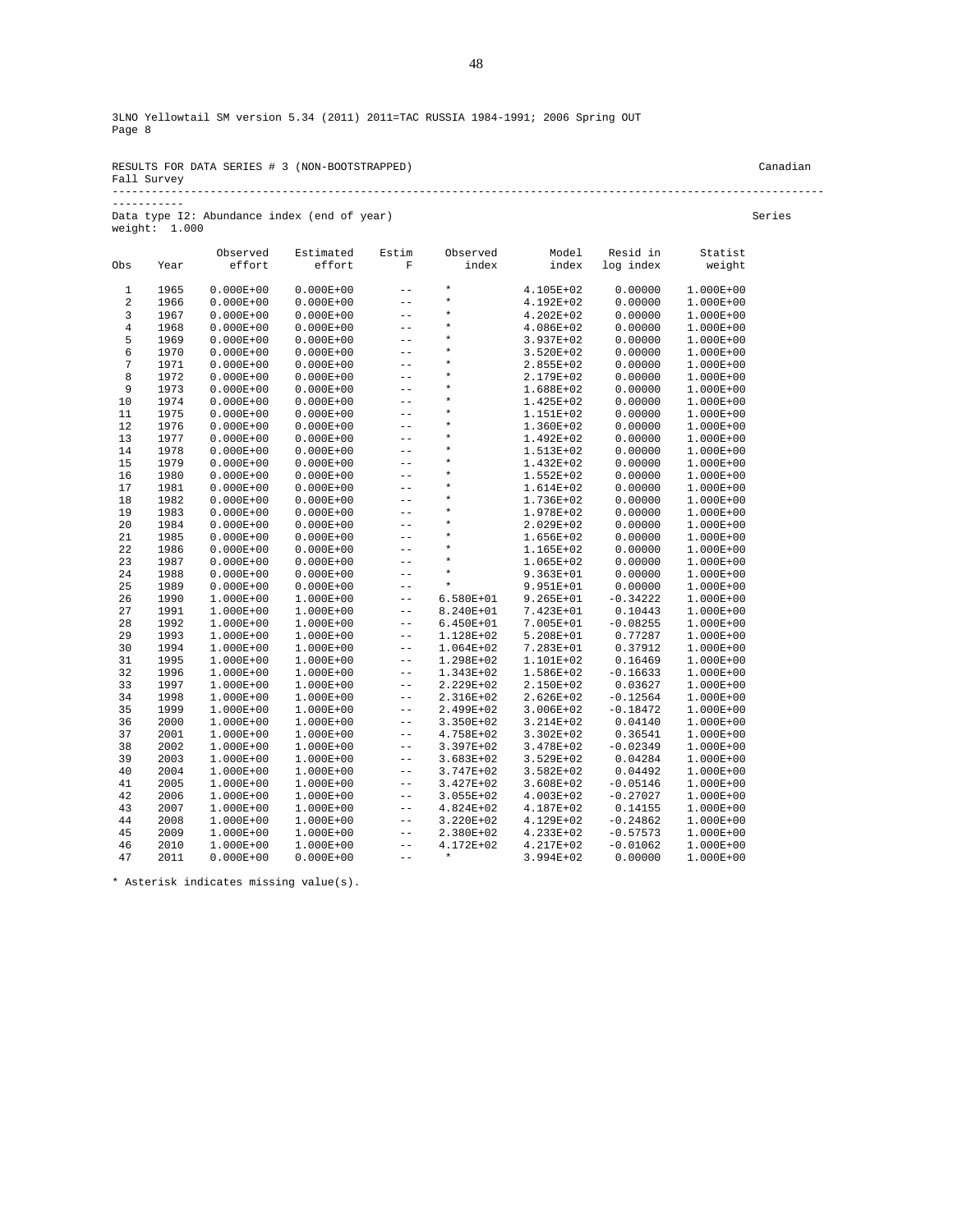|      | UNWEIGHTED LOG RESIDUAL PLOT FOR DATA SERIES # 3 |                          |                   |                             |                                      |                         |                          |                                                        |     |              |                          |
|------|--------------------------------------------------|--------------------------|-------------------|-----------------------------|--------------------------------------|-------------------------|--------------------------|--------------------------------------------------------|-----|--------------|--------------------------|
|      |                                                  | $-1$                     | $-0.75$           | $-0.5$                      | $-0.25$                              |                         | $\mathbf 0$              | 0.25                                                   | 0.5 | 0.75         | $1\,$                    |
|      |                                                  | $\overline{\phantom{a}}$ | $\mathbf{I}$      | $\sim$ $\sim$ $\sim$ $\sim$ | $\sim$<br>$\mathcal{L}^{\text{max}}$ | $\sim$ .                | $\overline{\phantom{a}}$ | $\mathbf{L}$<br>$\mathbb{Z}^2$<br>$\ddot{\phantom{a}}$ |     | $\mathbf{I}$ | $\overline{\phantom{a}}$ |
| Year | Residual                                         |                          |                   |                             |                                      |                         |                          |                                                        |     |              |                          |
| 1965 | 0.0000                                           |                          |                   |                             |                                      |                         |                          |                                                        |     |              |                          |
| 1966 | 0.0000                                           |                          |                   |                             |                                      |                         |                          |                                                        |     |              |                          |
| 1967 | 0.0000                                           |                          |                   |                             |                                      |                         |                          |                                                        |     |              |                          |
|      |                                                  |                          |                   |                             |                                      |                         |                          |                                                        |     |              |                          |
| 1968 | 0.0000                                           |                          |                   |                             |                                      |                         |                          |                                                        |     |              |                          |
| 1969 | 0.0000                                           |                          |                   |                             |                                      |                         |                          |                                                        |     |              |                          |
| 1970 | 0.0000                                           |                          |                   |                             |                                      |                         |                          |                                                        |     |              |                          |
| 1971 | 0.0000                                           |                          |                   |                             |                                      |                         |                          |                                                        |     |              |                          |
| 1972 | 0.0000                                           |                          |                   |                             |                                      |                         |                          |                                                        |     |              |                          |
| 1973 | 0.0000                                           |                          |                   |                             |                                      |                         |                          |                                                        |     |              |                          |
| 1974 | 0.0000                                           |                          |                   |                             |                                      |                         |                          |                                                        |     |              |                          |
| 1975 | 0.0000                                           |                          |                   |                             |                                      |                         |                          |                                                        |     |              |                          |
| 1976 | 0.0000                                           |                          |                   |                             |                                      |                         |                          |                                                        |     |              |                          |
| 1977 | 0.0000                                           |                          |                   |                             |                                      |                         |                          |                                                        |     |              |                          |
| 1978 | 0.0000                                           |                          |                   |                             |                                      |                         |                          |                                                        |     |              |                          |
| 1979 | 0.0000                                           |                          |                   |                             |                                      |                         |                          |                                                        |     |              |                          |
| 1980 | 0.0000                                           |                          |                   |                             |                                      |                         |                          |                                                        |     |              |                          |
| 1981 | 0.0000                                           |                          |                   |                             |                                      |                         |                          |                                                        |     |              |                          |
| 1982 | 0.0000                                           |                          |                   |                             |                                      |                         |                          |                                                        |     |              |                          |
| 1983 | 0.0000                                           |                          |                   |                             |                                      |                         |                          |                                                        |     |              |                          |
| 1984 | 0.0000                                           |                          |                   |                             |                                      |                         |                          |                                                        |     |              |                          |
| 1985 | 0.0000                                           |                          |                   |                             |                                      |                         |                          |                                                        |     |              |                          |
| 1986 | 0.0000                                           |                          |                   |                             |                                      |                         |                          |                                                        |     |              |                          |
| 1987 | 0.0000                                           |                          |                   |                             |                                      |                         |                          |                                                        |     |              |                          |
| 1988 | 0.0000                                           |                          |                   |                             |                                      |                         |                          |                                                        |     |              |                          |
| 1989 | 0.0000                                           |                          |                   |                             |                                      |                         |                          |                                                        |     |              |                          |
| 1990 | $-0.3422$                                        |                          |                   |                             |                                      | ==============          |                          |                                                        |     |              |                          |
| 1991 | 0.1044                                           |                          |                   |                             |                                      |                         |                          | $= = = =$                                              |     |              |                          |
| 1992 | $-0.0825$                                        |                          |                   |                             |                                      | $= = =$                 |                          |                                                        |     |              |                          |
| 1993 | 0.7729                                           |                          |                   |                             |                                      |                         |                          | =================================                      |     |              |                          |
| 1994 | 0.3791                                           |                          |                   |                             |                                      |                         |                          | ===============                                        |     |              |                          |
| 1995 | 0.1647                                           |                          |                   |                             |                                      |                         |                          | =======                                                |     |              |                          |
| 1996 | $-0.1663$                                        |                          |                   |                             |                                      | =======                 |                          |                                                        |     |              |                          |
| 1997 | 0.0363                                           |                          |                   |                             |                                      |                         | $=$                      |                                                        |     |              |                          |
| 1998 | $-0.1256$                                        |                          |                   |                             |                                      | $=$                     |                          |                                                        |     |              |                          |
| 1999 | $-0.1847$                                        |                          |                   |                             |                                      | =======                 |                          |                                                        |     |              |                          |
| 2000 | 0.0414                                           |                          |                   |                             |                                      |                         | $=$                      |                                                        |     |              |                          |
| 2001 | 0.3654                                           |                          |                   |                             |                                      |                         |                          | ===============                                        |     |              |                          |
| 2002 | $-0.0235$                                        |                          |                   |                             |                                      | $\qquad \qquad =$       |                          |                                                        |     |              |                          |
| 2003 | 0.0428                                           |                          |                   |                             |                                      |                         | $=$                      |                                                        |     |              |                          |
| 2004 | 0.0449                                           |                          |                   |                             |                                      |                         | $=$ $=$                  |                                                        |     |              |                          |
| 2005 | $-0.0515$                                        |                          |                   |                             |                                      | $=$ $=$                 |                          |                                                        |     |              |                          |
| 2006 | $-0.2703$                                        |                          |                   |                             |                                      | ===========             |                          |                                                        |     |              |                          |
| 2007 | 0.1416                                           |                          |                   |                             |                                      |                         |                          | ======                                                 |     |              |                          |
| 2008 | $-0.2486$                                        |                          |                   |                             |                                      | ==========              |                          |                                                        |     |              |                          |
| 2009 | $-0.5757$                                        |                          |                   |                             |                                      | ======================= |                          |                                                        |     |              |                          |
| 2010 | $-0.0106$                                        |                          |                   |                             |                                      |                         |                          |                                                        |     |              |                          |
| 2011 | 0.0000                                           |                          |                   |                             |                                      |                         |                          |                                                        |     |              |                          |
|      |                                                  |                          | ----------------- |                             |                                      |                         |                          |                                                        |     |              |                          |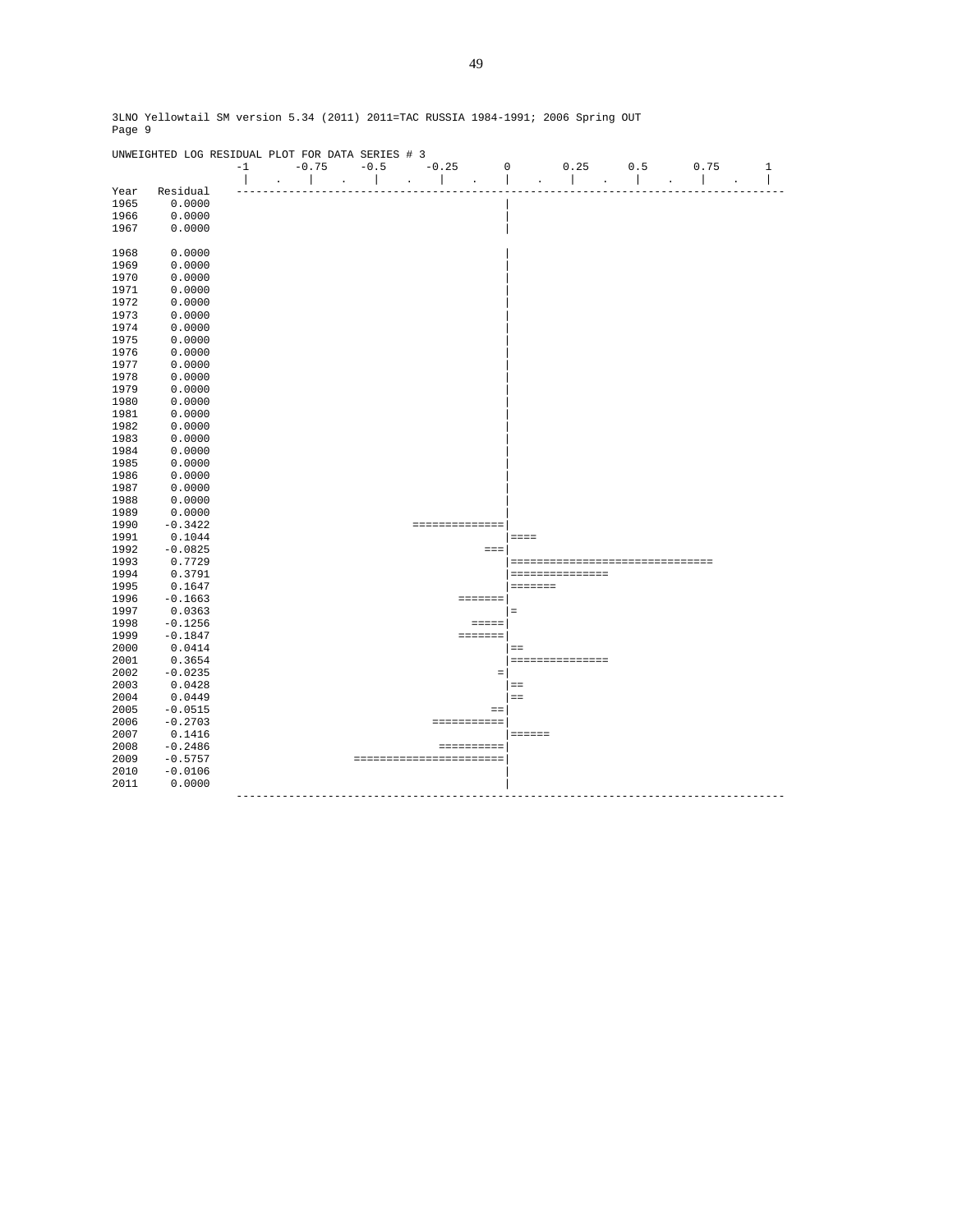# RESULTS FOR DATA SERIES # 4 (NON-BOOTSTRAPPED) Russian Survey ------------------------------------------------------------------------------------------------------------- -----------

Data type I1: Abundance index (annual average) Series weight: 1.000

|              |      | Observed      | Estimated     | Estim             | Observed           | Model         | Resid in   | Statist   |
|--------------|------|---------------|---------------|-------------------|--------------------|---------------|------------|-----------|
| Obs          | Year | effort        | effort        | $\mathbf F$       | index              | index         | log index  | weight    |
|              |      |               |               |                   | $\star$            |               |            |           |
| $\mathbf{1}$ | 1965 | $0.000E + 00$ | $0.000E + 00$ | $- -$<br>$- -$    | $\star$            | 1.408E+02     | 0.00000    | 1.000E+00 |
| $\sqrt{2}$   | 1966 | $0.000E + 00$ | $0.000E + 00$ | $- -$             | $\star$            | 1.471E+02     | 0.00000    | 1.000E+00 |
| 3            | 1967 | $0.000E + 00$ | $0.000E + 00$ |                   | $\star$            | 1.487E+02     | 0.00000    | 1.000E+00 |
| $\,4$        | 1968 | $0.000E + 00$ | $0.000E + 00$ | $- -$             |                    | 1.466E+02     | 0.00000    | 1.000E+00 |
| 5            | 1969 | $0.000E + 00$ | $0.000E + 00$ | $- -$             | $\star$<br>$\star$ | 1.419E+02     | 0.00000    | 1.000E+00 |
| 6            | 1970 | $0.000E + 00$ | $0.000E + 00$ | $- -$             | $\star$            | 1.315E+02     | 0.00000    | 1.000E+00 |
| 7            | 1971 | $0.000E + 00$ | $0.000E + 00$ | $-$               | $\star$            | 1.118E+02     | 0.00000    | 1.000E+00 |
| 8            | 1972 | $0.000E + 00$ | $0.000E + 00$ | $- -$             |                    | 8.803E+01     | 0.00000    | 1.000E+00 |
| 9            | 1973 | $0.000E + 00$ | $0.000E + 00$ | $- -$             | $\star$<br>$\star$ | 6.775E+01     | 0.00000    | 1.000E+00 |
| 10           | 1974 | $0.000E + 00$ | $0.000E + 00$ | $- -$             |                    | 5.483E+01     | 0.00000    | 1.000E+00 |
| 11           | 1975 | $0.000E + 00$ | $0.000E + 00$ | $- -$             | $\star$            | 4.526E+01     | 0.00000    | 1.000E+00 |
| 12           | 1976 | $0.000E + 00$ | $0.000E + 00$ | $- -$             | $\star$            | 4.443E+01     | 0.00000    | 1.000E+00 |
| 13           | 1977 | $0.000E + 00$ | $0.000E + 00$ | $- -$             | $\star$            | 5.049E+01     | 0.00000    | 1.000E+00 |
| 14           | 1978 | $0.000E + 00$ | $0.000E + 00$ | $- -$             | $\star$            | 5.320E+01     | 0.00000    | 1.000E+00 |
| 15           | 1979 | $0.000E + 00$ | $0.000E + 00$ | $- -$             | $\star$            | 5.207E+01     | 0.00000    | 1.000E+00 |
| 16           | 1980 | $0.000E + 00$ | $0.000E + 00$ | $- -$             | $\star$            | 5.282E+01     | 0.00000    | 1.000E+00 |
| 17           | 1981 | $0.000E + 00$ | $0.000E + 00$ | $- -$             | $\star$            | $5.602E + 01$ | 0.00000    | 1.000E+00 |
| 18           | 1982 | $0.000E + 00$ | $0.000E + 00$ | $- -$             | $\star$            | 5.931E+01     | 0.00000    | 1.000E+00 |
| 19           | 1983 | $0.000E + 00$ | $0.000E + 00$ | $- -$             | $\star$            | 6.584E+01     | 0.00000    | 1.000E+00 |
| 20           | 1984 | $1.000E + 00$ | 1.000E+00     | $- -$             | 1.320E+02          | 7.092E+01     | 0.62132    | 1.000E+00 |
| 21           | 1985 | $1.000E + 00$ | 1.000E+00     | $- -$             | 8.500E+01          | 6.471E+01     | 0.27269    | 1.000E+00 |
| 22           | 1986 | $1.000E + 00$ | 1.000E+00     | $- -$             | 4.200E+01          | 4.917E+01     | $-0.15752$ | 1.000E+00 |
| 23           | 1987 | $1.000E + 00$ | 1.000E+00     | $\qquad \qquad -$ | 3.000E+01          | 3.938E+01     | $-0.27216$ | 1.000E+00 |
| 24           | 1988 | $1.000E + 00$ | 1.000E+00     | $ -$              | 2.300E+01          | 3.528E+01     | $-0.42785$ | 1.000E+00 |
| 25           | 1989 | $1.000E + 00$ | 1.000E+00     | $- -$             | 4.400E+01          | 3.420E+01     | 0.25194    | 1.000E+00 |
| 26           | 1990 | $1.000E + 00$ | 1.000E+00     | $- -$             | 2.700E+01          | 3.393E+01     | $-0.22832$ | 1.000E+00 |
| 27           | 1991 | $1.000E + 00$ | 1.000E+00     | $- -$             | 2.750E+01          | 2.932E+01     | $-0.06405$ | 1.000E+00 |
| 28           | 1992 | $0.000E + 00$ | $0.000E + 00$ | $- -$             | $\star$            | 2.550E+01     | 0.00000    | 1.000E+00 |
| 29           | 1993 | $0.000E + 00$ | $0.000E + 00$ | $- -$             | $\star$            | 2.138E+01     | 0.00000    | 1.000E+00 |
| 30           | 1994 | $0.000E + 00$ | $0.000E + 00$ | $- -$             | $\star$            | 2.195E+01     | 0.00000    | 1.000E+00 |
| 31           | 1995 | $0.000E + 00$ | $0.000E + 00$ | $- -$             | $\star$            | 3.205E+01     | 0.00000    | 1.000E+00 |
| 32           | 1996 | $0.000E + 00$ | $0.000E + 00$ | $- -$             | $\star$            | 4.727E+01     | 0.00000    | 1.000E+00 |
| 33           | 1997 | $0.000E + 00$ | $0.000E + 00$ | $- -$             | $\star$            | 6.598E+01     | 0.00000    | 1.000E+00 |
| 34           | 1998 | $0.000E + 00$ | $0.000E + 00$ | $- -$             | $\star$            | 8.465E+01     | 0.00000    | 1.000E+00 |
| 35           | 1999 | $0.000E + 00$ | $0.000E + 00$ | $- -$             | $\star$            | 9.992E+01     | 0.00000    | 1.000E+00 |
| 36           | 2000 | $0.000E + 00$ | $0.000E + 00$ | $- -$             | $\star$            | 1.103E+02     | 0.00000    | 1.000E+00 |
| 37           | 2001 | $0.000E + 00$ | $0.000E + 00$ | $- -$             | $\star$            | 1.155E+02     | 0.00000    | 1.000E+00 |
| 38           | 2002 | $0.000E + 00$ | $0.000E + 00$ | $- -$             | $\star$            | 1.202E+02     | 0.00000    | 1.000E+00 |
| 39           | 2003 | $0.000E + 00$ | $0.000E + 00$ | $- -$             | $\star$            | 1.241E+02     | 0.00000    | 1.000E+00 |
| 40           | 2004 | $0.000E + 00$ | $0.000E + 00$ | $- -$             | $\star$            | 1.260E+02     | 0.00000    | 1.000E+00 |
| 41           | 2005 | $0.000E + 00$ | $0.000E + 00$ | $- -$             | $\star$            | 1.274E+02     | 0.00000    | 1.000E+00 |
| 42           | 2006 | $0.000E + 00$ | $0.000E + 00$ | $- -$             | $\star$            | 1.352E+02     | 0.00000    | 1.000E+00 |
| 43           | 2007 | $0.000E + 00$ | $0.000E + 00$ | $- -$             | $\star$            | 1.453E+02     | 0.00000    | 1.000E+00 |
| 44           | 2008 | $0.000E + 00$ | $0.000E + 00$ | $- -$             | $\star$            | 1.472E+02     | 0.00000    | 1.000E+00 |
| 45           | 2009 | $0.000E + 00$ | $0.000E + 00$ | $- -$             | $\star$            | 1.482E+02     | 0.00000    | 1.000E+00 |
| 46           | 2010 | $0.000E + 00$ | $0.000E + 00$ | $- -$             | $\star$            | 1.496E+02     | 0.00000    | 1.000E+00 |
| 47           | 2011 | $0.000E + 00$ | $0.000E + 00$ | $\qquad \qquad -$ | $\star$            | 1.451E+02     | 0.00000    | 1.000E+00 |

\* Asterisk indicates missing value(s).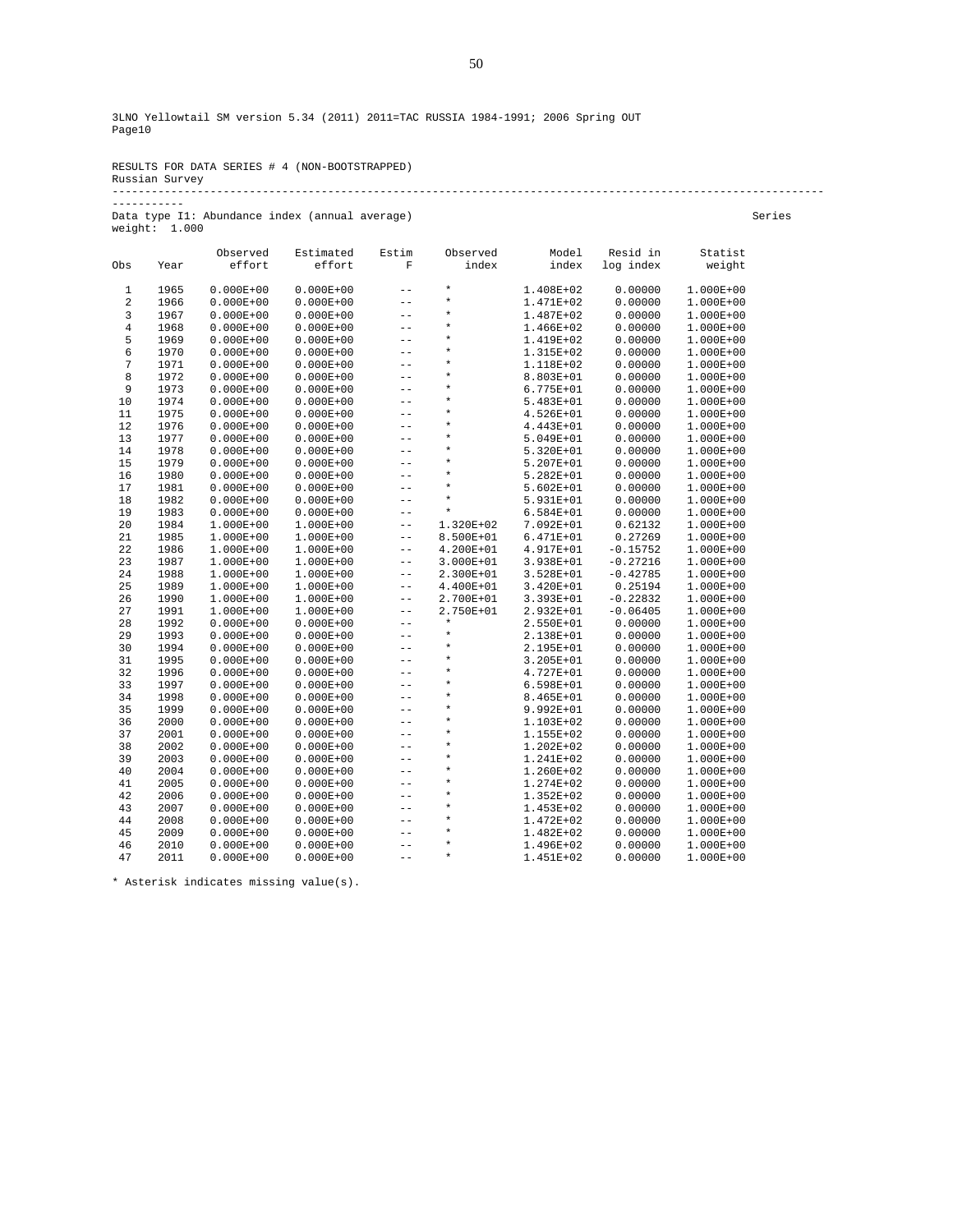|      | UNWEIGHTED LOG RESIDUAL PLOT FOR DATA SERIES # 4 |      |                     |              |         |                   |                 |             |             |                           |     |      |       |
|------|--------------------------------------------------|------|---------------------|--------------|---------|-------------------|-----------------|-------------|-------------|---------------------------|-----|------|-------|
|      |                                                  | $-1$ | $-0.75$             | $-0.5$       | $-0.25$ |                   |                 | $\mathbf 0$ |             | 0.25                      | 0.5 | 0.75 | $1\,$ |
|      |                                                  |      |                     | $\mathbf{I}$ |         |                   |                 |             |             |                           |     |      | I     |
| Year | Residual                                         |      |                     |              |         |                   |                 |             |             |                           |     |      |       |
| 1965 | 0.0000                                           |      |                     |              |         |                   |                 |             |             |                           |     |      |       |
| 1966 | 0.0000                                           |      |                     |              |         |                   |                 |             |             |                           |     |      |       |
| 1967 | 0.0000                                           |      |                     |              |         |                   |                 |             |             |                           |     |      |       |
| 1968 | 0.0000                                           |      |                     |              |         |                   |                 |             |             |                           |     |      |       |
| 1969 | 0.0000                                           |      |                     |              |         |                   |                 |             |             |                           |     |      |       |
| 1970 | 0.0000                                           |      |                     |              |         |                   |                 |             |             |                           |     |      |       |
| 1971 | 0.0000                                           |      |                     |              |         |                   |                 |             |             |                           |     |      |       |
| 1972 | 0.0000                                           |      |                     |              |         |                   |                 |             |             |                           |     |      |       |
| 1973 | 0.0000                                           |      |                     |              |         |                   |                 |             |             |                           |     |      |       |
| 1974 | 0.0000                                           |      |                     |              |         |                   |                 |             |             |                           |     |      |       |
| 1975 | 0.0000                                           |      |                     |              |         |                   |                 |             |             |                           |     |      |       |
|      |                                                  |      |                     |              |         |                   |                 |             |             |                           |     |      |       |
| 1976 | 0.0000                                           |      |                     |              |         |                   |                 |             |             |                           |     |      |       |
| 1977 | 0.0000                                           |      |                     |              |         |                   |                 |             |             |                           |     |      |       |
| 1978 | 0.0000                                           |      |                     |              |         |                   |                 |             |             |                           |     |      |       |
| 1979 | 0.0000                                           |      |                     |              |         |                   |                 |             |             |                           |     |      |       |
| 1980 | 0.0000                                           |      |                     |              |         |                   |                 |             |             |                           |     |      |       |
| 1981 | 0.0000                                           |      |                     |              |         |                   |                 |             |             |                           |     |      |       |
| 1982 | 0.0000                                           |      |                     |              |         |                   |                 |             |             |                           |     |      |       |
| 1983 | 0.0000                                           |      |                     |              |         |                   |                 |             |             |                           |     |      |       |
| 1984 | 0.6213                                           |      |                     |              |         |                   |                 |             |             | ========================= |     |      |       |
| 1985 | 0.2727                                           |      |                     |              |         |                   |                 |             | =========== |                           |     |      |       |
| 1986 | $-0.1575$                                        |      |                     |              |         |                   | $= = = = = = =$ |             |             |                           |     |      |       |
| 1987 | $-0.2722$                                        |      |                     |              |         | ===========       |                 |             |             |                           |     |      |       |
| 1988 | $-0.4279$                                        |      |                     |              |         | ================= |                 |             |             |                           |     |      |       |
| 1989 | 0.2519                                           |      |                     |              |         |                   |                 |             | ==========  |                           |     |      |       |
| 1990 | $-0.2283$                                        |      |                     |              |         |                   |                 |             |             |                           |     |      |       |
| 1991 | $-0.0640$                                        |      |                     |              |         | =========         |                 |             |             |                           |     |      |       |
|      |                                                  |      |                     |              |         |                   | $=$             |             |             |                           |     |      |       |
| 1992 | 0.0000                                           |      |                     |              |         |                   |                 |             |             |                           |     |      |       |
| 1993 | 0.0000                                           |      |                     |              |         |                   |                 |             |             |                           |     |      |       |
| 1994 | 0.0000                                           |      |                     |              |         |                   |                 |             |             |                           |     |      |       |
| 1995 | 0.0000                                           |      |                     |              |         |                   |                 |             |             |                           |     |      |       |
| 1996 | 0.0000                                           |      |                     |              |         |                   |                 |             |             |                           |     |      |       |
| 1997 | 0.0000                                           |      |                     |              |         |                   |                 |             |             |                           |     |      |       |
| 1998 | 0.0000                                           |      |                     |              |         |                   |                 |             |             |                           |     |      |       |
| 1999 | 0.0000                                           |      |                     |              |         |                   |                 |             |             |                           |     |      |       |
| 2000 | 0.0000                                           |      |                     |              |         |                   |                 |             |             |                           |     |      |       |
| 2001 | 0.0000                                           |      |                     |              |         |                   |                 |             |             |                           |     |      |       |
| 2002 | 0.0000                                           |      |                     |              |         |                   |                 |             |             |                           |     |      |       |
| 2003 | 0.0000                                           |      |                     |              |         |                   |                 |             |             |                           |     |      |       |
| 2004 | 0.0000                                           |      |                     |              |         |                   |                 |             |             |                           |     |      |       |
| 2005 | 0.0000                                           |      |                     |              |         |                   |                 |             |             |                           |     |      |       |
| 2006 | 0.0000                                           |      |                     |              |         |                   |                 |             |             |                           |     |      |       |
| 2007 | 0.0000                                           |      |                     |              |         |                   |                 |             |             |                           |     |      |       |
| 2008 | 0.0000                                           |      |                     |              |         |                   |                 |             |             |                           |     |      |       |
| 2009 | 0.0000                                           |      |                     |              |         |                   |                 |             |             |                           |     |      |       |
|      |                                                  |      |                     |              |         |                   |                 |             |             |                           |     |      |       |
| 2010 | 0.0000                                           |      |                     |              |         |                   |                 |             |             |                           |     |      |       |
|      |                                                  |      |                     |              |         |                   |                 |             |             |                           |     |      |       |
| 2011 | 0.0000                                           |      |                     |              |         |                   |                 |             |             |                           |     |      |       |
|      |                                                  |      | ------------------- |              |         |                   |                 |             |             |                           |     |      |       |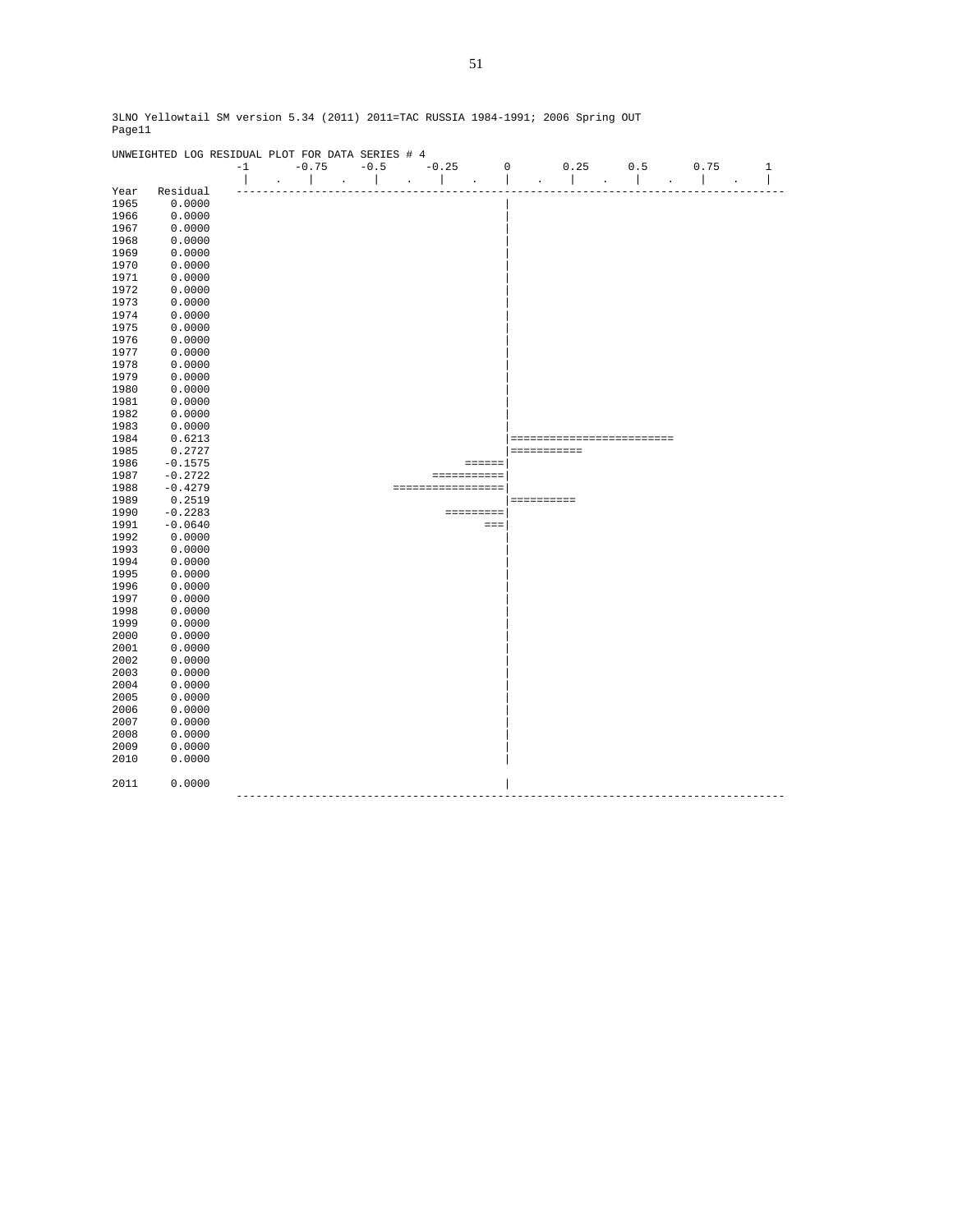| RESULTS FOR DATA SERIES # 5 (NON-BOOTSTRAPPED) | Spanish Survey Converted |
|------------------------------------------------|--------------------------|
| biomass 2006                                   |                          |
|                                                |                          |

-----------

Data type I1: Abundance index (annual average) Series Series Series Series Series Series Series Series Series Series Series Series Series Series Series Series Series Series Series Series Series Series Series Series Series weight: 1.000 Observed Estimated Estim Observed Model Resid in Statist Obs Year effort effort F index index log index weight  $\begin{array}{cccccccc} 1 & 1965 & 0.000E+00 & 0.000E+00 & -- & * & 1.551E+02 & 0.00000 & 1.000E+00 \\ 2 & 1966 & 0.000E+00 & 0.000E+00 & -- & * & 1.619E+02 & 0.00000 & 1.000E+00 \\ 3 & 1967 & 0.000E+00 & 0.000E+00 & -- & * & 1.637E+02 & 0.00000 & 1.000E+00 \\ 4 & 1968 & 0.00$ 

| 6  | 1970 | $0.000E + 00$ | $0.000E + 00$ |       | $\star$       | 1.448E+02     | 0.00000    | $1.000E + 00$ |
|----|------|---------------|---------------|-------|---------------|---------------|------------|---------------|
| 7  | 1971 | $0.000E + 00$ | $0.000E + 00$ | $-$   | $\star$       | 1.231E+02     | 0.00000    | $1.000E+00$   |
| 8  | 1972 | $0.000E + 00$ | $0.000E + 00$ | $-$   | $\star$       | 9.693E+01     | 0.00000    | 1.000E+00     |
| 9  | 1973 | $0.000E + 00$ | $0.000E + 00$ | $-$   | $^\star$      | 7.459E+01     | 0.00000    | 1.000E+00     |
| 10 | 1974 | $0.000E + 00$ | $0.000E + 00$ | $-$   | $\star$       | 6.037E+01     | 0.00000    | 1.000E+00     |
| 11 | 1975 | $0.000E + 00$ | $0.000E + 00$ | $-$   | $\star$       | 4.983E+01     | 0.00000    | 1.000E+00     |
| 12 | 1976 | $0.000E + 00$ | $0.000E + 00$ | $-$   | $\star$       | 4.892E+01     | 0.00000    | 1.000E+00     |
| 13 | 1977 | $0.000E + 00$ | $0.000E + 00$ | $-$   | $\star$       | 5.559E+01     | 0.00000    | 1.000E+00     |
| 14 | 1978 | $0.000E + 00$ | $0.000E + 00$ | $-$   | $^\star$      | 5.858E+01     | 0.00000    | 1.000E+00     |
| 15 | 1979 | $0.000E + 00$ | $0.000E + 00$ | $-$   | $\star$       | 5.733E+01     | 0.00000    | 1.000E+00     |
| 16 | 1980 | $0.000E + 00$ | $0.000E + 00$ | $-$   | $\star$       | 5.816E+01     | 0.00000    | $1.000E + 00$ |
| 17 | 1981 | $0.000E + 00$ | $0.000E + 00$ | $-$   | $\star$       | $6.168E + 01$ | 0.00000    | 1.000E+00     |
| 18 | 1982 | $0.000E + 00$ | $0.000E + 00$ | $-$   | $^\star$      | 6.531E+01     | 0.00000    | 1.000E+00     |
| 19 | 1983 | $0.000E + 00$ | $0.000E + 00$ | $-$   | $\star$       | 7.250E+01     | 0.00000    | 1.000E+00     |
| 20 | 1984 | $0.000E + 00$ | $0.000E + 00$ | $-$   | $\star$       | 7.808E+01     | 0.00000    | 1.000E+00     |
| 21 | 1985 | $0.000E + 00$ | $0.000E + 00$ | $-$   | $\star$       | 7.125E+01     | 0.00000    | 1.000E+00     |
| 22 | 1986 | $0.000E + 00$ | $0.000E + 00$ | $-$   | $\star$       | 5.413E+01     | 0.00000    | 1.000E+00     |
| 23 | 1987 | $0.000E + 00$ | $0.000E + 00$ | $-$   | $\star$       | 4.336E+01     | 0.00000    | 1.000E+00     |
| 24 | 1988 | $0.000E + 00$ | $0.000E + 00$ | $-$   | $\star$       | 3.885E+01     | 0.00000    | 1.000E+00     |
| 25 | 1989 | $0.000E + 00$ | $0.000E + 00$ | $-$   | $\star$       | 3.766E+01     | 0.00000    | $1.000E + 00$ |
| 26 | 1990 | $0.000E + 00$ | $0.000E + 00$ | $-$   | $\star$       | 3.735E+01     | 0.00000    | $1.000E + 00$ |
| 27 | 1991 | $0.000E + 00$ | $0.000E + 00$ | $-$   | $\star$       | 3.228E+01     | 0.00000    | 1.000E+00     |
| 28 | 1992 | $0.000E + 00$ | $0.000E + 00$ | $-$   | $\star$       | 2.807E+01     | 0.00000    | 1.000E+00     |
| 29 | 1993 | $0.000E + 00$ | $0.000E + 00$ | $-$   | $\star$       | 2.354E+01     | 0.00000    | 1.000E+00     |
| 30 | 1994 | $0.000E + 00$ | $0.000E + 00$ | $-$   | $\star$       | 2.417E+01     | 0.00000    | 1.000E+00     |
| 31 | 1995 | $1.000E + 00$ | 1.000E+00     | $-$   | $9.300E + 00$ | 3.529E+01     | $-1.33353$ | 1.000E+00     |
| 32 | 1996 | $1.000E + 00$ | 1.000E+00     | $-$   | 4.330E+01     | 5.205E+01     | $-0.18399$ | $1.000E + 00$ |
| 33 | 1997 | $1.000E + 00$ | 1.000E+00     | $-$   | 3.870E+01     | 7.265E+01     | $-0.62986$ | 1.000E+00     |
| 34 | 1998 | $1.000E + 00$ | 1.000E+00     | $-$   | 1.226E+02     | 9.320E+01     | 0.27413    | 1.000E+00     |
| 35 | 1999 | $1.000E + 00$ | 1.000E+00     | $-$   | 1.970E+02     | 1.100E+02     | 0.58260    | $1.000E + 00$ |
| 36 | 2000 | $1.000E + 00$ | 1.000E+00     | $- -$ | 1.447E+02     | 1.215E+02     | 0.17493    | 1.000E+00     |
| 37 | 2001 | $1.000E + 00$ | 1.000E+00     | $- -$ | 1.827E+02     | 1.272E+02     | 0.36244    | 1.000E+00     |
| 38 | 2002 | $1.000E + 00$ | 1.000E+00     | $- -$ | 1.485E+02     | 1.323E+02     | 0.11523    | 1.000E+00     |
| 39 | 2003 | $1.000E + 00$ | 1.000E+00     | $- -$ | 1.368E+02     | 1.367E+02     | 0.00079    | 1.000E+00     |
| 40 | 2004 | $1.000E + 00$ | 1.000E+00     | $- -$ | 1.700E+02     | 1.387E+02     | 0.20320    | 1.000E+00     |
| 41 | 2005 | $1.000E + 00$ | 1.000E+00     | $- -$ | 1.565E+02     | 1.403E+02     | 0.10946    | $1.000E + 00$ |
| 42 | 2006 | $1.000E + 00$ | 1.000E+00     | $- -$ | 1.601E+02     | 1.488E+02     | 0.07313    | 1.000E+00     |
| 43 | 2007 | $1.000E + 00$ | 1.000E+00     | $- -$ | 1.607E+02     | 1.600E+02     | 0.00463    | 1.000E+00     |
| 44 | 2008 | $1.000E + 00$ | 1.000E+00     | $- -$ | 1.601E+02     | 1.621E+02     | $-0.01221$ | 1.000E+00     |
| 45 | 2009 | $1.000E + 00$ | 1.000E+00     | $- -$ | 1.834E+02     | $1.632E + 02$ | 0.11667    | 1.000E+00     |
| 46 | 2010 | $1.000E + 00$ | 1.000E+00     | $- -$ | 1.897E+02     | 1.647E+02     | 0.14108    | 1.000E+00     |
| 47 | 2011 | $0.000E + 00$ | $0.000E + 00$ | $- -$ | $\star$       | 1.598E+02     | 0.00000    | 1.000E+00     |

\* Asterisk indicates missing value(s).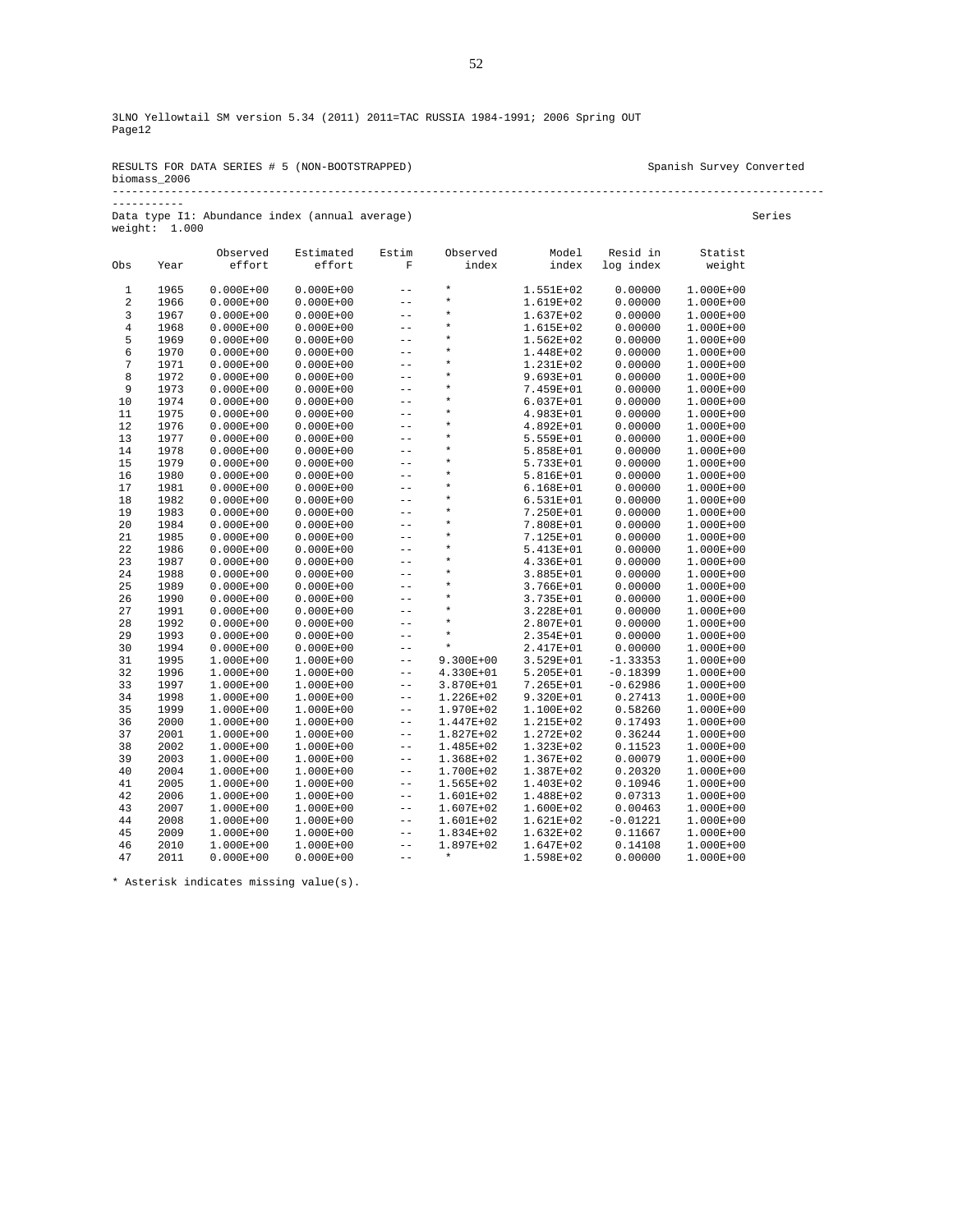|      | UNWEIGHTED LOG RESIDUAL PLOT FOR DATA SERIES # 5 |              |        |                      |                          |                      |        |                      |                          |                                                  |                          |                |              |                |  |
|------|--------------------------------------------------|--------------|--------|----------------------|--------------------------|----------------------|--------|----------------------|--------------------------|--------------------------------------------------|--------------------------|----------------|--------------|----------------|--|
|      |                                                  | $-2$         | $-1.5$ |                      | $-1$                     |                      | $-0.5$ |                      | $\mathbf 0$              | 0.5                                              | 1                        |                | 1.5          | $\overline{a}$ |  |
|      |                                                  | $\mathbf{I}$ |        | $\ddot{\phantom{a}}$ | $\overline{\phantom{a}}$ | $\ddot{\phantom{a}}$ |        | $\ddot{\phantom{a}}$ | $\overline{\phantom{a}}$ | $\overline{\phantom{a}}$<br>$\ddot{\phantom{a}}$ | $\overline{\phantom{a}}$ | $\overline{a}$ | $\mathbf{I}$ | ı<br>÷.        |  |
| Year | Residual                                         |              |        |                      |                          |                      |        |                      |                          |                                                  |                          |                |              |                |  |
| 1965 | 0.0000                                           |              |        |                      |                          |                      |        |                      |                          |                                                  |                          |                |              |                |  |
| 1966 | 0.0000                                           |              |        |                      |                          |                      |        |                      |                          |                                                  |                          |                |              |                |  |
| 1967 | 0.0000                                           |              |        |                      |                          |                      |        |                      |                          |                                                  |                          |                |              |                |  |
| 1968 | 0.0000                                           |              |        |                      |                          |                      |        |                      |                          |                                                  |                          |                |              |                |  |
| 1969 | 0.0000                                           |              |        |                      |                          |                      |        |                      |                          |                                                  |                          |                |              |                |  |
| 1970 | 0.0000                                           |              |        |                      |                          |                      |        |                      |                          |                                                  |                          |                |              |                |  |
| 1971 | 0.0000                                           |              |        |                      |                          |                      |        |                      |                          |                                                  |                          |                |              |                |  |
| 1972 | 0.0000                                           |              |        |                      |                          |                      |        |                      |                          |                                                  |                          |                |              |                |  |
| 1973 | 0.0000                                           |              |        |                      |                          |                      |        |                      |                          |                                                  |                          |                |              |                |  |
| 1974 | 0.0000                                           |              |        |                      |                          |                      |        |                      |                          |                                                  |                          |                |              |                |  |
| 1975 | 0.0000                                           |              |        |                      |                          |                      |        |                      |                          |                                                  |                          |                |              |                |  |
|      |                                                  |              |        |                      |                          |                      |        |                      |                          |                                                  |                          |                |              |                |  |
| 1976 | 0.0000                                           |              |        |                      |                          |                      |        |                      |                          |                                                  |                          |                |              |                |  |
| 1977 | 0.0000                                           |              |        |                      |                          |                      |        |                      |                          |                                                  |                          |                |              |                |  |
| 1978 | 0.0000                                           |              |        |                      |                          |                      |        |                      |                          |                                                  |                          |                |              |                |  |
| 1979 | 0.0000                                           |              |        |                      |                          |                      |        |                      |                          |                                                  |                          |                |              |                |  |
| 1980 | 0.0000                                           |              |        |                      |                          |                      |        |                      |                          |                                                  |                          |                |              |                |  |
| 1981 | 0.0000                                           |              |        |                      |                          |                      |        |                      |                          |                                                  |                          |                |              |                |  |
| 1982 | 0.0000                                           |              |        |                      |                          |                      |        |                      |                          |                                                  |                          |                |              |                |  |
| 1983 | 0.0000                                           |              |        |                      |                          |                      |        |                      |                          |                                                  |                          |                |              |                |  |
| 1984 | 0.0000                                           |              |        |                      |                          |                      |        |                      |                          |                                                  |                          |                |              |                |  |
| 1985 | 0.0000                                           |              |        |                      |                          |                      |        |                      |                          |                                                  |                          |                |              |                |  |
| 1986 | 0.0000                                           |              |        |                      |                          |                      |        |                      |                          |                                                  |                          |                |              |                |  |
|      |                                                  |              |        |                      |                          |                      |        |                      |                          |                                                  |                          |                |              |                |  |
| 1987 | 0.0000                                           |              |        |                      |                          |                      |        |                      |                          |                                                  |                          |                |              |                |  |
| 1988 | 0.0000                                           |              |        |                      |                          |                      |        |                      |                          |                                                  |                          |                |              |                |  |
| 1989 | 0.0000                                           |              |        |                      |                          |                      |        |                      |                          |                                                  |                          |                |              |                |  |
| 1990 | 0.0000                                           |              |        |                      |                          |                      |        |                      |                          |                                                  |                          |                |              |                |  |
| 1991 | 0.0000                                           |              |        |                      |                          |                      |        |                      |                          |                                                  |                          |                |              |                |  |
| 1992 | 0.0000                                           |              |        |                      |                          |                      |        |                      |                          |                                                  |                          |                |              |                |  |
| 1993 | 0.0000                                           |              |        |                      |                          |                      |        |                      |                          |                                                  |                          |                |              |                |  |
| 1994 | 0.0000                                           |              |        |                      |                          |                      |        |                      |                          |                                                  |                          |                |              |                |  |
| 1995 | $-1.3335$                                        |              |        |                      | ==============           |                      |        | =======              |                          |                                                  |                          |                |              |                |  |
| 1996 | $-0.1840$                                        |              |        |                      |                          |                      |        | $= = = =$            |                          |                                                  |                          |                |              |                |  |
| 1997 | $-0.6299$                                        |              |        |                      |                          |                      |        | =============        |                          |                                                  |                          |                |              |                |  |
| 1998 | 0.2741                                           |              |        |                      |                          |                      |        |                      |                          |                                                  |                          |                |              |                |  |
|      |                                                  |              |        |                      |                          |                      |        |                      |                          | =====                                            |                          |                |              |                |  |
| 1999 | 0.5826                                           |              |        |                      |                          |                      |        |                      |                          | ============                                     |                          |                |              |                |  |
| 2000 | 0.1749                                           |              |        |                      |                          |                      |        |                      |                          | $=$                                              |                          |                |              |                |  |
| 2001 | 0.3624                                           |              |        |                      |                          |                      |        |                      |                          | =======                                          |                          |                |              |                |  |
| 2002 | 0.1152                                           |              |        |                      |                          |                      |        |                      |                          | $=$                                              |                          |                |              |                |  |
| 2003 | 0.0008                                           |              |        |                      |                          |                      |        |                      |                          |                                                  |                          |                |              |                |  |
| 2004 | 0.2032                                           |              |        |                      |                          |                      |        |                      |                          | $=$ $=$ $=$                                      |                          |                |              |                |  |
| 2005 | 0.1095                                           |              |        |                      |                          |                      |        |                      |                          | $=$                                              |                          |                |              |                |  |
| 2006 | 0.0731                                           |              |        |                      |                          |                      |        |                      |                          | $\equiv$                                         |                          |                |              |                |  |
| 2007 | 0.0046                                           |              |        |                      |                          |                      |        |                      |                          |                                                  |                          |                |              |                |  |
| 2008 | $-0.0122$                                        |              |        |                      |                          |                      |        |                      |                          |                                                  |                          |                |              |                |  |
| 2009 | 0.1167                                           |              |        |                      |                          |                      |        |                      |                          | $=$                                              |                          |                |              |                |  |
| 2010 | 0.1411                                           |              |        |                      |                          |                      |        |                      |                          | $=$ $=$ $=$                                      |                          |                |              |                |  |
| 2011 | 0.0000                                           |              |        |                      |                          |                      |        |                      |                          |                                                  |                          |                |              |                |  |
|      |                                                  |              |        |                      |                          |                      |        |                      |                          |                                                  |                          |                |              |                |  |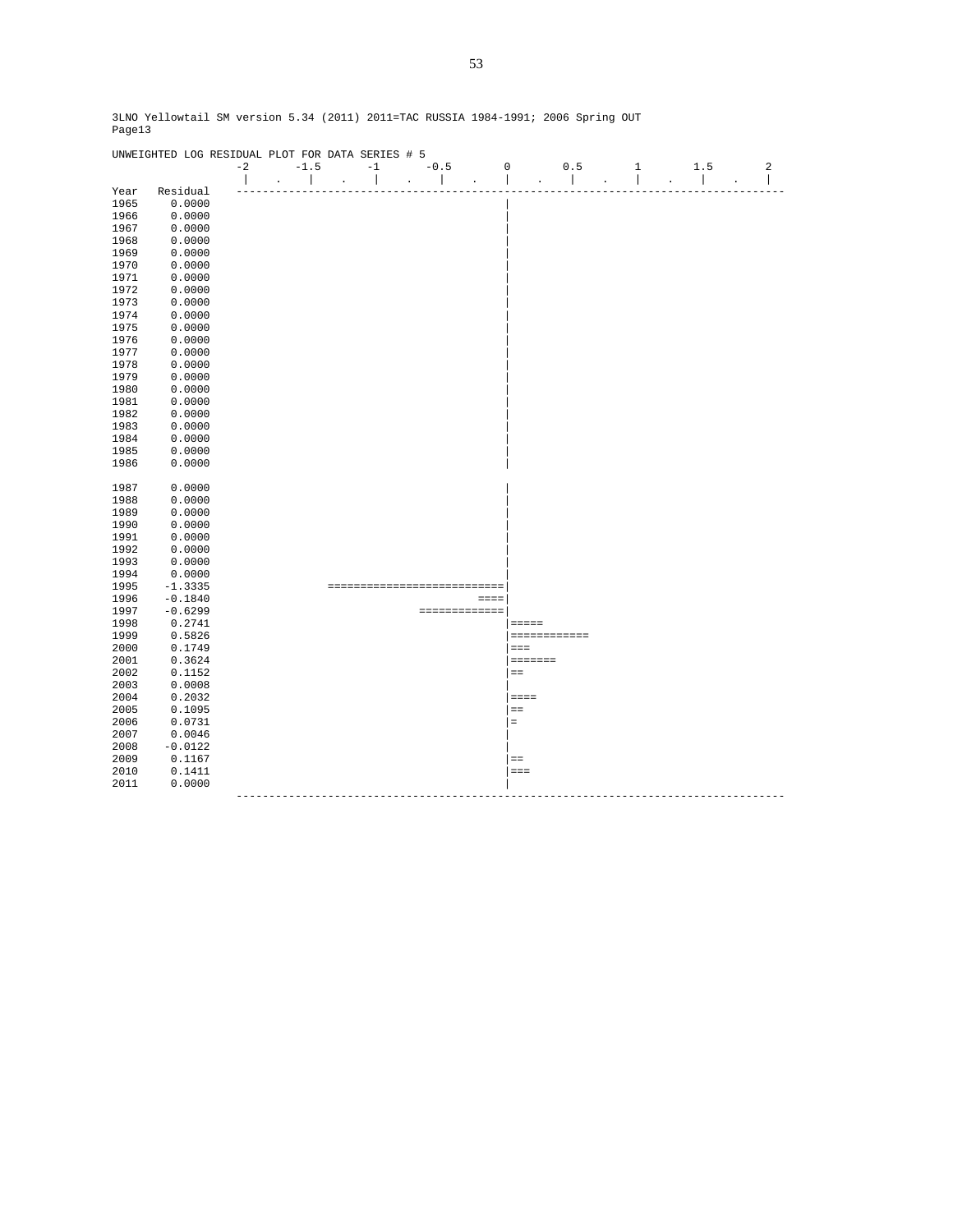

3LNO Yellowtail SM version 5.34 (2011) 2011=TAC RUSSIA 1984-1991; 2006 Spring OUT Page 14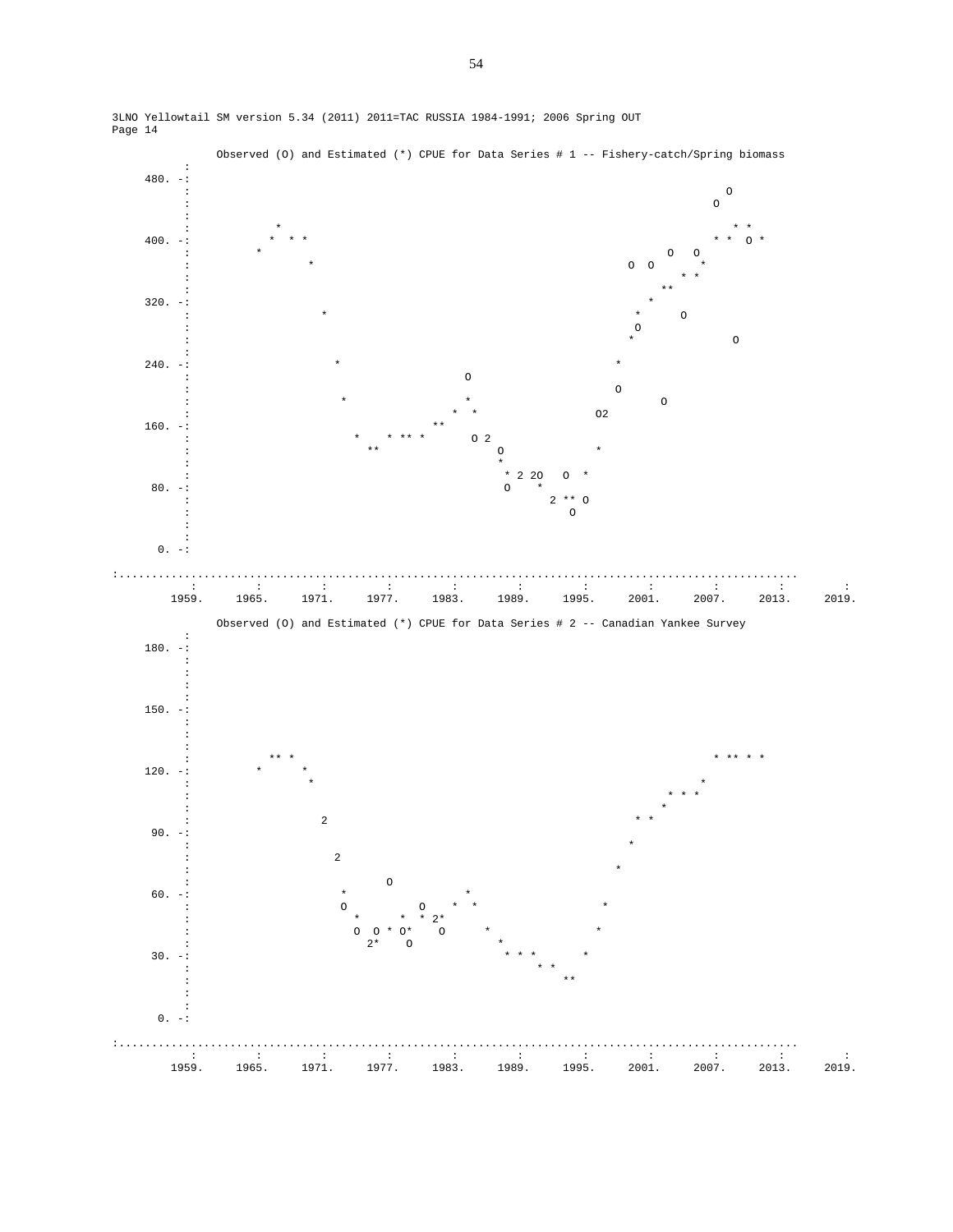